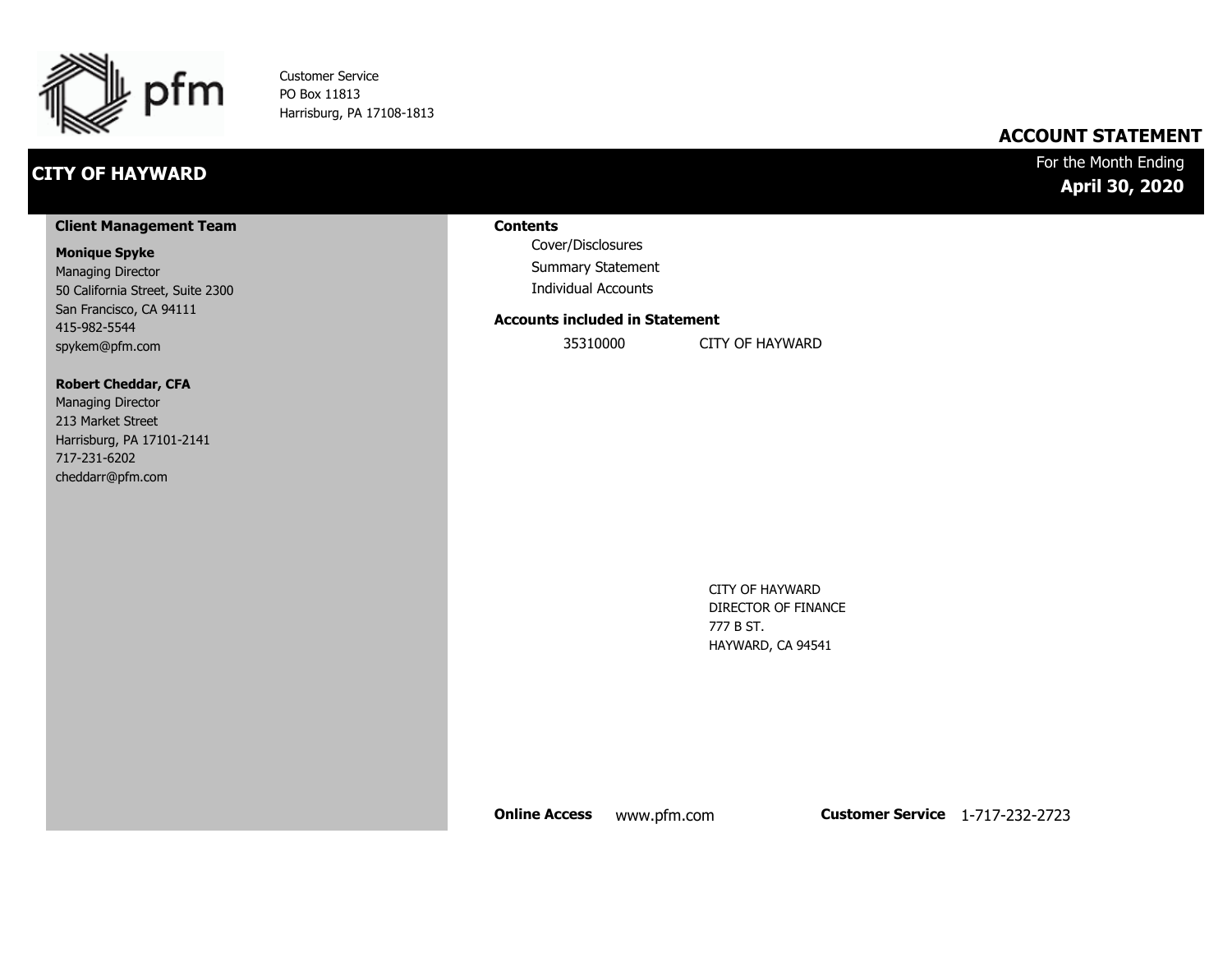

#### **Important Disclosures**

### Important Disclosures

This statement is for general information purposes only and is not intended to provide specific advice or recommendations. PFM Asset Management LLC ("PFM") is an investment advisor registered with the Securities and Exchange Commission, and is required to maintain a written disclosure statement of our background and business experience. If you would like to receive a copy of our current disclosure statement, please contact Service Operations at the address below.

**Proxy Voting** PFM does not normally receive proxies to vote on behalf of its clients. However, it does on occasion receive consent requests. In the event a consent request is received the portfolio manager contacts the client and then proceeds according to their instructions. PFM's Proxy Voting Policy is available upon request by contacting Service Operations at the address below.

**Questions About an Account** PFM's monthly statement is intended to detail our investment advisory activity as well as the activity of any accounts held by clients in pools that are managed by PFM. The custodian bank maintains the control of assets and executes (i.e., settles) all investment transactions. The custodian statement is the official record of security and cash holdings and transactions. PFM recognizes that clients may use these reports to facilitate record keeping and that the custodian bank statement and the PFM statement should be reconciled and differences resolved. Many custodians use a settlement date basis which may result in the need to reconcile due to a timing difference.

**Account Control** PFM does not have the authority to withdraw funds from or deposit funds to the custodian. Our clients retain responsibility for their internal accounting policies; implementing and enforcing internal controls and generating ledger entries or otherwise recording transactions.

**Market Value** Generally, PFM's market prices are derived from closing bid prices as of the last business day of the month as supplied by Refinitiv or Bloomberg. Where prices are not available from generally recognized sources the securities are priced using a yield-based matrix system to arrive at an estimated market value. Prices that fall between data points are interpolated. Non-negotiable FDIC-insured bank certificates of deposit are priced at par. Although PFM believes the prices to be reliable, the values of the securities do not always represent the prices at which the securities could have been bought or sold. Explanation of the valuation methods for a registered investment company, local government investment program,or TERM funds is contained in the appropriate fund offering documentation or information statement.

**Amortized Cost** The original cost of the principal of the security is adjusted for the amount of the periodic reduction of any discount or premium from the purchase date until the date of the report. Discount or premium with respect to short term securities (those with less than one year to maturity at time of issuance) is amortized on a straightline basis. Such discount or premium with respect to longer term securities is amortized using the constant yield basis.

**Tax Reporting** Cost data and realized gains / losses are provided for informational purposes only. Please review for accuracy and consult your tax advisor to determine the tax consequences of your security transactions. PFM does not report such information to the IRS or other taxing authorities and is not responsible for the accuracy of such information that may be required to be reported to federal, state or other taxing authorities. **Financial Situation** In order to better serve you, PFM should be promptly notified of any material change in your investment objective or financial situation.

**Callable Securities** Securities subject to redemption prior to maturity may be redeemed in whole or in part before maturity, which could affect the yield represented.

Portfolio The securities in this portfolio, including shares of mutual funds, are not guaranteed or otherwise protected by PFM, the FDIC (except for certain non-negotiable certificates of deposit) or any government agency. Investment in securities involves risks, including the possible loss of the amount invested. Actual settlement values, accrued interest, and amortized cost amounts may vary for securities subject to an adjustable interest rate or subject to principal paydowns. Any changes to the values shown may be reflected within the next monthly statement's beginning values. **Rating** Information provided for ratings is based upon a good faith inquiry of selected sources, but its accuracy and completeness cannot be guaranteed. Shares of some money market and TERM funds are marketed through representatives of PFM's wholly owned subsidiary, PFM Fund Distributors, Inc. PFM Fund Distributors, Inc. is registered with the SEC as a broker/dealer and is a member of the Financial Industry Regulatory Authority ("FINRA") and the Municipal Securities Rulemaking Board ("MSRB"). You may reach the FINRA by calling the FINRA Regulator Public Disclosure Hotline at 1-888-289-9999 or at the FINRA Regulation Internet website address www.nasd.com. A brochure describing the FINRA Regulation Public Disclosure Program is also available from the FINRA upon request.

#### **Key Terms and Definitions**

*Dividends* on money market funds consist of interest earned, plus any discount ratably amortized to the date of maturity, plus all realized gains and losses on the sale of securities prior to maturity, less ratable amortization of any premium and all accrued expenses to the fund. Dividends are accrued daily and may be paid either monthly or quarterly. The monthly earnings on this statement represent the estimated dividend accrued for the month for any program that distributes earnings on a quarterly basis. There is no guarantee that the estimated amount will be paid on the actual distribution date.

*Current Yield* is the net change, exclusive of capital changes and income other than investment income, in the value of a hypothetical fund account with a balance of one share over the seven-day base period including the statement date, expressed as a percentage of the value of one share (normally \$1.00 per share) at the beginning of the seven-day period. This resulting net change in account value is then annualized by multiplying it by 365 and dividing the result by 7. The yields quoted should not be considered a representation of the yield of the fund in the future, since the yield is not fixed.

*Average maturity* represents the average maturity of all securities and investments of a portfolio, determined by multiplying the par or principal value of each security or investment by its maturity (days or years), summing the products, and dividing the sum by the total principal value of the portfolio. The stated maturity date of mortgage backed or callable securities are used in this statement. However the actual maturity of these securities could vary depending on the level or prepayments on the underlying mortgages or whether a callable security has or is still able to be called.

*Monthly distribution yield* represents the net change in the value of one share (normally \$1.00 per share) resulting from all dividends declared during the month by a fund expressed as a percentage of the value of one share at the beginning of the month. This resulting net change is then annualized by multiplying it by 365 and dividing it by the number of calendar days in the month.

*YTM at Cost* The yield to maturity at cost is the expected rate of return, based on the original cost, the annual interest receipts, maturity value and the time period from purchase date to maturity, stated as a percentage, on an annualized basis.

*YTM at Market* The yield to maturity at market is the rate of return, based on the current market value, the annual interest receipts, maturity value and the time period remaining until maturity, stated as a percentage, on an annualized basis.

*Managed Account* A portfolio of investments managed discretely by PFM according to the client's specific investment policy and requirements. The investments are directly owned by the client and held by the client's custodian.

*Unsettled Trade* A trade which has been executed however the final consummation of the security transaction and payment has not yet taken place.

Please review the detail pages of this statement carefully. If you think your statement is wrong, missing account information, or if you need more information about a transaction, please contact PFM within 60 days of receipt. If you have other concerns or questions regarding your account you should contact a member of your client management team or PFM Service Operations at the address below.

> PFM Asset Management LLC Attn: Service Operations 213 Market Street Harrisburg, PA 17101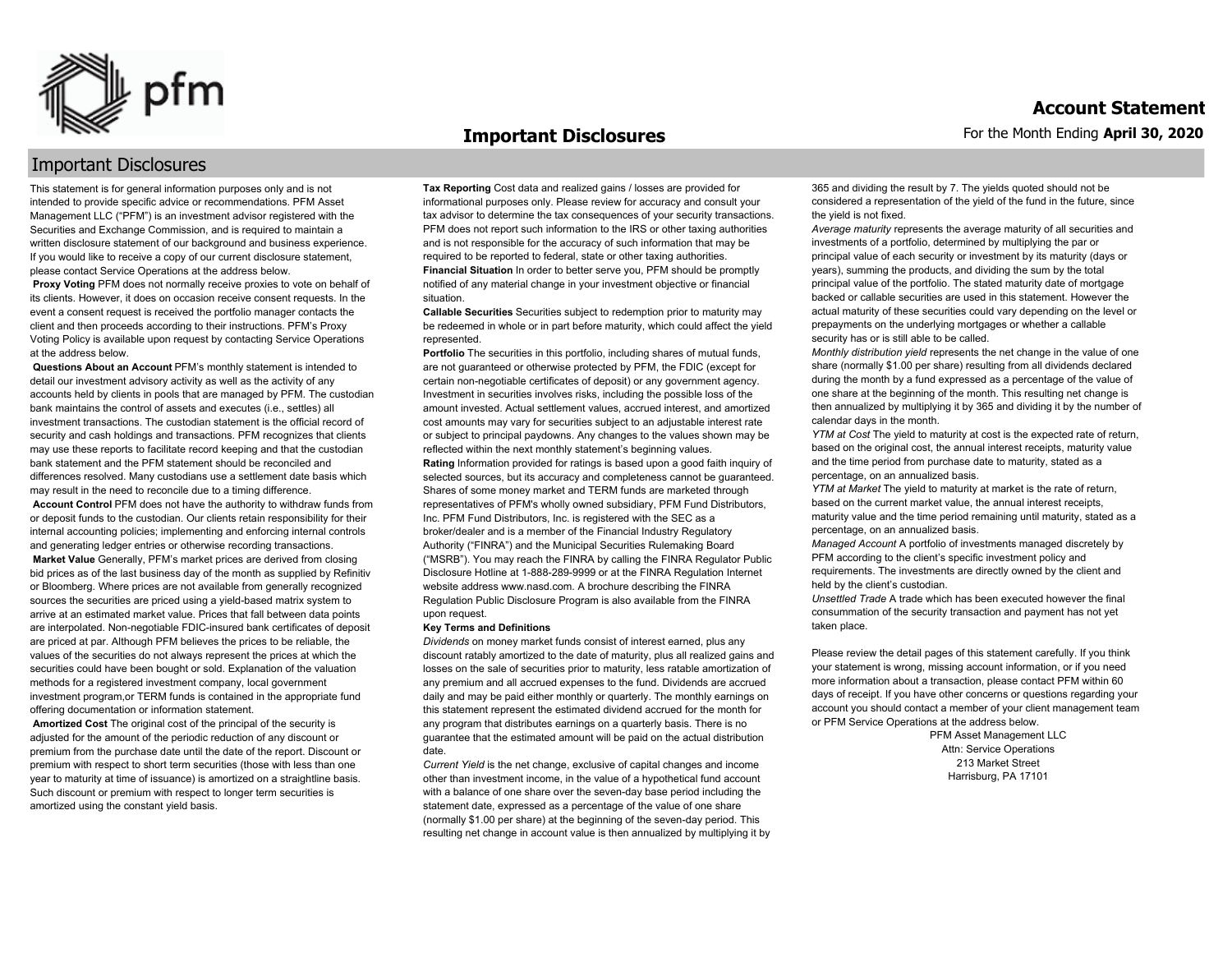

# **Managed Account Summary Statement** For the Month Ending April 30, 2020

| <b>Transaction Summary - Managed Account</b> | <b>Cash Transactions Summary - Managed Account</b> |                                 |                   |
|----------------------------------------------|----------------------------------------------------|---------------------------------|-------------------|
| <b>Opening Market Value</b>                  | \$127,157,489.62                                   | Maturities/Calls                | 2,075.52          |
| Maturities/Calls                             | (244, 799.63)                                      | Sale Proceeds                   | 11,448,249.18     |
| Principal Dispositions                       | (11, 365, 473.63)                                  | Coupon/Interest/Dividend Income | 254,416.86        |
| Principal Acquisitions                       | 12,108,688.45                                      | Principal Payments              | 242,727.18        |
| Unsettled Trades                             | 0.00                                               | <b>Security Purchases</b>       | (12, 113, 402.06) |
| Change in Current Value                      | 361,810.67                                         | Net Cash Contribution           | 165,933.32        |
|                                              |                                                    | Reconciling Transactions        | 0.00              |
| <b>Closing Market Value</b>                  | \$128,017,715.48                                   |                                 |                   |

| <b>Earnings Reconciliation (Cash Basis) - Managed Account</b> |                    | <b>Cash Balance</b>         |        |
|---------------------------------------------------------------|--------------------|-----------------------------|--------|
| Interest/Dividends/Coupons Received                           | 337,195.48         | <b>Closing Cash Balance</b> | \$0.00 |
| Less Purchased Interest Related to Interest/Coupons           | (4,713.61)         |                             |        |
| Plus Net Realized Gains/Losses                                | 353,804.98         |                             |        |
| Total Cash Basis Earnings                                     | \$686,286.85       |                             |        |
| <b>Earnings Reconciliation (Accrual Basis)</b>                | <b>Total</b>       |                             |        |
| Ending Amortized Value of Securities                          | 125,101,509.09     |                             |        |
| <b>Ending Accrued Interest</b>                                | 478,063.54         |                             |        |
| Plus Proceeds from Sales                                      | 11,448,249.18      |                             |        |
| Plus Proceeds of Maturities/Calls/Principal Payments          | 244,802.70         |                             |        |
| Plus Coupons/Dividends Received                               | 254,416.86         |                             |        |
| Less Cost of New Purchases                                    | (12, 113, 402.06)  |                             |        |
| Less Beginning Amortized Value of Securities                  | (124, 275, 024.10) |                             |        |
| Less Beginning Accrued Interest                               | (588, 746.54)      |                             |        |
| <b>Total Accrual Basis Earnings</b>                           | \$549,868.67       |                             |        |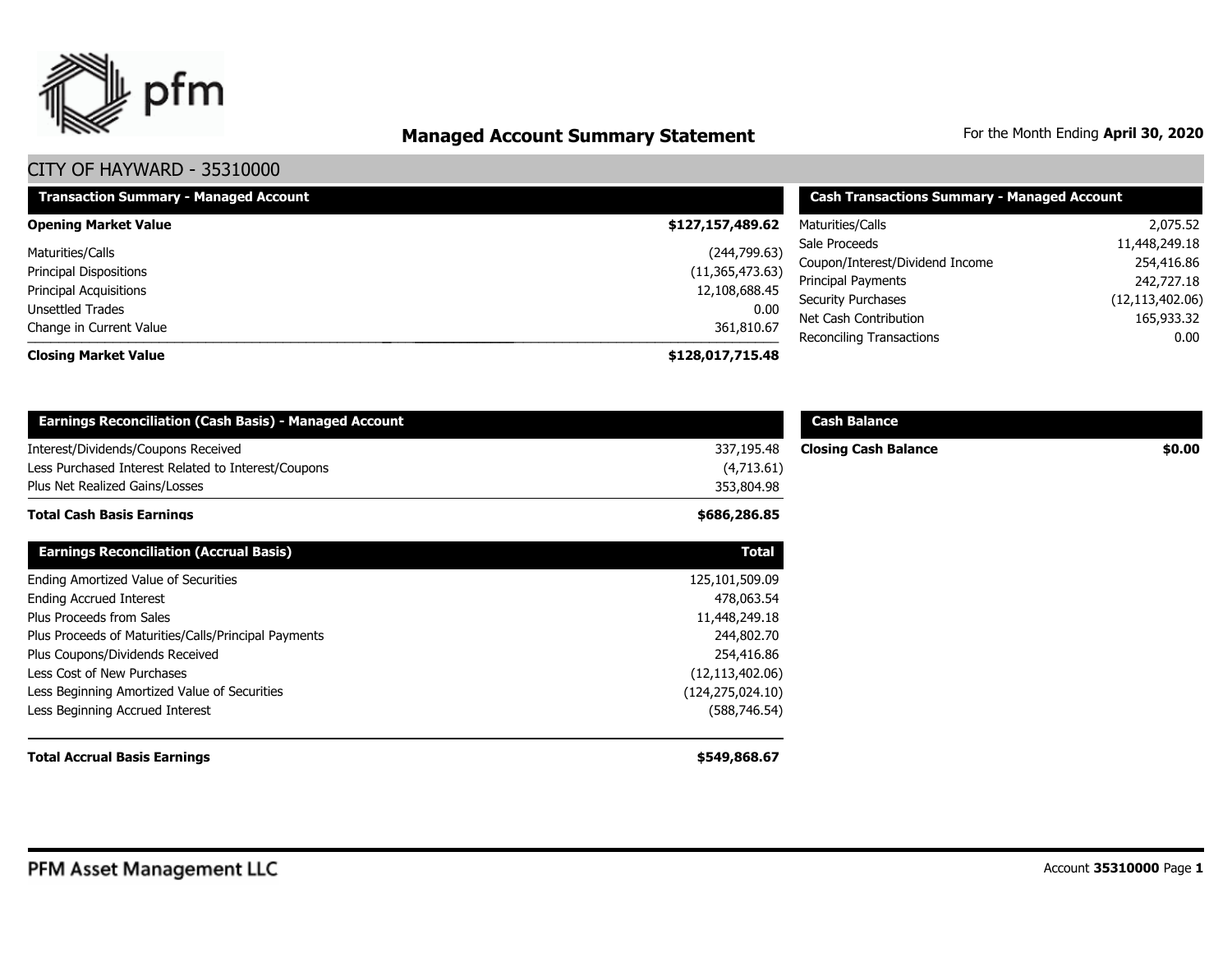

### **Portfolio Summary and Statistics** For the Month Ending April 30, 2020

### CITY OF HAYWARD - 35310000

| <b>Account Summary</b>                 |                  |                        |                |  |  |  |  |  |  |  |
|----------------------------------------|------------------|------------------------|----------------|--|--|--|--|--|--|--|
| <b>Description</b>                     | <b>Par Value</b> | <b>Market Value</b>    | <b>Percent</b> |  |  |  |  |  |  |  |
| U.S. Treasury Bond / Note              | 54,350,000.00    | 55,985,256.95          | 43.72          |  |  |  |  |  |  |  |
| Supra-National Agency Bond / Note      | 6,330,000.00     | 6,450,399.39           | 5.04           |  |  |  |  |  |  |  |
| Municipal Bond / Note                  | 11,485,000.00    | 11,781,815.60          | 9.20           |  |  |  |  |  |  |  |
| Federal Agency Collateralized Mortgage | 12,722,023.43    | 13,013,720.95          | 10.17          |  |  |  |  |  |  |  |
| Obligation                             |                  |                        |                |  |  |  |  |  |  |  |
| Federal Agency Bond / Note             | 21,160,000.00    | 21,603,489.72          | 16.88          |  |  |  |  |  |  |  |
| Corporate Note                         | 8,480,000.00     | 8,664,677.45           | 6.77           |  |  |  |  |  |  |  |
| Certificate of Deposit                 | 4,875,000.00     | 4,948,434,64           | 3.87           |  |  |  |  |  |  |  |
| <b>Bank Note</b>                       | 300,000.00       | 319,723.80             | 0.25           |  |  |  |  |  |  |  |
| <b>Asset-Backed Security</b>           | 5,184,135.69     | 5,250,196.98           | 4.10           |  |  |  |  |  |  |  |
| <b>Managed Account Sub-Total</b>       | 124,886,159.12   | 128,017,715.48 100.00% |                |  |  |  |  |  |  |  |
| <b>Accrued Interest</b>                |                  | 478,063.54             |                |  |  |  |  |  |  |  |
| <b>Total Portfolio</b>                 | 124,886,159.12   | 128,495,779.02         |                |  |  |  |  |  |  |  |



#### **Sector Allocation**



| <b>Characteristics</b>            |       |
|-----------------------------------|-------|
| Yield to Maturity at Cost         | 2.03% |
| Yield to Maturity at Market       | 0.68% |
| Weighted Average Days to Maturity | 724   |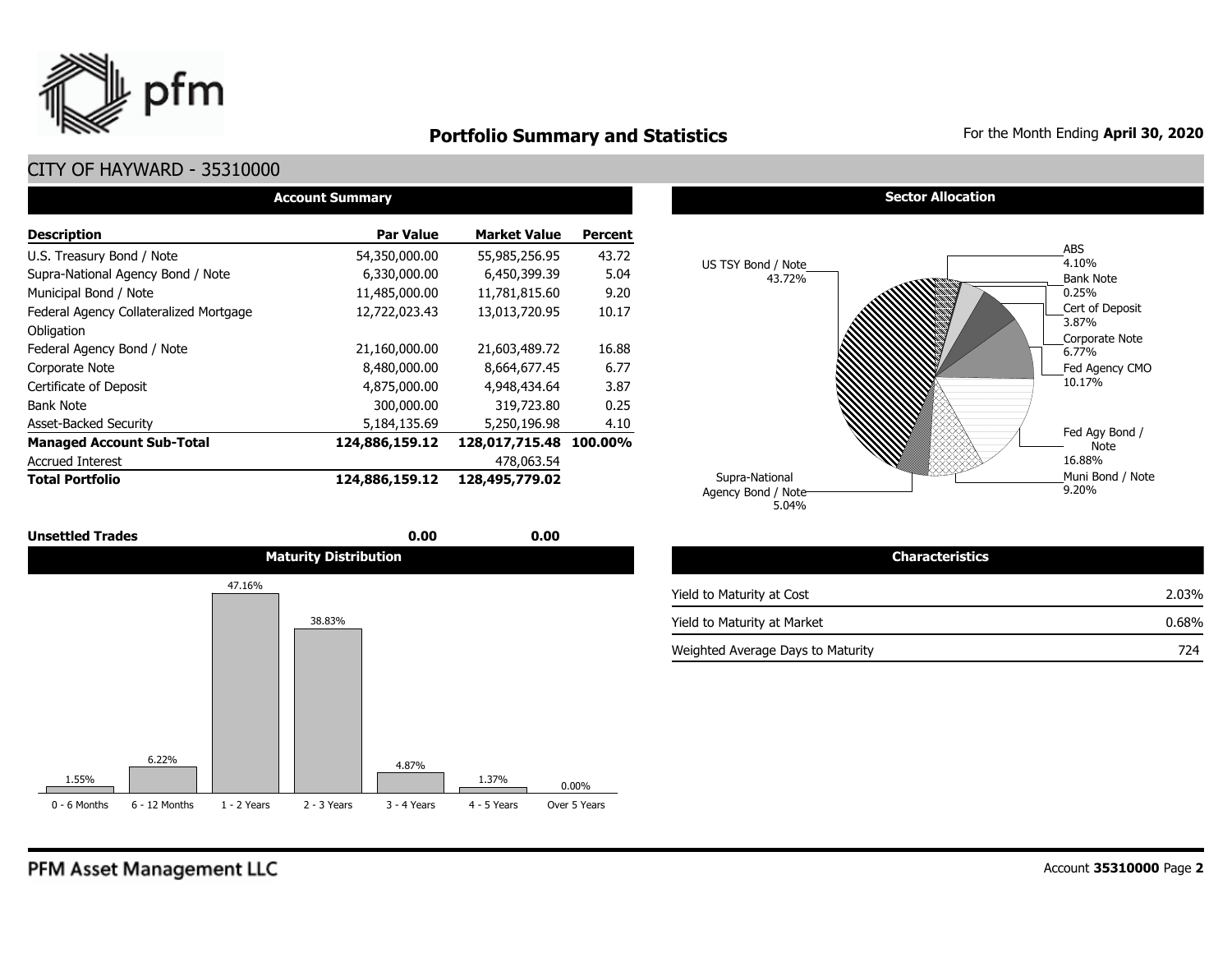### **Managed Account Issuer Summary** For the Month Ending April 30, 2020

### CITY OF HAYWARD - 35310000

pfm

| <b>Issuer Summary</b>                  |                     |                |
|----------------------------------------|---------------------|----------------|
|                                        | <b>Market Value</b> |                |
| <b>Issuer</b>                          | of Holdings         | <b>Percent</b> |
| <b>3M COMPANY</b>                      | 149,761.80          | 0.12           |
| ADOBE INC                              | 307,435.50          | 0.24           |
| ALLY AUTO RECEIVABLES TRUST            | 2,578.93            | 0.00           |
| AMERICAN EXPRESS CO                    | 610,600.20          | 0.48           |
| AMERICAN HONDA FINANCE                 | 601,218.60          | 0.47           |
| ARIZONA ST TRANSPRTN BRD HIGHW         | 1,252,882.80        | 0.98           |
| <b>BANK OF AMERICA CO</b>              | 590,834.85          | 0.46           |
| BMW FINANCIAL SERVICES NA LLC          | 125,384.16          | 0.10           |
| <b>CALIFORNIA ST</b>                   | 3,107,805.75        | 2.43           |
| CAPITAL ONE FINANCIAL CORP             | 612,003.18          | 0.48           |
| CAPITAL ONE PRIME AUTO REC TRUST       | 178,352.35          | 0.14           |
| CARMAX AUTO OWNER TRUST                | 867,580.83          | 0.68           |
| CATERPILLAR INC                        | 664,699.11          | 0.52           |
| CHAFFEY CA JT UNION HS DIST            | 608,484.00          | 0.48           |
| <b>CHARLES SCHWAB</b>                  | 239,010.98          | 0.19           |
| <b>CITIGROUP INC</b>                   | 305,853.60          | 0.24           |
| <b>CREDIT AGRICOLE SA</b>              | 610,273.80          | 0.48           |
| <b>DNB ASA</b>                         | 638,676.88          | 0.50           |
| <b>FANNIE MAE</b>                      | 8,513,546.13        | 6.64           |
| FEDERAL FARM CREDIT BANKS              | 4,456,313.70        | 3.47           |
| FEDERAL HOME LOAN BANKS                | 7,287,198.50        | 5.68           |
| FIFTH THIRD AUTO TRUST                 | 219,224.81          | 0.17           |
| FORD CREDIT AUTO LEASE TRUST           | 476,016.01          | 0.37           |
| FORD CREDIT AUTO OWNER TRUST           | 203,676.04          | 0.16           |
| FREDDIE MAC                            | 14,360,152.34       | 11.21          |
| <b>GM FINANCIAL AUTO LEASING TRUST</b> | 316,217.95          | 0.25           |
| <b>GM FINANCIAL SECURITIZED TERM</b>   | 351,210.14          | 0.27           |
| <b>GOLDMAN SACHS GROUP INC</b>         | 607,644.00          | 0.47           |
| HARLEY-DAVIDSON MOTORCYCLE TRUST       | 434,479.66          | 0.34           |
| HOME DEPOT INC                         | 183,604.40          | 0.14           |
| HONDA AUTO RECEIVABLES                 | 173,593.15          | 0.14           |
| <b>HYUNDAI AUTO RECEIVABLES</b>        | 407,152.48          | 0.32           |

#### **Credit Quality (S&P Ratings)**

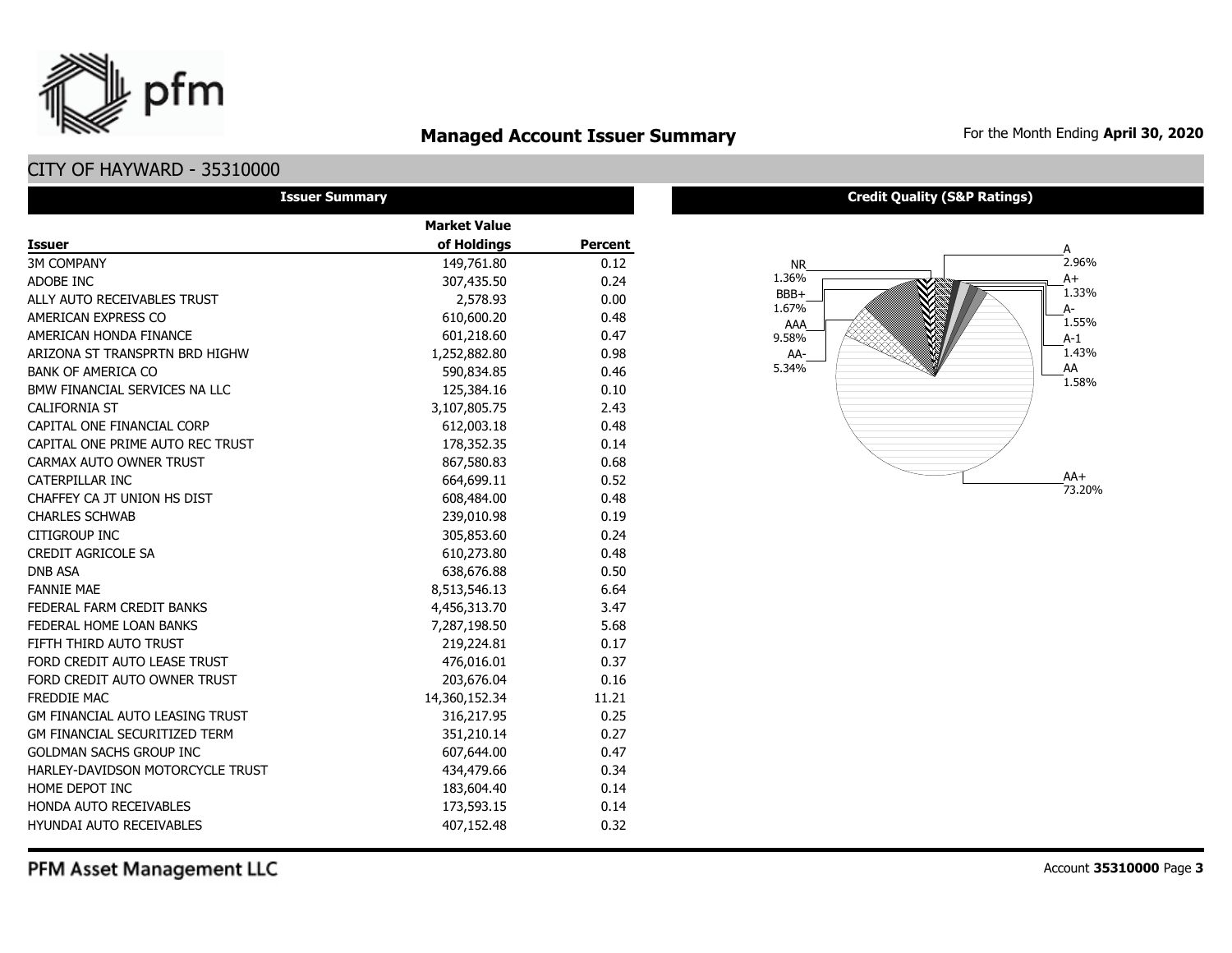

# **Managed Account Issuer Summary** For the Month Ending April 30, 2020

### CITY OF HAYWARD - 35310000

|                                          | <b>Market Value</b> |                |
|------------------------------------------|---------------------|----------------|
| <b>Issuer</b>                            | of Holdings         | <b>Percent</b> |
| <b>IBM CORP</b>                          | 311,887.20          | 0.24           |
| INTER-AMERICAN DEVELOPMENT BANK          | 2,717,803.63        | 2.12           |
| INTERNATIONAL FINANCE CORPORATION        | 1,885,795.65        | 1.47           |
| INTL BANK OF RECONSTRUCTION AND DEV      | 1,846,800.11        | 1.44           |
| JP MORGAN CHASE & CO                     | 614,727.00          | 0.48           |
| LONG BEACH CA                            | 929,890.00          | 0.73           |
| MITSUBISHI UFJ FINANCIAL GROUP INC       | 610,374.00          | 0.48           |
| MORGAN STANLEY                           | 611,149.80          | 0.48           |
| NATIONAL RURAL UTILITIES CO FINANCE CORP | 254,263.75          | 0.20           |
| NISSAN AUTO LEASE TRUST                  | 226,245.53          | 0.18           |
| NISSAN AUTO RECEIVABLES                  | 204,880.66          | 0.16           |
| <b>NORDEA BANK AB</b>                    | 634,808.13          | 0.50           |
| <b>OREGON STATE</b>                      | 609,570.00          | 0.48           |
| PACCAR FINANCIAL CORP                    | 300,860.47          | 0.24           |
| PNC FINANCIAL SERVICES GROUP             | 319,723.80          | 0.25           |
| ROYAL BANK OF CANADA                     | 614,777.40          | 0.48           |
| SAN DIEGO CA CMNTY CLG DIST              | 684,929.25          | 0.54           |
| SAN JOSE CA                              | 1,174,483.50        | 0.92           |
| SKANDINAVISKA ENSKILDA BANKEN AB         | 634,950.63          | 0.50           |
| SOCIETE GENERALE                         | 597,108.00          | 0.47           |
| STATE OF LOUISIANA                       | 635,898.00          | 0.50           |
| STATE OF WASHINGTON                      | 679,759.85          | 0.53           |
| SUMITOMO MITSUI FINANCIAL GROUP INC      | 607,465.80          | 0.47           |
| TAMALPAIS CA UNION HIGH SCH DIST         | 1,009,397.65        | 0.79           |
| THE BANK OF NEW YORK MELLON CORPORATION  | 304,727.70          | 0.24           |
| THE WALT DISNEY CORPORATION              | 167,479.79          | 0.13           |
| <b>TOYOTA MOTOR CORP</b>                 | 601,155.60          | 0.47           |
| <b>TRUIST FIN CORP</b>                   | 306,552.60          | 0.24           |
| UNITED PARCEL SERVICE INC                | 310,328.10          | 0.24           |
| UNITED STATES TREASURY                   | 55,985,256.95       | 43.72          |
| UNIVERSITY OF CALIFORNIA                 | 1,088,714.80        | 0.85           |
| <b>US BANCORP</b>                        | 620,882.40          | 0.48           |
| <b>VERIZON OWNER TRUST</b>               | 150,718.95          | 0.12           |

PFM Asset Management LLC

Account **35310000** Page **4**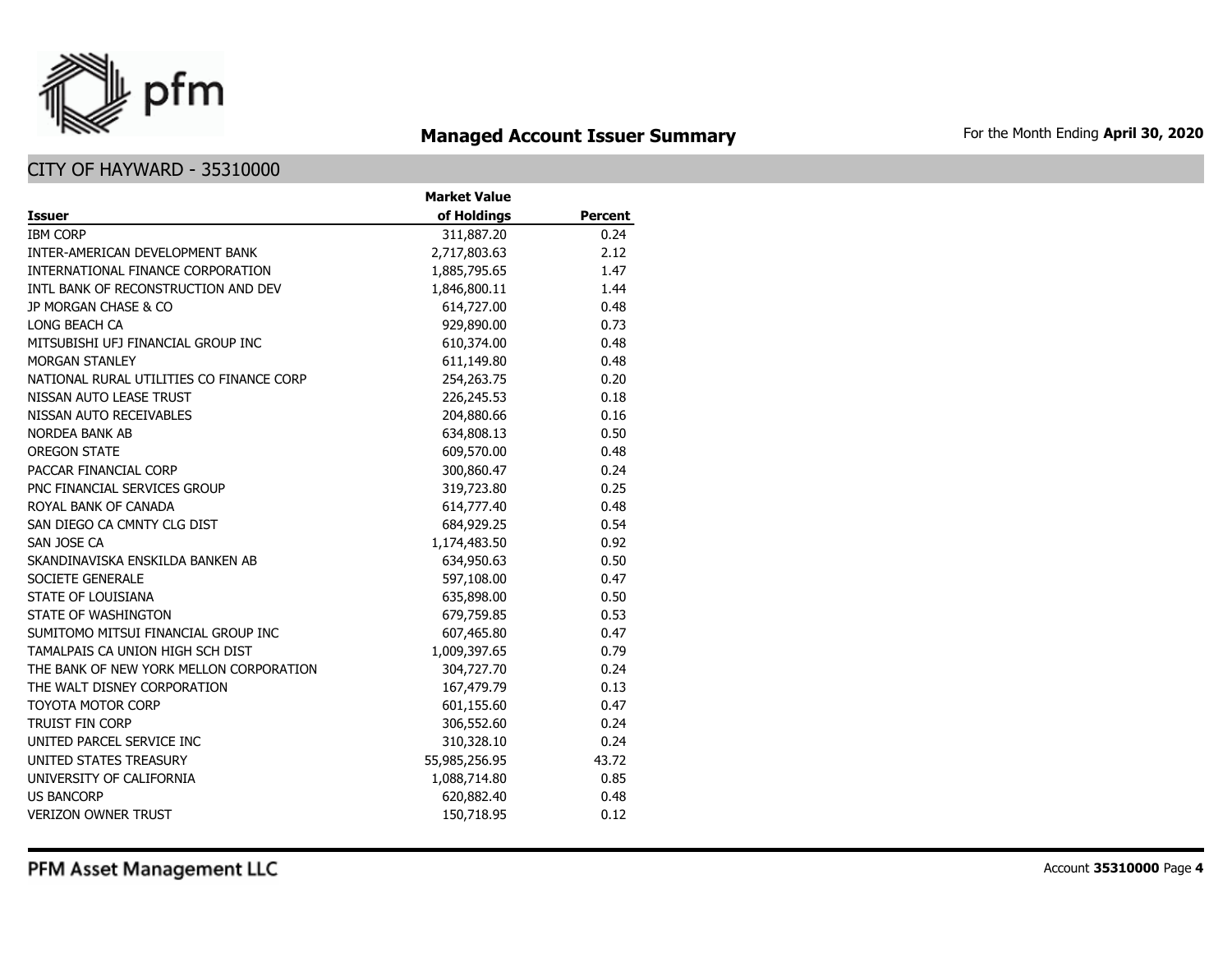

# **Managed Account Issuer Summary** For the Month Ending April 30, 2020

|                                    | <b>Market Value</b> |                |
|------------------------------------|---------------------|----------------|
| <b>Issuer</b>                      | of Holdings         | Percent        |
| <b>VOLKSWAGEN AUTO LEASE TURST</b> | 300,882.15          | 0.24           |
| <b>Total</b>                       | \$128,017,715.48    | <b>100.00%</b> |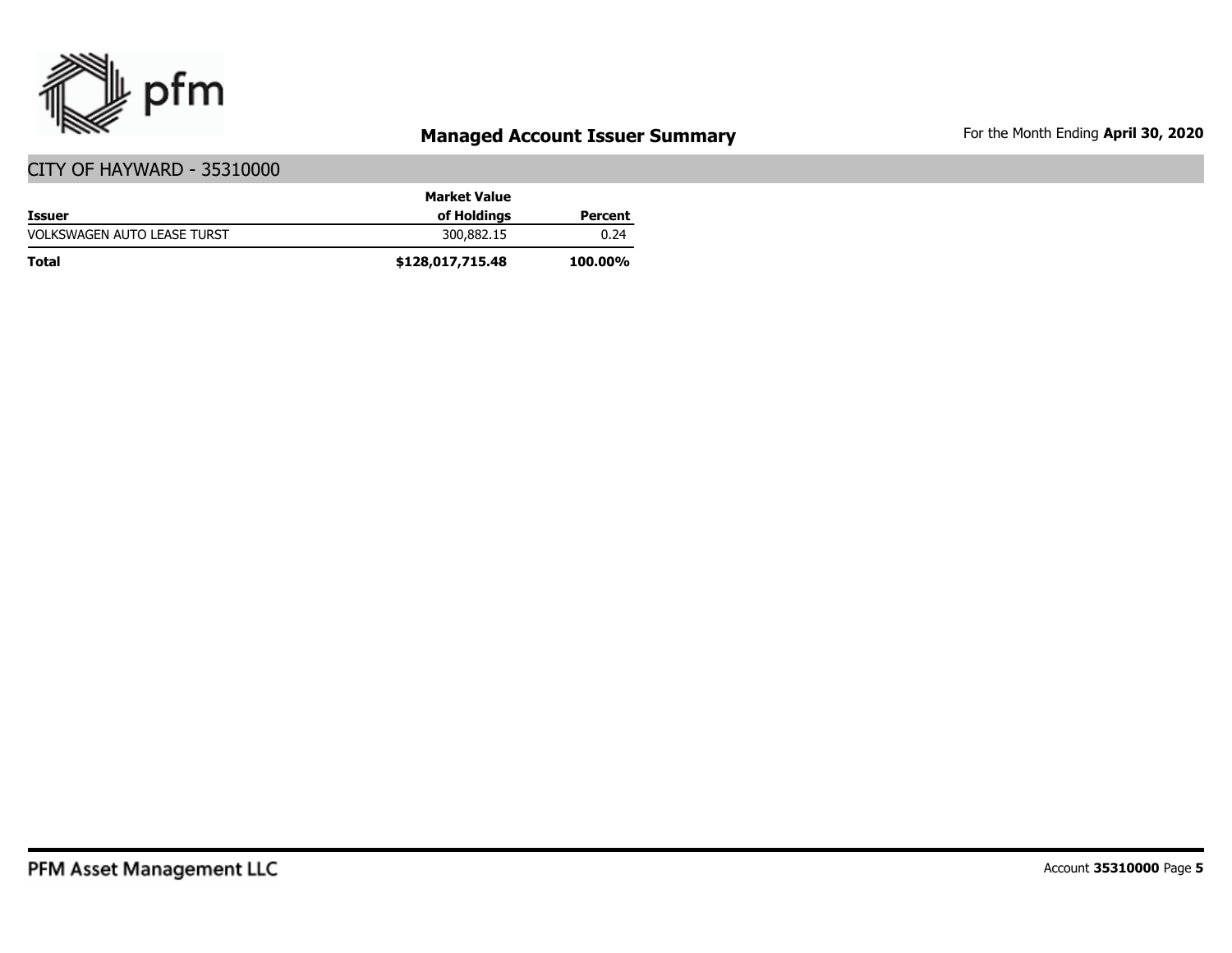

| <b>Security Type/Description</b><br><b>Dated Date/Coupon/Maturity</b> | <b>CUSIP</b> | Par              | <b>S&amp;P</b><br>Rating | Moody's<br>Rating | <b>Trade</b><br><b>Date</b> | <b>Settle</b><br><b>Date</b> | <b>Original</b><br>Cost | <b>YTM</b><br>at Cost | <b>Accrued</b><br><b>Interest</b> | <b>Amortized</b><br>Cost | <b>Market</b><br><b>Value</b> |
|-----------------------------------------------------------------------|--------------|------------------|--------------------------|-------------------|-----------------------------|------------------------------|-------------------------|-----------------------|-----------------------------------|--------------------------|-------------------------------|
| <b>U.S. Treasury Bond / Note</b>                                      |              |                  |                          |                   |                             |                              |                         |                       |                                   |                          |                               |
| <b>US TREASURY NOTES</b><br>DTD 06/30/2014 2.125% 06/30/2021          | 912828WR7    | 1,500,000.00 AA+ |                          | Aaa               | 07/03/18                    | 07/06/18                     | 1,477,031.25 2.66       |                       | 10,683.38                         | 1,491,044.29             | 1,533,750.00                  |
| US TREASURY NOTES<br>DTD 08/15/2018 2.750% 08/15/2021                 | 9128284W7    | 1,575,000.00 AA+ |                          | Aaa               | 09/05/18                    | 09/07/18                     | 1,576,291.99            | 2.72                  | 9,043.27                          | 1,575,567.13             | 1,626,925.86                  |
| <b>US TREASURY NOTES</b><br>DTD 08/15/2018 2.750% 08/15/2021          | 9128284W7    | 1,725,000.00 AA+ |                          | Aaa               | 09/26/18                    | 09/28/18                     | 1,717,655,27            | 2.90                  | 9,904.53                          | 1,721,711.63             | 1,781,871.18                  |
| <b>US TREASURY NOTES</b><br>DTD 08/15/2011 2.125% 08/15/2021          | 912828RC6    | 4,400,000.00 AA+ |                          | Aaa               | 10/03/19                    | 10/04/19                     | 4,456,890.63            | - 1.42                | 19,521.98                         | 4,439,347.26             | 4,509,312.72                  |
| <b>US TREASURY NOTES</b><br>DTD 10/31/2016 1.250% 10/31/2021          | 912828T67    | 300,000.00 AA+   |                          | Aaa               | 12/20/19                    | 12/20/19                     | 297,761.72              | 1.66                  | 10.19                             | 298,198.86               | 304,734.36                    |
| <b>US TREASURY NOTES</b><br>DTD 10/31/2016 1.250% 10/31/2021          | 912828T67    | 2,650,000.00 AA+ |                          | Aaa               | 10/31/19                    | 11/04/19                     | 2,634,783.20            | - 1.54                | 90.01                             | 2,638,529.84             | 2,691,820.18                  |
| <b>US TREASURY NOTES</b><br>DTD 10/31/2016 1.250% 10/31/2021          | 912828T67    | 4,150,000.00 AA+ |                          | Aaa               | 11/08/19                    | 11/12/19                     | 4,114,984.38            | 1.69                  | 140.97                            | 4,123,312.16             | 4,215,491.98                  |
| US TREASURY NOTES<br>DTD 01/15/2019 2.500% 01/15/2022                 | 9128285V8    | 1,500,000.00 AA+ |                          | Aaa               | 02/08/19                    | 02/11/19                     | 1,502,988.28            | 2.43                  | 11,023.35                         | 1,501,744.33             | 1,558,359.30                  |
| US TREASURY NOTES<br>DTD 01/15/2019 2.500% 01/15/2022                 | 9128285V8    | 6,000,000.00 AA+ |                          | Aaa               | 01/29/19                    | 01/31/19                     | 5,991,328.13            | 2.55                  | 44,093.41                         | 5,994,989.59             | 6,233,437.20                  |
| <b>US TREASURY NOTES</b><br>DTD 01/31/2017 1.875% 01/31/2022          | 912828V72    | 8,750,000.00 AA+ |                          | Aaa               | 01/07/19                    | 01/09/19                     | 8,590,722.66            | 2.50                  | 41,015.63                         | 8,658,821.56             | 9,002,929.25                  |
| US TREASURY NOTES<br>DTD 02/15/2019 2.500% 02/15/2022                 | 9128286C9    | 1,800,000.00 AA+ |                          | Aaa               | 04/01/19                    | 04/03/19                     | 1,810,476.56            | 2.29                  | 9,395.60                          | 1,806,541.61             | 1,873,406.16                  |
| US TREASURY NOTES<br>DTD 07/31/2017 1.875% 07/31/2022                 | 9128282P4    | 1,600,000.00 AA+ |                          | Aaa               | 07/01/19                    | 07/03/19                     | 1,605,437.50            | 1.76                  | 7,500.00                          | 1,603,971.70             | 1,659,500.00                  |
| <b>US TREASURY NOTES</b><br>DTD 07/31/2017 1.875% 07/31/2022          | 9128282P4    | 4,400,000,00 AA+ |                          | Aaa               | 06/03/19                    | 06/05/19                     | 4,403,609.38            | 1.85                  | 20,625.00                         | 4,402,572.31             | 4,563,625,00                  |
| <b>US TREASURY NOTES</b><br>DTD 08/31/2017 1.625% 08/31/2022          | 9128282S8    | 1,075,000.00 AA+ |                          | Aaa               | 08/02/19                    | 08/05/19                     | 1,072,858,40            | 1.69                  | 2,943.10                          | 1,073,373,76             | 1,109,937.50                  |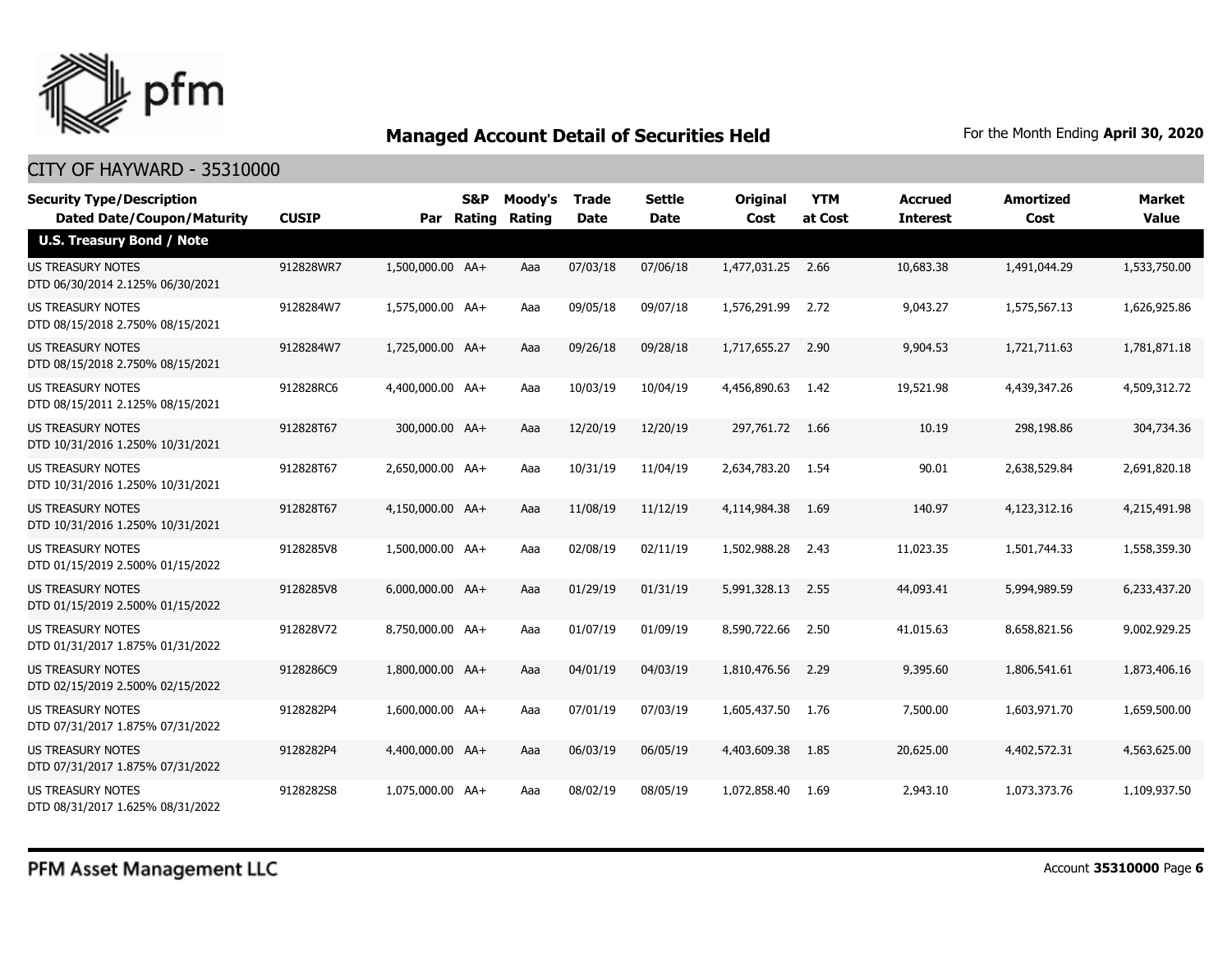

#### CITY OF HAYWARD - 35310000

| <b>Security Type/Description</b><br><b>Dated Date/Coupon/Maturity</b>                  | <b>CUSIP</b> |                  | <b>S&amp;P</b><br>Par Rating | Moody's<br>Rating | <b>Trade</b><br><b>Date</b> | <b>Settle</b><br><b>Date</b> | Original<br>Cost  | <b>YTM</b><br>at Cost | <b>Accrued</b><br><b>Interest</b> | <b>Amortized</b><br>Cost | <b>Market</b><br><b>Value</b> |
|----------------------------------------------------------------------------------------|--------------|------------------|------------------------------|-------------------|-----------------------------|------------------------------|-------------------|-----------------------|-----------------------------------|--------------------------|-------------------------------|
| <b>U.S. Treasury Bond / Note</b>                                                       |              |                  |                              |                   |                             |                              |                   |                       |                                   |                          |                               |
| UNITED STATES TREASURY NOTES<br>DTD 10/15/2019 1.375% 10/15/2022                       | 912828YK0    | 5,250,000.00 AA+ |                              | Aaa               | 12/02/19                    | 12/04/19                     | 5,213,085.94 1.63 |                       | 3,155.74                          | 5,218,344.25             | 5,396,015.63                  |
| UNITED STATES TREASURY NOTES<br>DTD 01/15/2020 1.500% 01/15/2023                       | 912828Z29    | 2,500,000.00 AA+ |                              | Aaa               | 02/03/20                    | 02/05/20                     | 2,512,207.03      | 1.33                  | 11,023.35                         | 2,511,230.47             | 2,584,375.00                  |
| <b>US TREASURY NOTES</b><br>DTD 02/01/2016 1.750% 01/31/2023                           | 912828P38    | 150,000.00 AA+   |                              | Aaa               | 01/02/20                    | 01/06/20                     | 150,609.38        | 1.61                  | 656.25                            | 150,546.32               | 156,164.07                    |
| UNITED STATES TREASURY NOTES<br>DTD 02/15/2020 1.375% 02/15/2023                       | 912828Z86    | 5,025,000.00 AA+ |                              | Aaa               | 03/02/20                    | 03/04/20                     | 5,112,348.63      | 0.78                  | 14,426.17                         | 5,107,648.98             | 5,183,601.56                  |
| <b>Security Type Sub-Total</b>                                                         |              | 54,350,000.00    |                              |                   |                             |                              | 54,241,070.33     | 1.93                  | 215,251.93                        | 54,317,496.05            | 55,985,256.95                 |
| <b>Supra-National Agency Bond / Note</b>                                               |              |                  |                              |                   |                             |                              |                   |                       |                                   |                          |                               |
| INTERNATIONAL FINANCE CORPORATION<br><b>NOTE</b><br>DTD 03/16/2018 2.635% 03/09/2021   | 45950VLQ7    | 1,850,000.00 AAA |                              | Aaa               | 03/09/18                    | 03/16/18                     | 1,848,612.50      | 2.66                  | 7,041.31                          | 1,849,602.48             | 1,885,795.65                  |
| INTER-AMERICAN DEVELOPMENT BANK<br><b>NOTE</b><br>DTD 04/19/2018 2.625% 04/19/2021     | 4581X0DB1    | 1,400,000.00 AAA |                              | Aaa               | 04/12/18                    | 04/19/18                     | 1,396,920.00      | 2.70                  | 1,225.00                          | 1,399,007.99             | 1,429,661.80                  |
| INTL BANK OF RECONSTRUCTION AND DEV<br><b>NOTE</b><br>DTD 07/25/2018 2.750% 07/23/2021 | 459058GH0    | 1,795,000.00 AAA |                              | Aaa               | 07/18/18                    | 07/25/18                     | 1,790,799.70      | 2.83                  | 13,437.57                         | 1,793,279.95             | 1,846,800.11                  |
| INTER-AMERICAN DEVEL BK CORPORATE<br><b>NOTES</b><br>DTD 04/24/2020 0.500% 05/24/2023  | 4581X0DM7    | 1,285,000.00 AAA |                              | Aaa               | 04/17/20                    | 04/24/20                     | 1,284,563.10      | 0.51                  | 124.93                            | 1,284,565.82             | 1,288,141.83                  |
| <b>Security Type Sub-Total</b>                                                         |              | 6,330,000.00     |                              |                   |                             |                              | 6,320,895.30      | 2.29                  | 21,828.81                         | 6,326,456.24             | 6,450,399.39                  |
| <b>Municipal Bond / Note</b>                                                           |              |                  |                              |                   |                             |                              |                   |                       |                                   |                          |                               |
| UNIV OF CAL TXBL REV BOND<br>DTD 05/18/2017 1.900% 05/15/2020                          | 91412GS89    | 625,000.00 AA    |                              | Aa2               | 05/05/17                    | 05/18/17                     | 625,000.00        | 1.90                  | 5,475.69                          | 625,000.00               | 625,156.25                    |

Account **35310000** Page **7**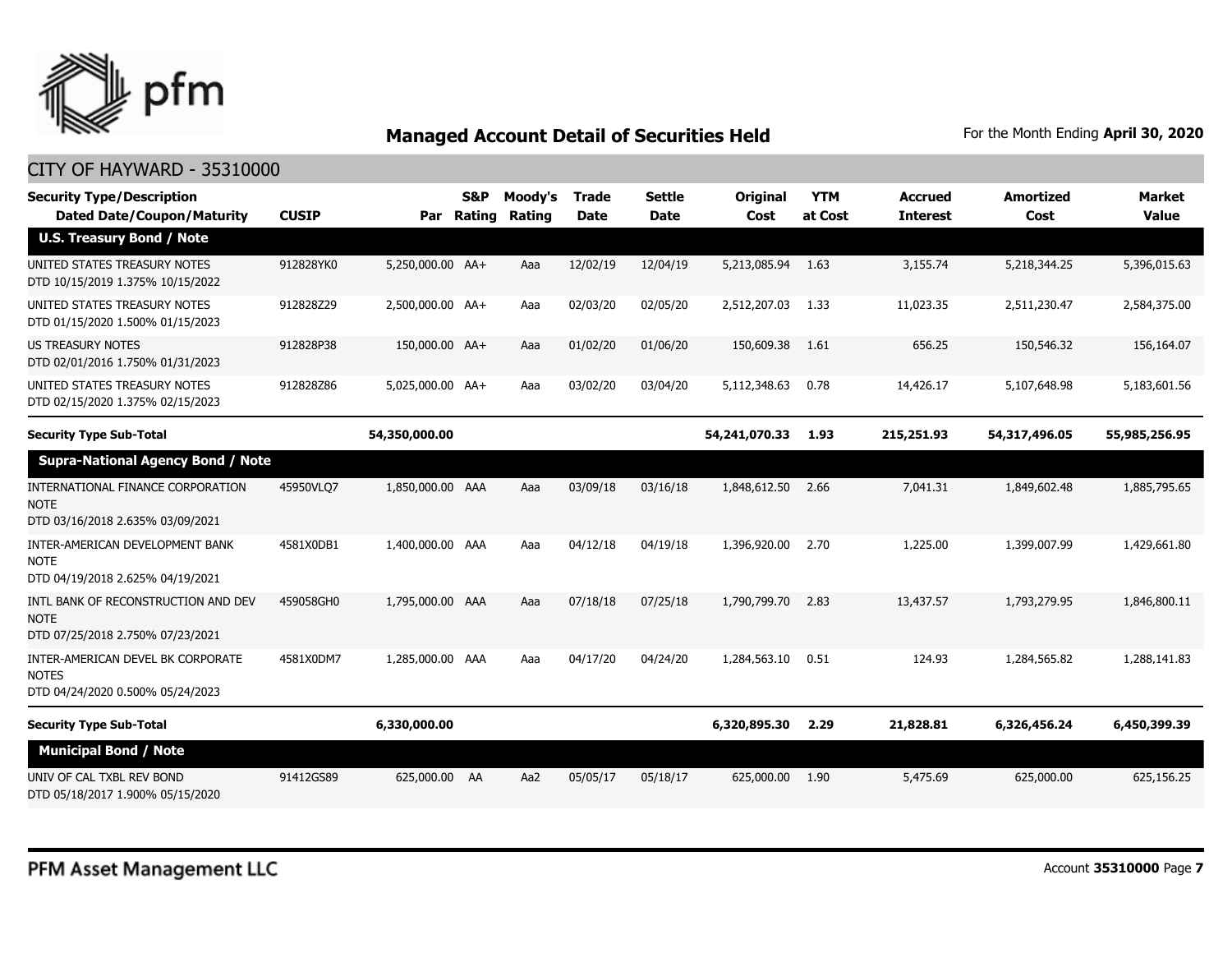

| <b>Security Type/Description</b><br><b>Dated Date/Coupon/Maturity</b>      | <b>CUSIP</b> |                  | S&P<br>Par Rating | Moody's<br><b>Rating</b> | Trade<br><b>Date</b> | <b>Settle</b><br><b>Date</b> | <b>Original</b><br>Cost | <b>YTM</b><br>at Cost | <b>Accrued</b><br><b>Interest</b> | <b>Amortized</b><br>Cost | <b>Market</b><br><b>Value</b> |
|----------------------------------------------------------------------------|--------------|------------------|-------------------|--------------------------|----------------------|------------------------------|-------------------------|-----------------------|-----------------------------------|--------------------------|-------------------------------|
| <b>Municipal Bond / Note</b>                                               |              |                  |                   |                          |                      |                              |                         |                       |                                   |                          |                               |
| CA ST TXBL GO BONDS<br>DTD 04/27/2017 2.625% 04/01/2021                    | 13063DAC2    | 1,000,000.00 AA- |                   | Aa2                      | 02/12/19             | 02/14/19                     | 997,000.00              | 2.77                  | 2,187.50                          | 998,706.56               | 1,015,830.00                  |
| CA ST TXBL GO BONDS<br>DTD 04/25/2018 2.800% 04/01/2021                    | 13063DGA0    | 1,425,000.00 AA- |                   | Aa2                      | 04/18/18             | 04/25/18                     | 1,425,057.00            | 2.80                  | 3,325.00                          | 1,425,017.81             | 1,448,583.75                  |
| UNIV OF CAL TXBL REV BONDS<br>DTD 06/05/2018 3.029% 05/15/2021             | 91412HBH5    | 455,000.00 AA    |                   | Aa2                      | 05/23/18             | 06/05/18                     | 455,000.00              | 3.03                  | 6,355.01                          | 455,000.00               | 463,558.55                    |
| LOUISIANA ST - B - REF MUNICIPAL BONDS<br>DTD 03/11/2020 5.000% 11/15/2021 | 546417DK9    | 600,000.00 AA-   |                   | Aa3                      | 04/21/20             | 04/22/20                     | 637,044.00              | 1.01                  | 4,166,67                          | 636,461.14               | 635,898.00                    |
| CA ST T/E GO BONDS<br>DTD 04/22/2020 5.000% 03/01/2022                     | 13063DUV8    | 600,000.00 AA-   |                   | Aa2                      | 04/17/20             | 04/22/20                     | 644,070.00              | 1.00                  | 750.00                            | 643,485.00               | 643,392.00                    |
| CHAFFEY UHSD, CA TXBL GO BONDS<br>DTD 12/05/2019 1.913% 08/01/2022         | 157411TH2    | 600,000.00 AA-   |                   | Aa1                      | 11/06/19             | 12/05/19                     | 600,000.00              | 1.91                  | 2,869.50                          | 600,000.00               | 608,484.00                    |
| SAN DIEGO CCD, CA TXBL GO BONDS<br>DTD 10/16/2019 1.936% 08/01/2022        | 7972720M6    | 675,000.00 AAA   |                   | Aaa                      | 09/18/19             | 10/16/19                     | 675,000.00              | 1.94                  | 3,267.00                          | 675,000.00               | 684,929.25                    |
| LONG BEACH CCD, CA TXBL GO BONDS<br>DTD 10/23/2019 1.702% 08/01/2022       | 542411NG4    | 920,000.00 AA    |                   | Aa2                      | 10/09/19             | 10/23/19                     | 920,000.00              | 1.70                  | 3,914.60                          | 920,000.00               | 929,890.00                    |
| TAMALPAIS UHSD, CA TXBL GO BONDS<br>DTD 10/09/2019 1.925% 08/01/2022       | 874857KH7    | 995,000.00 NR    |                   | Aaa                      | 09/20/19             | 10/09/19                     | 995,000.00              | 1.93                  | 4,788.44                          | 995,000.00               | 1,009,397.65                  |
| SAN JOSE, CA TXBL GO BONDS<br>DTD 07/25/2019 2.300% 09/01/2022             | 798135H44    | 1,150,000.00 AA+ |                   | Aa1                      | 07/09/19             | 07/25/19                     | 1,157,544.00            | 2.08                  | 4,408.33                          | 1,155,674.63             | 1,174,483.50                  |
| OR ST DEPT OF TRANS TXBL REV BONDS<br>DTD 11/20/2019 1.855% 11/15/2022     | 68607DTT2    | 600,000.00 AAA   |                   | Aa1                      | 11/07/19             | 11/20/19                     | 600,000.00              | 1.86                  | 4,977.58                          | 600,000.00               | 609,570.00                    |
| WA ST T/E GO BONDS<br>DTD 04/29/2020 5.000% 07/01/2023                     | 93974EHJ8    | 605,000.00 AA+   |                   | Aaa                      | 04/23/20             | 04/29/20                     | 679,759.85              | 1.03                  | 168.06                            | 679,630.73               | 679,759.85                    |
| AZ TRAN BOARD TXBL REV BONDS<br>DTD 02/12/2020 1.795% 07/01/2023           | 040654XT7    | 1,235,000.00 AA+ |                   | Aa1                      | 01/10/20             | 02/12/20                     | 1,235,000.00            | 1.80                  | 4,864.70                          | 1,235,000.00             | 1,252,882.80                  |
| <b>Security Type Sub-Total</b>                                             |              | 11,485,000.00    |                   |                          |                      |                              | 11,645,474.85           | 1.98                  | 51,518.08                         | 11,643,975.87            | 11,781,815.60                 |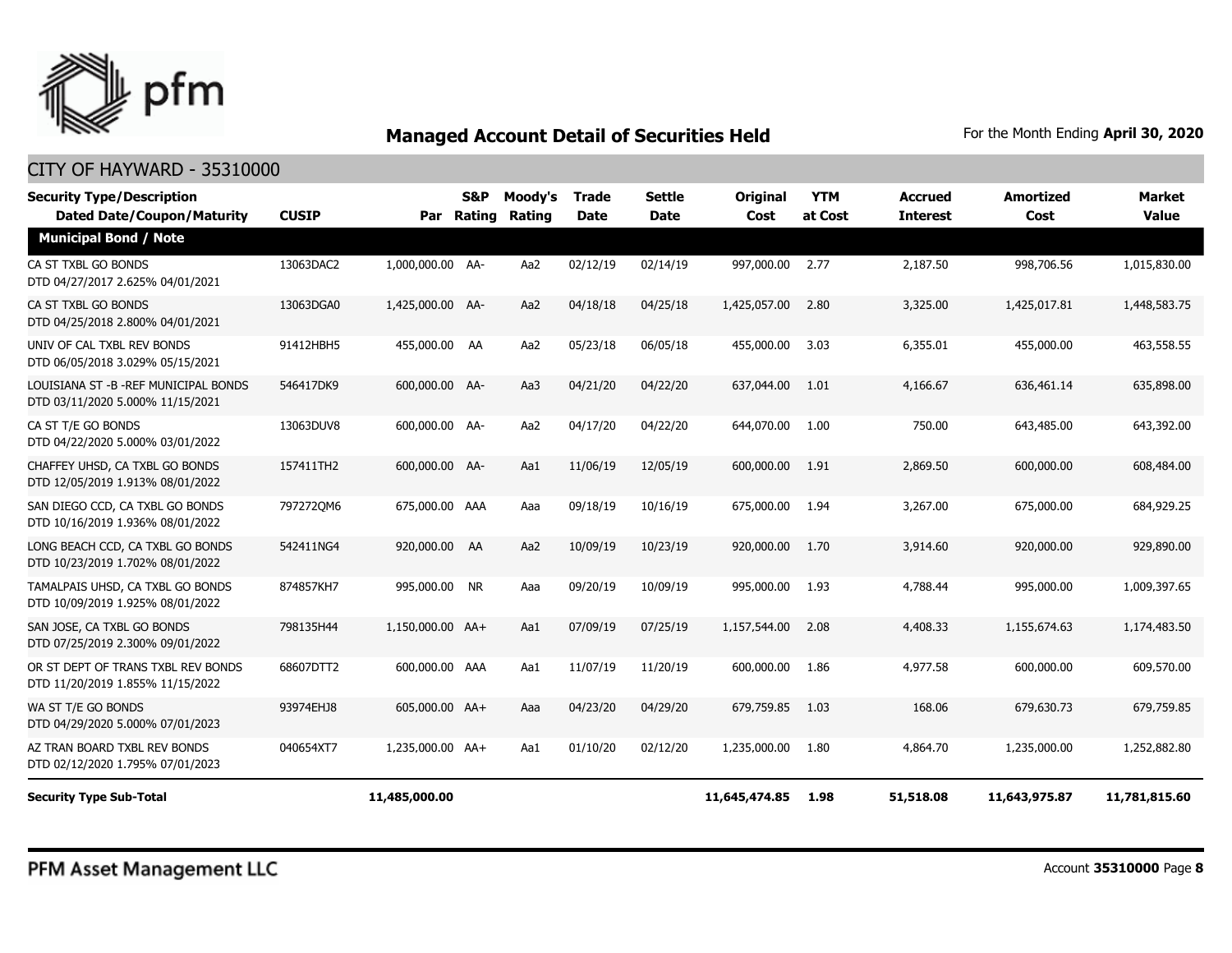

| <b>Security Type/Description</b><br><b>Dated Date/Coupon/Maturity</b> | <b>CUSIP</b> |                  | S&P<br>Par Rating | Moody's<br>Rating | <b>Trade</b><br><b>Date</b> | <b>Settle</b><br><b>Date</b> | <b>Original</b><br>Cost | <b>YTM</b><br>at Cost | <b>Accrued</b><br><b>Interest</b> | Amortized<br>Cost | <b>Market</b><br><b>Value</b> |
|-----------------------------------------------------------------------|--------------|------------------|-------------------|-------------------|-----------------------------|------------------------------|-------------------------|-----------------------|-----------------------------------|-------------------|-------------------------------|
| <b>Federal Agency Collateralized Mortgage Obligation</b>              |              |                  |                   |                   |                             |                              |                         |                       |                                   |                   |                               |
| FHLMC SERIES K013 A1<br>DTD 05/01/2011 2.902% 08/01/2020              | 3137AA4V2    | 74,861.08 AA+    |                   | Aaa               | 06/23/17                    | 06/28/17                     | 76,285.20               | 2.26                  | 181.04                            | 74,977.03         | 74,985.39                     |
| <b>FHMS K714 A2</b><br>DTD 01/01/2014 3.034% 10/01/2020               | 3137B6ZM6    | 666,756.92 AA+   |                   | Aaa               | 09/21/17                    | 09/26/17                     | 685,275.06              | 2.08                  | 1,685.78                          | 669,330.29        | 667,417.39                    |
| FNA 2018-M5 A2<br>DTD 04/01/2018 3.560% 09/01/2021                    | 3136B1XP4    | 517,998.96 AA+   |                   | Aaa               | 04/11/18                    | 04/30/18                     | 528,302.48              | 2.93                  | 1,536.73                          | 522,120.37        | 522,977.81                    |
| <b>FHMS K720 A1</b><br>DTD 11/01/2015 2.316% 11/01/2021               | 3137BLUQ9    | 205,443.07 AA+   |                   | Aaa               | 08/22/19                    | 08/27/19                     | 206,004.83              | 2.19                  | 396.51                            | 205,830.03        | 206,741.71                    |
| FHLMC MULTIFAMILY STRUCTURED P<br>DTD 05/01/2015 2.791% 01/01/2022    | 3137BHXY8    | 1,250,000.00 AA+ |                   | Aaa               | 08/16/19                    | 08/21/19                     | 1,272,656.25            | 2.00                  | 2,907.29                          | 1,265,995,73      | 1,273,381.89                  |
| FHMS KJ23 A1<br>DTD 12/01/2018 3.174% 03/01/2022                      | 3137FKK70    | 260,847,28 AA+   |                   | Aaa               | 12/07/18                    | 12/14/18                     | 260,845.18              | 3.17                  | 689.94                            | 260,846.08        | 264,092.53                    |
| FHMS K019 A2<br>DTD 08/01/2012 2.272% 03/01/2022                      | 3137ASNJ9    | 591,987.63 AA+   |                   | Aaa               | 03/29/19                    | 04/03/19                     | 587,617.09              | 2.54                  | 1,120.83                          | 589,237.03        | 600,179.84                    |
| FHMS K023 A1<br>DTD 12/01/2012 1.583% 04/01/2022                      | 3137AWQG3    | 62,123.29 AA+    |                   | Aaa               | 03/06/18                    | 03/09/18                     | 60,774.03               | 2.14                  | 81.95                             | 61,486.85         | 62,364.51                     |
| FHMS K023 A1<br>DTD 12/01/2012 1.583% 04/01/2022                      | 3137AWQG3    | 272,736.37 AA+   |                   | Aaa               | 07/12/18                    | 07/17/18                     | 265,843.39              | 2.30                  | 359.78                            | 269,172.79        | 273,795.41                    |
| FHMS K023 A1<br>DTD 12/01/2012 1.583% 04/01/2022                      | 3137AWOG3    | 560,624.76 AA+   |                   | Aaa               | 03/07/18                    | 03/09/18                     | 548,361.11 2.15         |                       | 739.56                            | 554,840.02        | 562,801.68                    |
| FHLMC MULTIFAMILY STRUCTURED P<br>DTD 11/01/2015 2.716% 06/01/2022    | 3137BLUR7    | 600,000.00 AA+   |                   | Aaa               | 03/13/19                    | 03/18/19                     | 599,253.52              | 2.76                  | 1,358.00                          | 599,514.88        | 614,566.39                    |
| FHLMC MULTIFAMILY STRUCTURED P<br>DTD 12/01/2012 2.355% 07/01/2022    | 3137AVXN2    | 570,000.00 AA+   |                   | Aaa               | 06/12/19                    | 06/17/19                     | 572,092.97              | 2.23                  | 1,118.62                          | 571,491.48        | 586,805.61                    |
| FHLMC MULTIFAMILY STRUCTURED P<br>DTD 12/01/2012 2.355% 07/01/2022    | 3137AVXN2    | 1,227,386.00 AA+ |                   | Aaa               | 03/28/19                    | 04/02/19                     | 1,222,591.52            | 2.48                  | 2,408.75                          | 1,224,188,33      | 1,263,573,66                  |
| FHLMC MULTIFAMILY STRUCTURED P<br>DTD 12/01/2012 2.307% 08/01/2022    | 3137AWQH1    | 1,250,000.00 AA+ |                   | Aaa               | 09/04/19                    | 09/09/19                     | 1,268,457.03            | 1.78                  | 2,403.13                          | 1,264,353.53      | 1,287,188.93                  |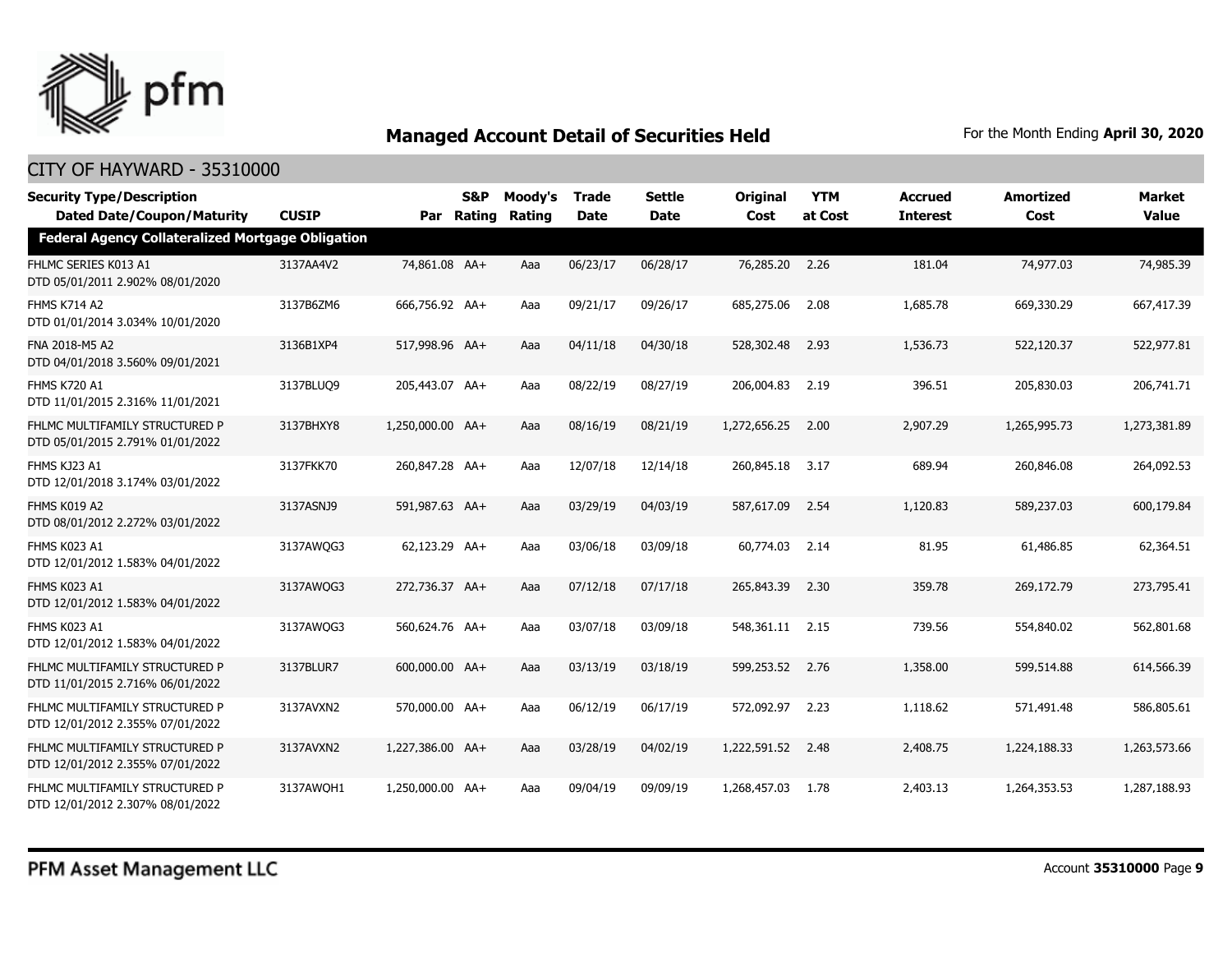

#### CITY OF HAYWARD - 35310000

| <b>Security Type/Description</b><br><b>Dated Date/Coupon/Maturity</b> | <b>CUSIP</b> |                  | S&P<br>Par Rating | Moody's<br>Rating | <b>Trade</b><br><b>Date</b> | Settle<br>Date | <b>Original</b><br>Cost | <b>YTM</b><br>at Cost | Accrued<br><b>Interest</b> | <b>Amortized</b><br>Cost | Market<br><b>Value</b> |
|-----------------------------------------------------------------------|--------------|------------------|-------------------|-------------------|-----------------------------|----------------|-------------------------|-----------------------|----------------------------|--------------------------|------------------------|
| <b>Federal Agency Collateralized Mortgage Obligation</b>              |              |                  |                   |                   |                             |                |                         |                       |                            |                          |                        |
| FHLMC MULTIFAMILY STRUCTURED P<br>DTD 05/01/2013 2.510% 11/01/2022    | 3137B1BS0    | 500,000.00 AA+   |                   | Aaa               | 02/18/20                    | 02/21/20       | 509,648.44              | 1.78                  | 1,045.83                   | 508,962.07               | 518,632.73             |
| FHLMC MULTIFAMILY STRUCTURED P<br>DTD 05/01/2013 2.510% 11/01/2022    | 3137B1BS0    | 1,065,000.00 AA+ |                   | Aaa               | 06/12/19                    | 06/17/19       | 1,074,318.75            | 2.24                  | 2,227.63                   | 1,071,907.82             | 1,104,687.71           |
| <b>FANNIEMAE-ACES</b><br>DTD 02/01/2013 2.509% 11/01/2022             | 3136ACGJ4    | 1,093,199.89 AA+ |                   | Aaa               | 06/24/19                    | 06/27/19       | 1,106,694.08            | 2.13                  | 2,285.27                   | 1,103,284.67             | 1,126,056.58           |
| FNA 2013-M7 A2<br>DTD 05/01/2013 2.280% 12/01/2022                    | 3136AEGO4    | 346,769.67 AA+   |                   | Aaa               | 09/11/19                    | 09/16/19       | 348,930.41              | 2.08                  | 658.86                     | 348,510.06               | 356,124.09             |
| FNA 2013-M7 A2<br>DTD 05/01/2013 2.280% 12/01/2022                    | 3136AEGO4    | 459,395.72 AA+   |                   | Aaa               | 09/04/19                    | 09/09/19       | 465,414.26              | 1.86                  | 872.85                     | 464,214.64               | 471,788.33             |
| FHMS J22F A1<br>DTD 11/01/2018 3.454% 05/01/2023                      | 3137FJYA1    | 318,049.50 AA+   |                   | Aaa               | 11/07/18                    | 11/19/18       | 318,040.91              | 3.45                  | 915.45                     | 318,043.71               | 323,114.98             |
| FHMS KP05 A<br>DTD 12/01/2018 3.203% 07/01/2023                       | 3137FKK39    | 334,368.61 AA+   |                   | Aaa               | 12/07/18                    | 12/17/18       | 334,367.59              | 3.20                  | 892.49                     | 334,367.90               | 344,948.03             |
| FHMS KJ27 A1<br>DTD 11/01/2019 2.092% 07/25/2024                      | 3137FQ3V3    | 494,474.68 AA+   |                   | Aaa               | 11/20/19                    | 11/26/19       | 494,462.81              | 2.09                  | 862.03                     | 494,463.90               | 507,495.75             |
| <b>Security Type Sub-Total</b>                                        |              | 12,722,023.43    |                   |                   |                             |                | 12,806,236.91           | 2.27                  | 26,748.32                  | 12,777,139.21            | 13,013,720.95          |
| <b>Federal Agency Bond / Note</b>                                     |              |                  |                   |                   |                             |                |                         |                       |                            |                          |                        |
| <b>FANNIE MAE NOTES</b><br>DTD 06/25/2018 2.750% 06/22/2021           | 3135G0U35    | 1,745,000.00 AA+ |                   | Aaa               | 06/22/18                    | 06/25/18       | 1,744,598.65            | 2.76                  | 17,195.52                  | 1,744,846.88             | 1,795,215.87           |
| FEDERAL HOME LOAN BANKS NOTES<br>DTD 10/12/2018 3.000% 10/12/2021     | 3130AF5B9    | 2,425,000.00 AA+ |                   | Aaa               | 11/02/18                    | 11/06/18       | 2,423,593.50            | 3.02                  | 3,839.58                   | 2,424,305.29             | 2,519,996.95           |
| <b>FANNIE MAE NOTES</b><br>DTD 01/11/2019 2.625% 01/11/2022           | 3135G0U92    | 1,200,000.00 AA+ |                   | Aaa               | 01/29/19                    | 01/31/19       | 1,200,312.00            | 2.62                  | 9,625.00                   | 1,200,179.78             | 1,247,000.40           |
| <b>FANNIE MAE NOTES</b><br>DTD 01/11/2019 2.625% 01/11/2022           | 3135G0U92    | 1,650,000.00 AA+ |                   | Aaa               | 01/09/19                    | 01/11/19       | 1,648,812.00            | 2.65                  | 13,234.38                  | 1,649,327.96             | 1,714,625.55           |
| FFCB NOTES (CALLABLE)<br>DTD 04/08/2020 0.950% 04/08/2022             | 3133ELVV3    | 1,900,000.00 AA+ |                   | Aaa               | 04/02/20                    | 04/08/20       | 1,900,000.00            | 0.95                  | 1,153.19                   | 1,900,000.00             | 1,904,375.70           |
|                                                                       |              |                  |                   |                   |                             |                |                         |                       |                            |                          |                        |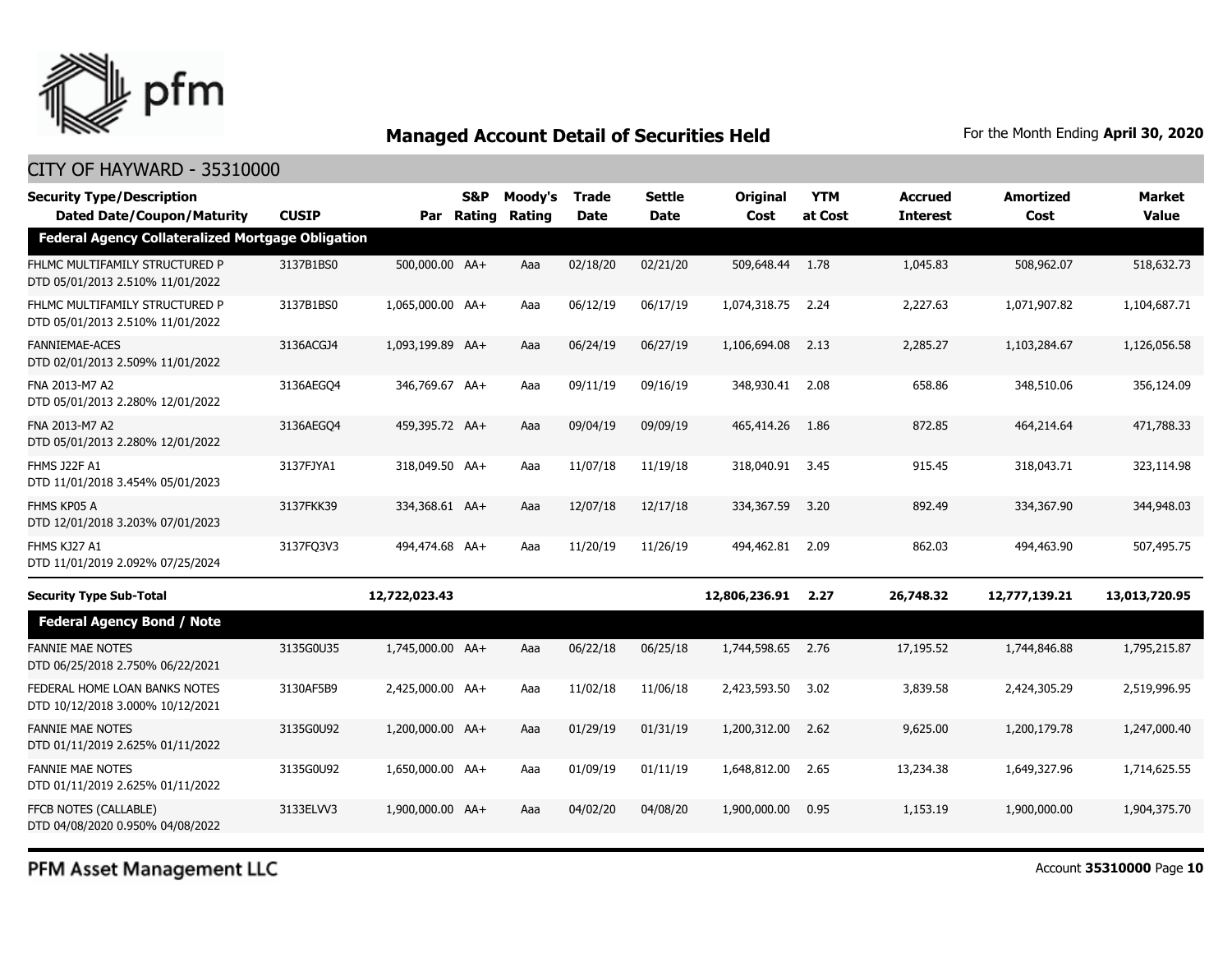

#### CITY OF HAYWARD - 35310000

| <b>Security Type/Description</b><br><b>Dated Date/Coupon/Maturity</b>                  | <b>CUSIP</b> |                  | S&P<br>Par Rating | Moody's<br>Rating | <b>Trade</b><br><b>Date</b> | Settle<br><b>Date</b> | <b>Original</b><br>Cost | <b>YTM</b><br>at Cost | <b>Accrued</b><br><b>Interest</b> | <b>Amortized</b><br>Cost | <b>Market</b><br><b>Value</b> |
|----------------------------------------------------------------------------------------|--------------|------------------|-------------------|-------------------|-----------------------------|-----------------------|-------------------------|-----------------------|-----------------------------------|--------------------------|-------------------------------|
| <b>Federal Agency Bond / Note</b>                                                      |              |                  |                   |                   |                             |                       |                         |                       |                                   |                          |                               |
| FEDERAL FARM CREDIT BANK NOTES<br>DTD 04/08/2020 0.375% 04/08/2022                     | 3133ELWD2    | 2,550,000.00 AA+ |                   | Aaa               | 04/03/20                    | 04/08/20              | 2,546,226.00            | 0.45                  | 610.94                            | 2,546,344.91             | 2,551,938.00                  |
| FEDERAL HOME LOAN BANK<br>DTD 06/01/2012 2.125% 06/10/2022                             | 313379069    | 2,475,000.00 AA+ |                   | Aaa               | 06/13/19                    | 06/14/19              | 2,492,399.25            | 1.88                  | 20,599.22                         | 2,487,268.70             | 2,567,431.35                  |
| <b>FANNIE MAE NOTES</b><br>DTD 09/06/2019 1.375% 09/06/2022                            | 3135G0W33    | 1,250,000.00 AA+ |                   | Aaa               | 09/05/19                    | 09/06/19              | 1,245,650.00            | 1.49                  | 2,625.87                          | 1,246,594.62             | 1,279,757.50                  |
| FEDERAL HOME LOAN BANKS NOTES<br>DTD 02/21/2020 1.375% 02/17/2023                      | 3130AJ7E3    | 2,140,000.00 AA+ |                   | Aaa               | 02/20/20                    | 02/21/20              | 2,136,062.40            | 1.44                  | 5,721.53                          | 2,136,314.81             | 2,199,770.20                  |
| FREDDIE MAC NOTES<br>DTD 04/20/2020 0.375% 04/20/2023                                  | 3137EAEO8    | 3,825,000.00 AA+ |                   | Aaa               | 04/17/20                    | 04/20/20              | 3,815,437.50            | 0.46                  | 438.28                            | 3,815,533.56             | 3,823,378.20                  |
| <b>Security Type Sub-Total</b>                                                         |              | 21,160,000.00    |                   |                   |                             |                       | 21,153,091.30           | 1.62                  | 75,043.51                         | 21,150,716.51            | 21,603,489.72                 |
| <b>Corporate Note</b>                                                                  |              |                  |                   |                   |                             |                       |                         |                       |                                   |                          |                               |
| AMERICAN EXPRESS CO CORP NOTES<br>DTD 02/22/2019 3.000% 02/22/2021                     | 025816CB3    | 400,000.00 BBB+  |                   | A3                | 02/19/19                    | 02/22/19              | 399,600.00              | 3.05                  | 2,300.00                          | 399,837.48               | 404,463.60                    |
| NATIONAL RURAL UTIL COOP NOTE<br>DTD 02/26/2018 2.900% 03/15/2021                      | 63743HER9    | 250,000.00 A     |                   | A <sub>2</sub>    | 02/21/18                    | 02/26/18              | 249,722.50              | 2.94                  | 926.39                            | 249,920.71               | 254,263.75                    |
| MORGAN STANLEY CORP NOTES<br>DTD 04/21/2016 2.500% 04/21/2021                          | 61746BEA0    | 300,000.00 BBB+  |                   | A3                | 02/13/18                    | 02/15/18              | 294,960.00              | 3.06                  | 208.33                            | 298,458.91               | 303,640.80                    |
| <b>CHARLES SCHWAB CORP NOTES</b><br>DTD 05/22/2018 3.250% 05/21/2021                   | 808513AW5    | 235,000.00 A     |                   | A <sub>2</sub>    | 05/17/18                    | 05/22/18              | 234,992.95              | 3.25                  | 3,394.44                          | 234,997.52               | 239,010.98                    |
| PACCAR FINANCIAL CORP BONDS<br>DTD 08/09/2018 3.150% 08/09/2021                        | 69371RP42    | 295,000.00 A+    |                   | A1                | 08/06/18                    | 08/09/18              | 294,908.55              | 3.16                  | 2,116.63                          | 294,961.20               | 300,860,47                    |
| CATERPILLAR FINANCIAL SERVICES CORP<br><b>CORP</b><br>DTD 09/07/2018 3.150% 09/07/2021 | 14913Q2N8    | 325,000.00 A     |                   | A <sub>3</sub>    | 09/04/18                    | 09/07/18              | 324,749.75              | 3.18                  | 1,535.63                          | 324,887.20               | 334,099.03                    |
| <b>3M COMPANY</b><br>DTD 09/14/2018 3.000% 09/14/2021                                  | 88579YBA8    | 145,000.00 A+    |                   | A1                | 09/11/18                    | 09/14/18              | 144,702.75              | 3.07                  | 567.92                            | 144,864.12               | 149,761.80                    |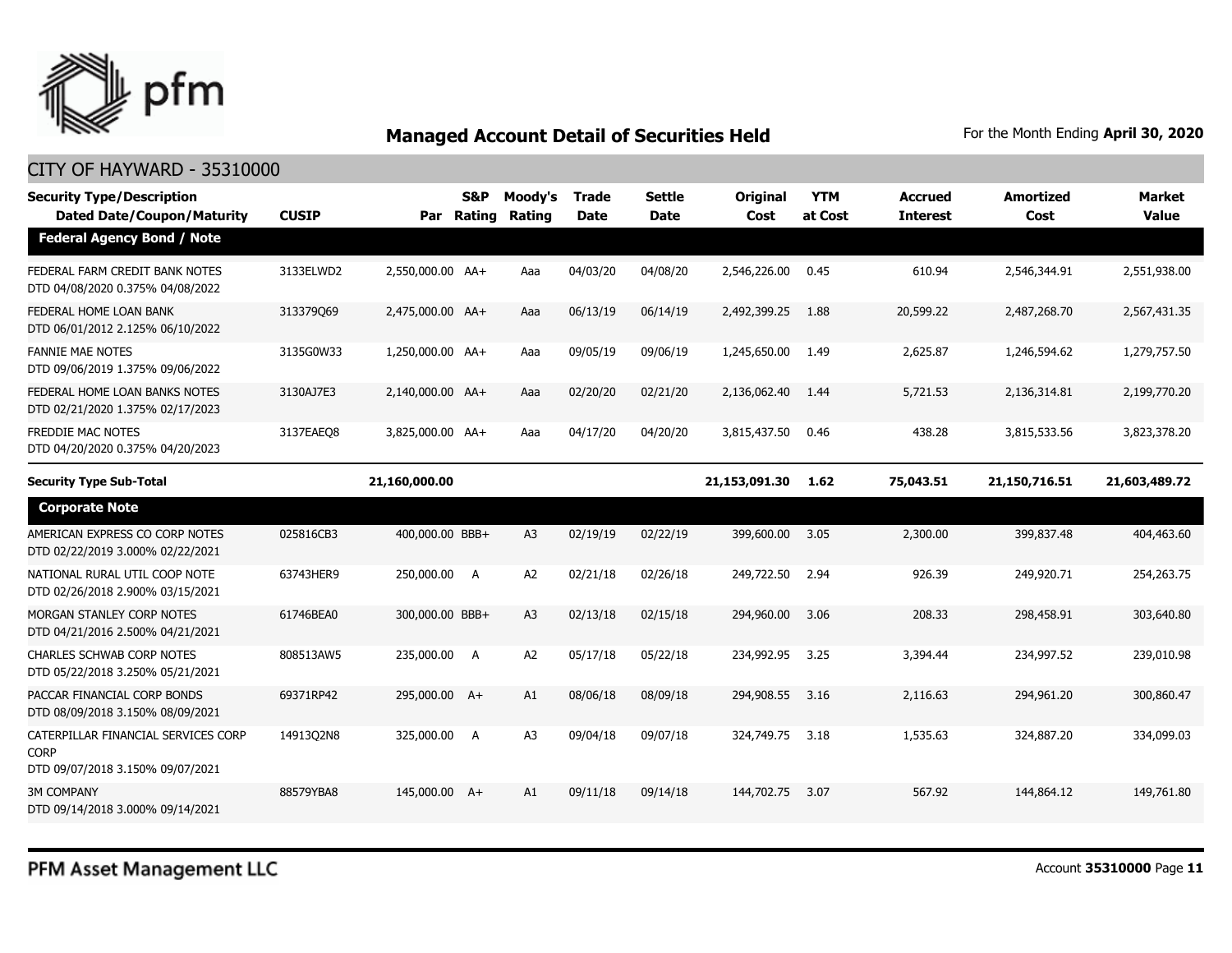

#### CITY OF HAYWARD - 35310000

| <b>Security Type/Description</b><br><b>Dated Date/Coupon/Maturity</b>                        | <b>CUSIP</b> |                 | <b>S&amp;P</b><br>Par Rating | Moody's<br>Rating | <b>Trade</b><br><b>Date</b> | <b>Settle</b><br><b>Date</b> | Original<br>Cost | <b>YTM</b><br>at Cost | <b>Accrued</b><br><b>Interest</b> | <b>Amortized</b><br>Cost | <b>Market</b><br>Value |
|----------------------------------------------------------------------------------------------|--------------|-----------------|------------------------------|-------------------|-----------------------------|------------------------------|------------------|-----------------------|-----------------------------------|--------------------------|------------------------|
| <b>Corporate Note</b>                                                                        |              |                 |                              |                   |                             |                              |                  |                       |                                   |                          |                        |
| BANK OF AMERICA CORP (CALLABLE)<br>DTD 09/18/2017 2.328% 10/01/2021                          | 06051GGS2    | 200,000.00 A-   |                              | A <sub>2</sub>    | 11/27/17                    | 11/29/17                     | 199,026.00       | 2.46                  | 388.00                            | 199,640.13               | 200,283.00             |
| BANK OF AMERICA CORP (CALLABLE)<br>DTD 09/18/2017 2.328% 10/01/2021                          | 06051GGS2    | 390,000.00 A-   |                              | A <sub>2</sub>    | 09/13/17                    | 09/18/17                     | 390,000.00       | 2.33                  | 756.60                            | 390,000.00               | 390,551.85             |
| AMERICAN EXPRESS CREDIT CORP NOTES<br>DTD 11/06/2018 3.700% 11/05/2021                       | 025816BY4    | 200,000.00 BBB+ |                              | A <sub>3</sub>    | 11/01/18                    | 11/06/18                     | 199,956.00       | 3.71                  | 3,617.78                          | 199,977.78               | 206,136.60             |
| CITIGROUP INC CORP (CALLABLE) NOTE<br>DTD 12/08/2016 2.900% 12/08/2021                       | 172967LC3    | 300,000.00 BBB+ |                              | A <sub>3</sub>    | 01/15/19                    | 01/17/19                     | 294,543.00       | 3.57                  | 3,455.83                          | 296,971.78               | 305,853.60             |
| SUNTRUST BANKS INC CORP NOTES<br>(CALLABLE)<br>DTD 12/01/2016 2.700% 01/27/2022              | 867914BM4    | 300,000.00 A-   |                              | A <sub>3</sub>    | 05/14/19                    | 05/16/19                     | 299,502.00       | 2.76                  | 2,115.00                          | 299,679.10               | 306,552.60             |
| HOME DEPOT INC<br>DTD 12/06/2018 3.250% 03/01/2022                                           | 437076BV3    | 175,000.00 A    |                              | A <sub>2</sub>    | 11/27/18                    | 12/06/18                     | 174,520.50       | 3.34                  | 947.92                            | 174,728.38               | 183,604.40             |
| US BANCORP (CALLABLE) NOTE<br>DTD 03/02/2012 3.000% 03/15/2022                               | 91159HHC7    | 600,000.00 A+   |                              | A1                | 06/14/19                    | 06/18/19                     | 610,590.00       | 2.33                  | 2,300.00                          | 607,128.93               | 620,882.40             |
| <b>GOLDMAN SACHS GROUP INC (CALLABLE)</b><br><b>NOTE</b><br>DTD 01/26/2017 3.000% 04/26/2022 | 38141GWC4    | 600,000.00 BBB+ |                              | A <sub>3</sub>    | 02/13/19                    | 02/15/19                     | 593,412.00       | 3.36                  | 250.00                            | 595,903.69               | 607,644.00             |
| <b>IBM CORP</b><br>DTD 05/15/2019 2.850% 05/13/2022                                          | 459200JX0    | 300,000.00 A    |                              | A <sub>2</sub>    | 11/01/19                    | 11/05/19                     | 306,726.00       | 1.93                  | 3,990.00                          | 305,424.67               | 311,887.20             |
| UNITED PARCEL SERVICE (CALLABLE)<br><b>NOTES</b><br>DTD 05/16/2017 2.350% 05/16/2022         | 911312BC9    | 300,000.00 A-   |                              | A2                | 06/26/19                    | 06/27/19                     | 301,689.00       | 2.15                  | 3,231.25                          | 301,179.33               | 310,328.10             |
| MORGAN STANLEY CORP NOTES<br>DTD 05/19/2017 2.750% 05/19/2022                                | 61744YAH1    | 300,000.00 BBB+ |                              | A <sub>3</sub>    | 04/05/19                    | 04/09/19                     | 298,011.00       | 2.97                  | 3,712.50                          | 298,690.34               | 307,509.00             |
| JPMORGAN CHASE & CO CORP NOTES<br>DTD 06/18/2018 3.514% 06/18/2022                           | 46647PAS5    | 600,000.00 A-   |                              | A <sub>2</sub>    | 06/11/18                    | 06/18/18                     | 600,000.00       | 3.51                  | 7,789.37                          | 600,000.00               | 614,727.00             |
| AMERICAN HONDA FINANCE<br>DTD 06/27/2019 2.200% 06/27/2022                                   | 02665WCY5    | 600,000.00      | A                            | A3                | 06/24/19                    | 06/27/19                     | 599,448.00       | 2.23                  | 4,546.67                          | 599,603.63               | 601,218.60             |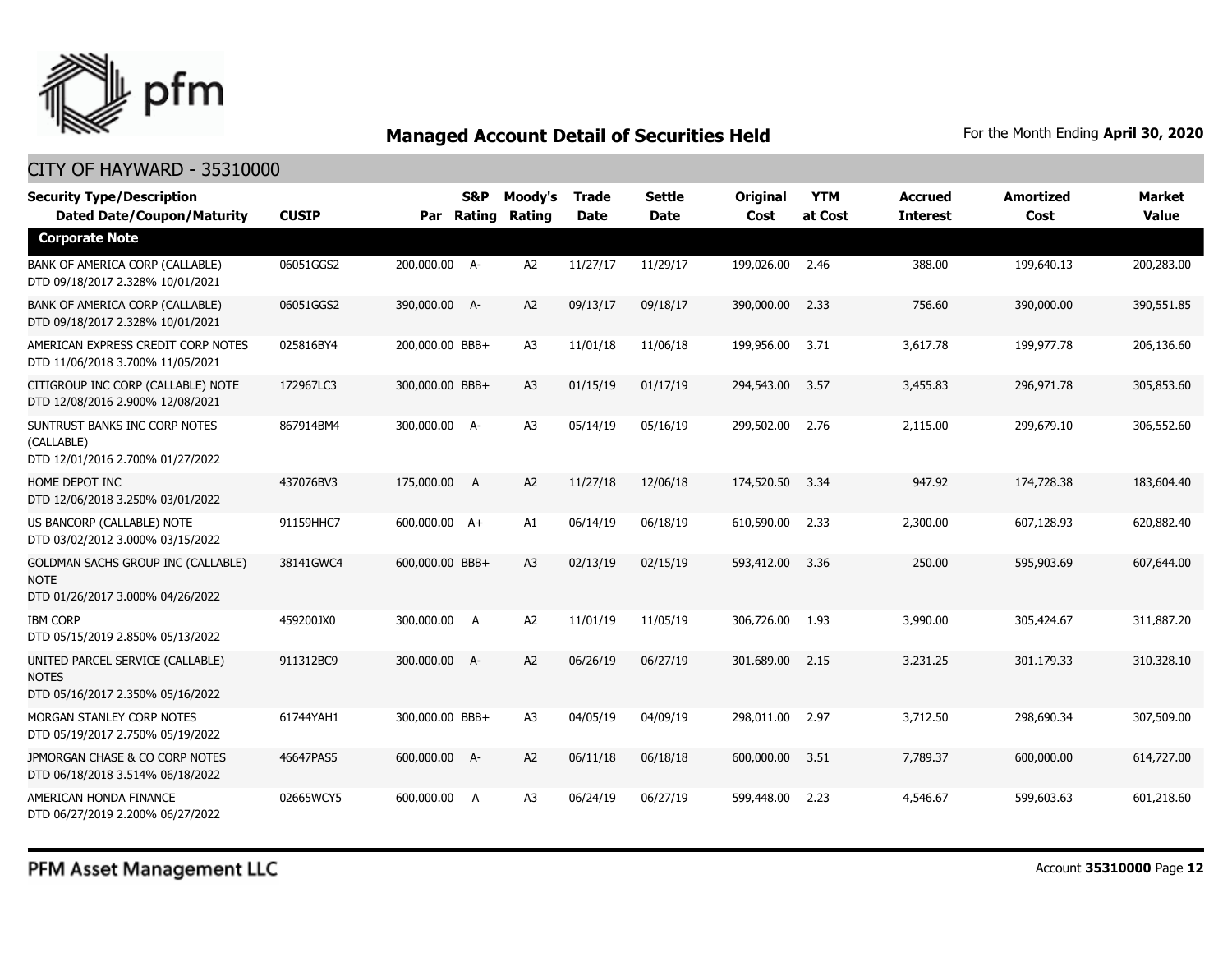

| <b>Security Type/Description</b><br><b>Dated Date/Coupon/Maturity</b>                  | <b>CUSIP</b> |                | <b>S&amp;P</b><br>Par Rating | Moody's<br>Rating | Trade<br><b>Date</b> | <b>Settle</b><br><b>Date</b> | <b>Original</b><br>Cost | <b>YTM</b><br>at Cost | <b>Accrued</b><br><b>Interest</b> | Amortized<br>Cost | <b>Market</b><br><b>Value</b> |
|----------------------------------------------------------------------------------------|--------------|----------------|------------------------------|-------------------|----------------------|------------------------------|-------------------------|-----------------------|-----------------------------------|-------------------|-------------------------------|
| <b>Corporate Note</b>                                                                  |              |                |                              |                   |                      |                              |                         |                       |                                   |                   |                               |
| BANK OF NY MELLON CORP CORP NOTES<br>DTD 08/23/2019 1.950% 08/23/2022                  | 06406RAK3    | 115,000.00 A   |                              | A1                | 09/03/19             | 09/05/19                     | 115,317.40 1.85         |                       | 423.58                            | 115,247.36        | 116,812.28                    |
| BANK OF NY MELLON CORP CORP NOTES<br>DTD 08/23/2019 1.950% 08/23/2022                  | 06406RAK3    | 185,000.00 A   |                              | A1                | 08/20/19             | 08/23/19                     | 184,940.80              | 1.96                  | 681.42                            | 184,954.41        | 187,915.42                    |
| WALT DISNEY COMPANY/THE<br>DTD 09/06/2019 1.650% 09/01/2022                            | 254687FJ0    | 165,000.00 A-  |                              | A <sub>2</sub>    | 09/03/19             | 09/06/19                     | 164,641.95              | 1.72                  | 453.75                            | 164,720.06        | 167,479.79                    |
| CATERPILLAR FINANCIAL SERVICES CORP<br><b>NOTE</b><br>DTD 09/06/2019 1.900% 09/06/2022 | 14913Q3A5    | 325,000.00 A   |                              | A <sub>3</sub>    | 09/03/19             | 09/06/19                     | 324,548.25              | 1.95                  | 943.40                            | 324,646.35        | 330,600.08                    |
| ADOBE INC CORP NOTE<br>DTD 02/03/2020 1.700% 02/01/2023                                | 00724PAA7    | 300,000.00     | A                            | A <sub>2</sub>    | 01/23/20             | 02/03/20                     | 299,931.00              | 1.71                  | 1,246.67                          | 299,936.55        | 307,435.50                    |
| TOYOTA MOTOR CREDIT CORP CORPORATE<br><b>NOTES</b><br>DTD 04/01/2020 2.900% 03/30/2023 | 89236TGW9    | 575,000.00 AA- |                              | A1                | 04/27/20             | 04/29/20                     | 601,588.00              | 1.28                  | 1,389.58                          | 601,538.07        | 601,155.60                    |
| <b>Security Type Sub-Total</b>                                                         |              | 8,480,000.00   |                              |                   |                      |                              | 8,502,027.40            | 2.64                  | 53,288.66                         | 8,507,897.70      | 8,664,677.45                  |
| <b>Certificate of Deposit</b>                                                          |              |                |                              |                   |                      |                              |                         |                       |                                   |                   |                               |
| SUMITOMO MITSUI BANK NY CERT DEPOS<br>DTD 10/18/2018 3.390% 10/16/2020                 | 86565BPC9    | 600,000.00 A-1 |                              | $P-1$             | 10/16/18             | 10/18/18                     | 599,184.00              | 3.45                  | 847.50                            | 599.811.95        | 607,465.80                    |
| MUFG BANK LTD/NY CERT DEPOS<br>DTD 02/28/2019 2.970% 02/26/2021                        | 55379WZT6    | 600,000.00 A-1 |                              | $P-1$             | 02/27/19             | 02/28/19                     | 600,000.00              | 2.94                  | 3,217.50                          | 600,000,00        | 610,374.00                    |
| CREDIT AGRICOLE CIB NY CERT DEPOS<br>DTD 04/04/2019 2.830% 04/02/2021                  | 22535CDU2    | 600,000.00 A-1 |                              | $P-1$             | 04/03/19             | 04/04/19                     | 600,000.00              | 2.83                  | 1,179.17                          | 600,000.00        | 610,273.80                    |
| ROYAL BANK OF CANADA NY CD<br>DTD 06/08/2018 3.240% 06/07/2021                         | 78012UEE1    | 600,000.00 AA- |                              | Aa2               | 06/07/18             | 06/08/18                     | 600,000.00              | 3.24                  | 7,776.00                          | 600,000.00        | 614,777.40                    |
| SOCIETE GENERALE NY CERT DEPOS<br>DTD 02/19/2020 1.800% 02/14/2022                     | 83369XDL9    | 600,000.00     | A                            | A1                | 02/14/20             | 02/19/20                     | 600,000.00              | 1.80                  | 2,160.00                          | 600,000.00        | 597,108.00                    |
| NORDEA BANK ABP NEW YORK CERT DEPOS<br>DTD 08/29/2019 1.850% 08/26/2022                | 65558TLL7    | 625,000.00 AA- |                              | Aa3               | 08/27/19             | 08/29/19                     | 625,000.00              | 1.84                  | 2,087.67                          | 625,000.00        | 634,808.13                    |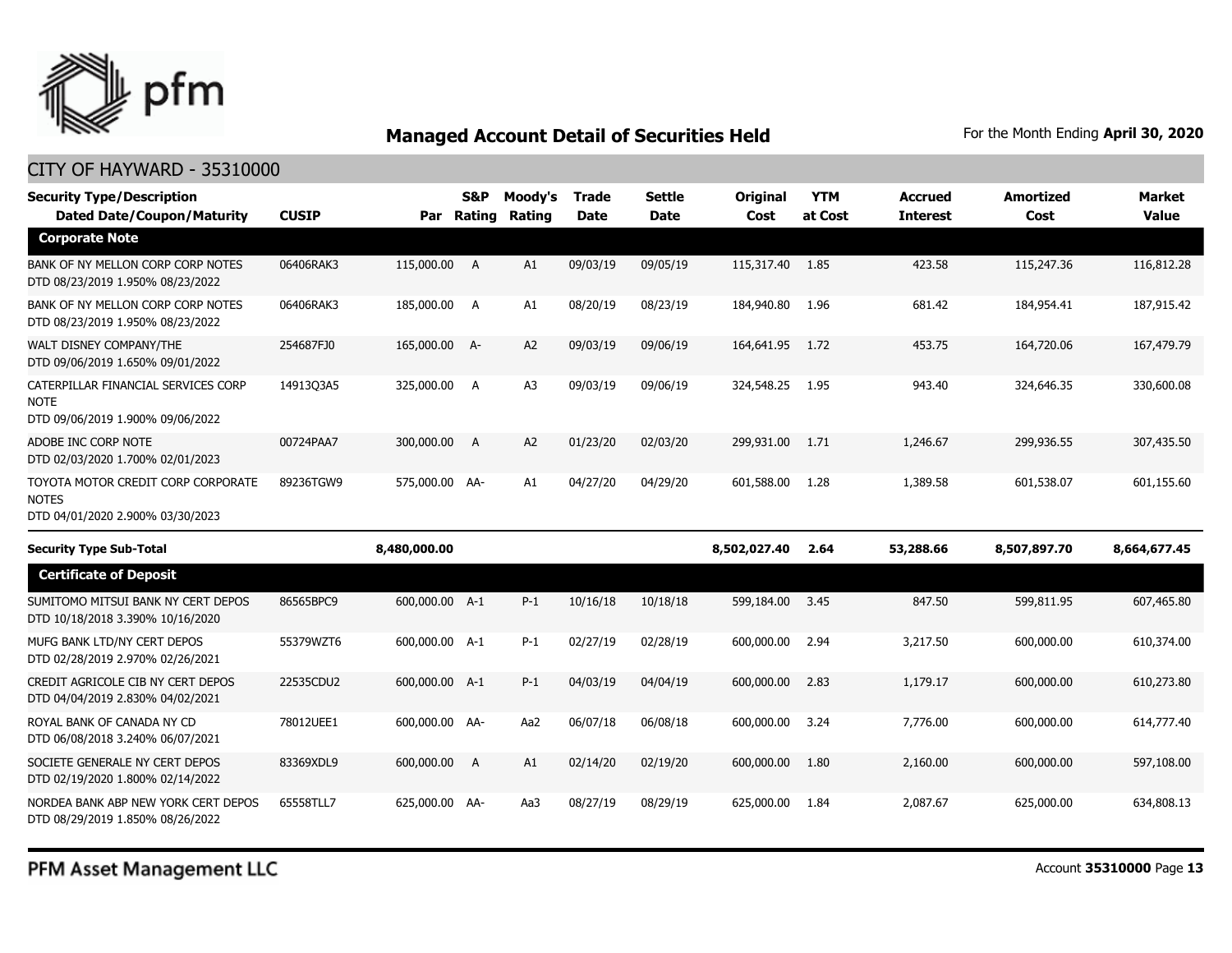

| <b>Security Type/Description</b><br><b>Dated Date/Coupon/Maturity</b> | <b>CUSIP</b> |                | S&P<br>Par Rating | Moody's<br>Rating | <b>Trade</b><br><b>Date</b> | <b>Settle</b><br><b>Date</b> | Original<br>Cost | <b>YTM</b><br>at Cost | <b>Accrued</b><br><b>Interest</b> | <b>Amortized</b><br>Cost | <b>Market</b><br><b>Value</b> |
|-----------------------------------------------------------------------|--------------|----------------|-------------------|-------------------|-----------------------------|------------------------------|------------------|-----------------------|-----------------------------------|--------------------------|-------------------------------|
| <b>Certificate of Deposit</b>                                         |              |                |                   |                   |                             |                              |                  |                       |                                   |                          |                               |
| SKANDINAV ENSKILDA BANK LT CD<br>DTD 09/03/2019 1.860% 08/26/2022     | 83050PDR7    | 625,000.00 A+  |                   | Aa2               | 08/29/19                    | 09/03/19                     | 625,000.00       | 1.85                  | 2,098.96                          | 625,000.00               | 634,950.63                    |
| DNB BANK ASA/NY LT CD<br>DTD 12/06/2019 2.040% 12/02/2022             | 23341VZT1    | 625,000.00 AA- |                   | Aa2               | 12/04/19                    | 12/06/19                     | 625,000.00       | 2.03                  | 5,206.25                          | 625,000.00               | 638,676.88                    |
| <b>Security Type Sub-Total</b>                                        |              | 4,875,000.00   |                   |                   |                             |                              | 4,874,184.00     | 2.49                  | 24,573.05                         | 4,874,811.95             | 4,948,434.64                  |
| <b>Bank Note</b>                                                      |              |                |                   |                   |                             |                              |                  |                       |                                   |                          |                               |
| PNC BANK NA CORP NOTES<br>DTD 06/08/2018 3.500% 06/08/2023            | 69353RFL7    | 300,000.00     | A                 | A <sub>2</sub>    | 03/05/20                    | 03/09/20                     | 321,240.00       | 1.27                  | 4,170.83                          | 319,394.56               | 319,723.80                    |
| <b>Security Type Sub-Total</b>                                        |              | 300,000.00     |                   |                   |                             |                              | 321,240.00       | 1.27                  | 4,170.83                          | 319,394.56               | 319,723.80                    |
| <b>Asset-Backed Security</b>                                          |              |                |                   |                   |                             |                              |                  |                       |                                   |                          |                               |
| ALLY ABS 2017-1 A3<br>DTD 01/31/2017 1.700% 06/15/2021                | 02007PAC7    | 2,578.70 NR    |                   | Aaa               | 01/24/17                    | 01/31/17                     | 2,578.48         | 1.70                  | 1.95                              | 2,578.64                 | 2,578.93                      |
| GMALT 2018-3 A3<br>DTD 09/26/2018 3.180% 06/20/2021                   | 36256GAD1    | 114,033.06 AAA |                   | Aaa               | 09/18/18                    | 09/26/18                     | 114,024.05       | 3.18                  | 110.80                            | 114,029.31               | 114,404.47                    |
| BMWLT 2018-1 A3<br>DTD 10/17/2018 3.260% 07/20/2021                   | 05586CAC8    | 125,000.00 AAA |                   | Aaa               | 10/10/18                    | 10/17/18                     | 124,982.63       | 3.27                  | 124.51                            | 124,992.32               | 125,384.16                    |
| NISSAN AUTO LEASE TRUST<br>DTD 10/24/2018 3.250% 09/15/2021           | 65478BAD3    | 225,000.00 AAA |                   | Aaa               | 10/16/18                    | 10/24/18                     | 224,980.34       | 3.25                  | 325.00                            | 224,990.66               | 226,245.53                    |
| FORDL 2018-B A3<br>DTD 09/21/2018 3.190% 12/15/2021                   | 34531LAD2    | 227,523.93 NR  |                   | Aaa               | 09/18/18                    | 09/21/18                     | 227,504.71       | 3.19                  | 322.58                            | 227,514.28               | 228,658.89                    |
| GMALT 2019-1 A3<br>DTD 02/21/2019 2.980% 12/20/2021                   | 36256UAD0    | 200,000.00 AAA |                   | Aaa               | 02/13/19                    | 02/21/19                     | 199,968.60       | 2.99                  | 182.11                            | 199,981.82               | 201,813.48                    |
| FORDL 2019-A A3<br>DTD 02/25/2019 2.900% 05/15/2022                   | 34532FAD4    | 245,000.00 AAA |                   | <b>NR</b>         | 02/20/19                    | 02/25/19                     | 244,980.84       | 2.90                  | 315.78                            | 244,987.87               | 247,357.12                    |
| <b>VWALT 2019-A A3</b><br>DTD 10/04/2019 1.990% 11/21/2022            | 92867XAD8    | 300,000.00 AAA |                   | <b>NR</b>         | 10/01/19                    | 10/04/19                     | 299,995.26       | 1.99                  | 182.42                            | 299,996.13               | 300.882.15                    |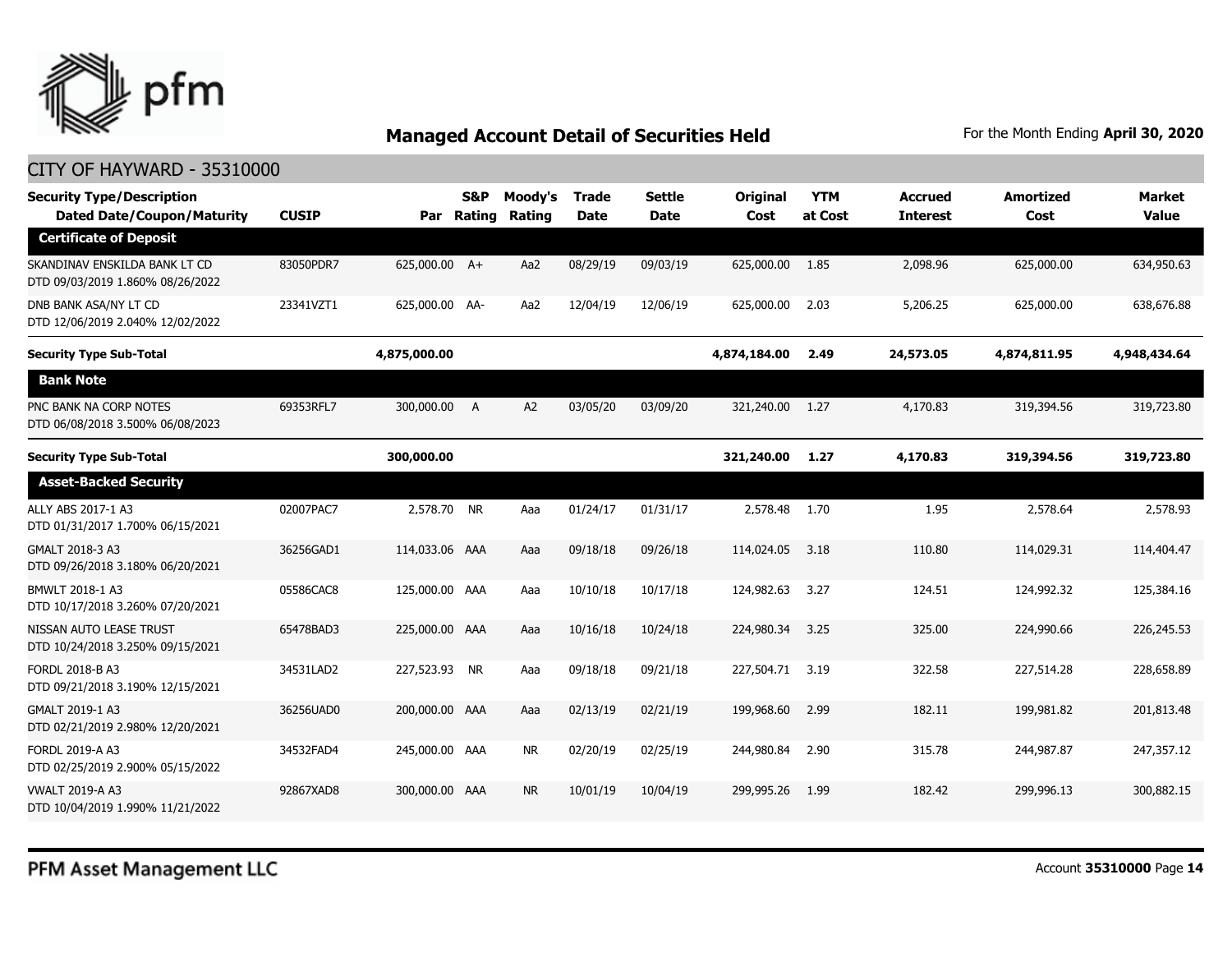

| <b>Security Type/Description</b><br><b>Dated Date/Coupon/Maturity</b> | <b>CUSIP</b> |                | S&P<br>Par Rating | Moody's<br>Rating | <b>Trade</b><br><b>Date</b> | <b>Settle</b><br><b>Date</b> | <b>Original</b><br>Cost | <b>YTM</b><br>at Cost | <b>Accrued</b><br><b>Interest</b> | <b>Amortized</b><br>Cost | <b>Market</b><br><b>Value</b> |
|-----------------------------------------------------------------------|--------------|----------------|-------------------|-------------------|-----------------------------|------------------------------|-------------------------|-----------------------|-----------------------------------|--------------------------|-------------------------------|
| <b>Asset-Backed Security</b>                                          |              |                |                   |                   |                             |                              |                         |                       |                                   |                          |                               |
| HART 2018-B A3<br>DTD 12/12/2018 3.200% 12/15/2022                    | 44933AAC1    | 150,000.00 AAA |                   | Aaa               | 12/04/18                    | 12/12/18                     | 149,998.20              | 3.20                  | 213.33                            | 149,998.82               | 152,541.20                    |
| <b>HAROT 2019-1 A3</b><br>DTD 02/27/2019 2.830% 03/20/2023            | 43814WAC9    | 170,000.00 AAA |                   | <b>NR</b>         | 02/19/19                    | 02/27/19                     | 169,995.44              | 2.83                  | 173.73                            | 169,996.76               | 173,593.15                    |
| FORD CREDIT AUTO OWNER TRUST<br>DTD 10/23/2018 3.240% 04/15/2023      | 34532TAD4    | 200,000.00 NR  |                   | Aaa               | 10/16/18                    | 10/23/18                     | 199,965.80              | 3.24                  | 288.00                            | 199,977.43               | 203,676.04                    |
| NAROT 2018-C A3<br>DTD 12/12/2018 3.220% 06/15/2023                   | 65478NAD7    | 200,000.00 AAA |                   | Aaa               | 12/04/18                    | 12/12/18                     | 199,961.68              | 3.22                  | 286.22                            | 199,973.46               | 204,880.66                    |
| HYUNDAI AUTO RECEIVABLES TRUST<br>DTD 04/10/2019 2.660% 06/15/2023    | 44932NAD2    | 250,000.00 AAA |                   | <b>NR</b>         | 04/03/19                    | 04/10/19                     | 249,967.10              | 2.66                  | 295.56                            | 249,975.44               | 254,611.28                    |
| CARMAX AUTO OWNER TRUST<br>DTD 07/25/2018 3.130% 06/15/2023           | 14313FAD1    | 285,000.00 AAA |                   | <b>NR</b>         | 07/18/18                    | 07/25/18                     | 284,961.15              | 3.13                  | 396.47                            | 284,975.20               | 289,428.42                    |
| CARMAX AUTO OWNER TRUST<br>DTD 10/24/2018 3.360% 09/15/2023           | 14315EAC4    | 225,000.00 AAA |                   | <b>NR</b>         | 10/17/18                    | 10/24/18                     | 224,997.93              | 3.36                  | 336.00                            | 224,998.57               | 229,955.40                    |
| COPAR 2019-1 A3<br>DTD 05/30/2019 2.510% 11/15/2023                   | 14042WAC4    | 175,000.00 AAA |                   | Aaa               | 05/21/19                    | 05/30/19                     | 174,964.55              | 2.51                  | 195.22                            | 174,971.88               | 178,352.35                    |
| FIFTH THIRD AUTO TRUST<br>DTD 05/08/2019 2.640% 12/15/2023            | 31680YAD9    | 215,000.00 AAA |                   | Aaa               | 04/30/19                    | 05/08/19                     | 214,952.74              | 2.65                  | 252.27                            | 214,962.83               | 219,224.81                    |
| <b>HDMOT 2019-A A3</b><br>DTD 06/26/2019 2.340% 02/15/2024            | 41284WAC4    | 300,000.00 NR  |                   | Aaa               | 06/19/19                    | 06/26/19                     | 299,976.78              | 2.34                  | 312.00                            | 299,981.03               | 299,848.20                    |
| GMCAR 2019-2 A3<br>DTD 04/17/2019 2.650% 02/16/2024                   | 36257FAD2    | 345,000.00 AAA |                   | Aaa               | 04/09/19                    | 04/17/19                     | 344,971.92              | 2.65                  | 380.94                            | 344,977.96               | 351,210.14                    |
| VZOT 2020-A A1A<br>DTD 01/29/2020 1.850% 07/22/2024                   | 92348TAA2    | 150,000.00 AAA |                   | Aaa               | 01/21/20                    | 01/29/20                     | 149,982.44              | 1.85                  | 84.79                             | 149,983.44               | 150,718.95                    |
| COMET 2019-A2 A2<br>DTD 09/05/2019 1.720% 08/15/2024                  | 14041NFU0    | 600,000,00 AAA |                   | <b>NR</b>         | 08/28/19                    | 09/05/19                     | 599,848.92              | 1.73                  | 458.67                            | 599,868.91               | 612,003.18                    |
| <b>HDMOT 2020-A A3</b><br>DTD 01/29/2020 1.870% 10/15/2024            | 41284UAD6    | 135,000.00 AAA |                   | Aaa               | 01/21/20                    | 01/29/20                     | 134,970.56              | 1.87                  | 112.20                            | 134,972.15               | 134,631.46                    |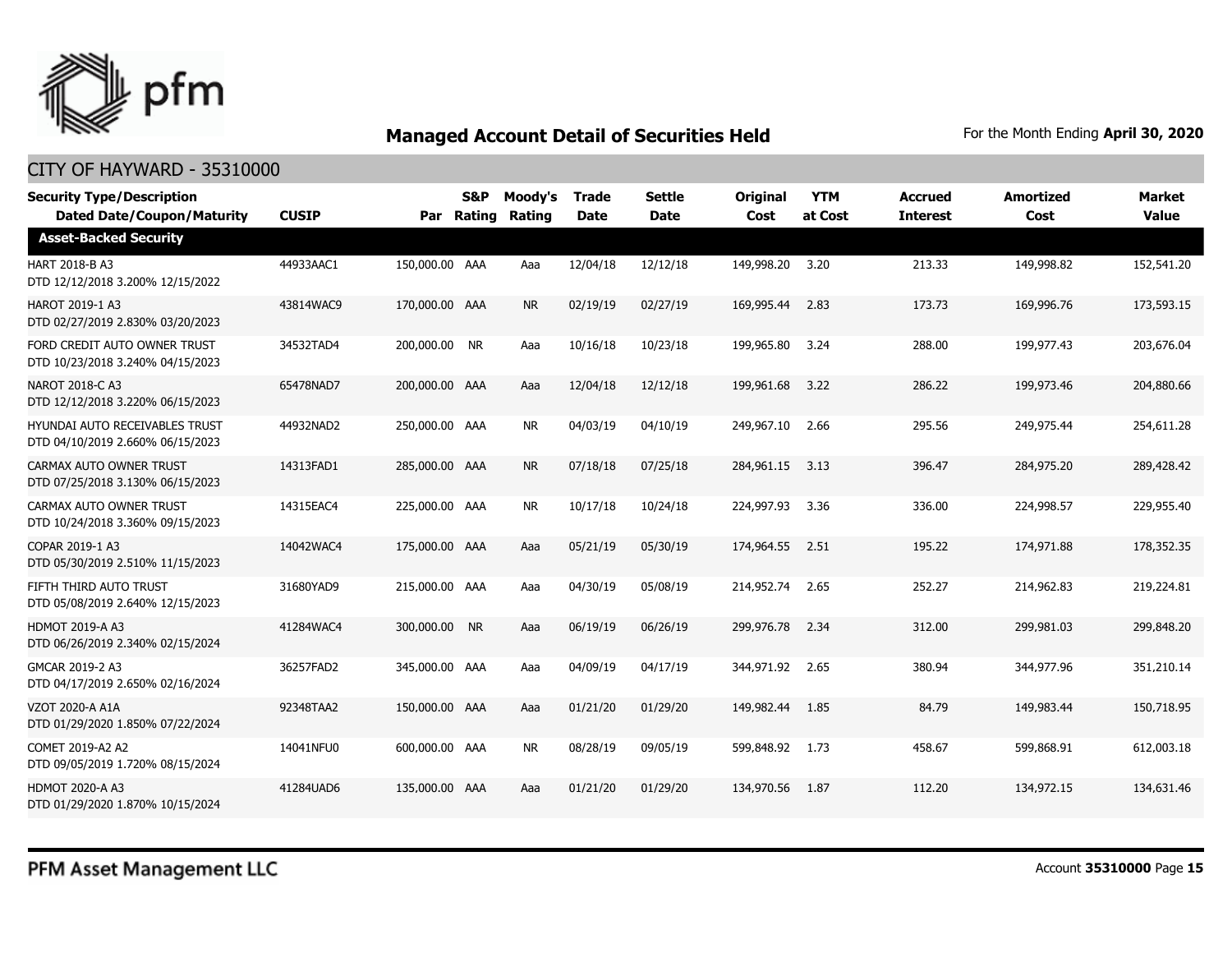

| <b>Security Type/Description</b><br><b>Dated Date/Coupon/Maturity</b> | <b>CUSIP</b> | Par              | <b>S&amp;P</b><br>Rating | Moody's<br>Rating | Trade<br>Date | <b>Settle</b><br><b>Date</b> | Original<br>Cost       | <b>YTM</b><br>at Cost | <b>Accrued</b><br><b>Interest</b> | <b>Amortized</b><br>Cost | <b>Market</b><br><b>Value</b> |
|-----------------------------------------------------------------------|--------------|------------------|--------------------------|-------------------|---------------|------------------------------|------------------------|-----------------------|-----------------------------------|--------------------------|-------------------------------|
| <b>Asset-Backed Security</b>                                          |              |                  |                          |                   |               |                              |                        |                       |                                   |                          |                               |
| CARMX 2020-1 A3<br>DTD 01/22/2020 1.890% 12/16/2024                   | 14315XAC2    | 345,000.00 AAA   |                          | <b>NR</b>         | 01/14/20      | 01/22/20                     | 344,932.31             | 1.89                  | 289.80                            | 344,936.09               | 348,197.01                    |
| <b>Security Type Sub-Total</b>                                        |              | 5,184,135.69     |                          |                   |               |                              | 5,183,462.43           | 2.62                  | 5,640.35                          | 5,183,621.00             | 5,250,196.98                  |
| <b>Managed Account Sub-Total</b>                                      |              | 124,886,159.12   |                          |                   |               |                              | 125,047,682.52         | 2.03                  | 478,063.54                        | 125,101,509.09           | 128,017,715.48                |
| <b>Securities Sub-Total</b>                                           |              | \$124,886,159.12 |                          |                   |               |                              | \$125,047,682.52 2.03% |                       | \$478,063.54                      | \$125,101,509.09         | \$128,017,715.48              |
| <b>Accrued Interest</b>                                               |              |                  |                          |                   |               |                              |                        |                       |                                   |                          | \$478,063.54                  |
| <b>Total Investments</b>                                              |              |                  |                          |                   |               |                              |                        |                       |                                   |                          | \$128,495,779.02              |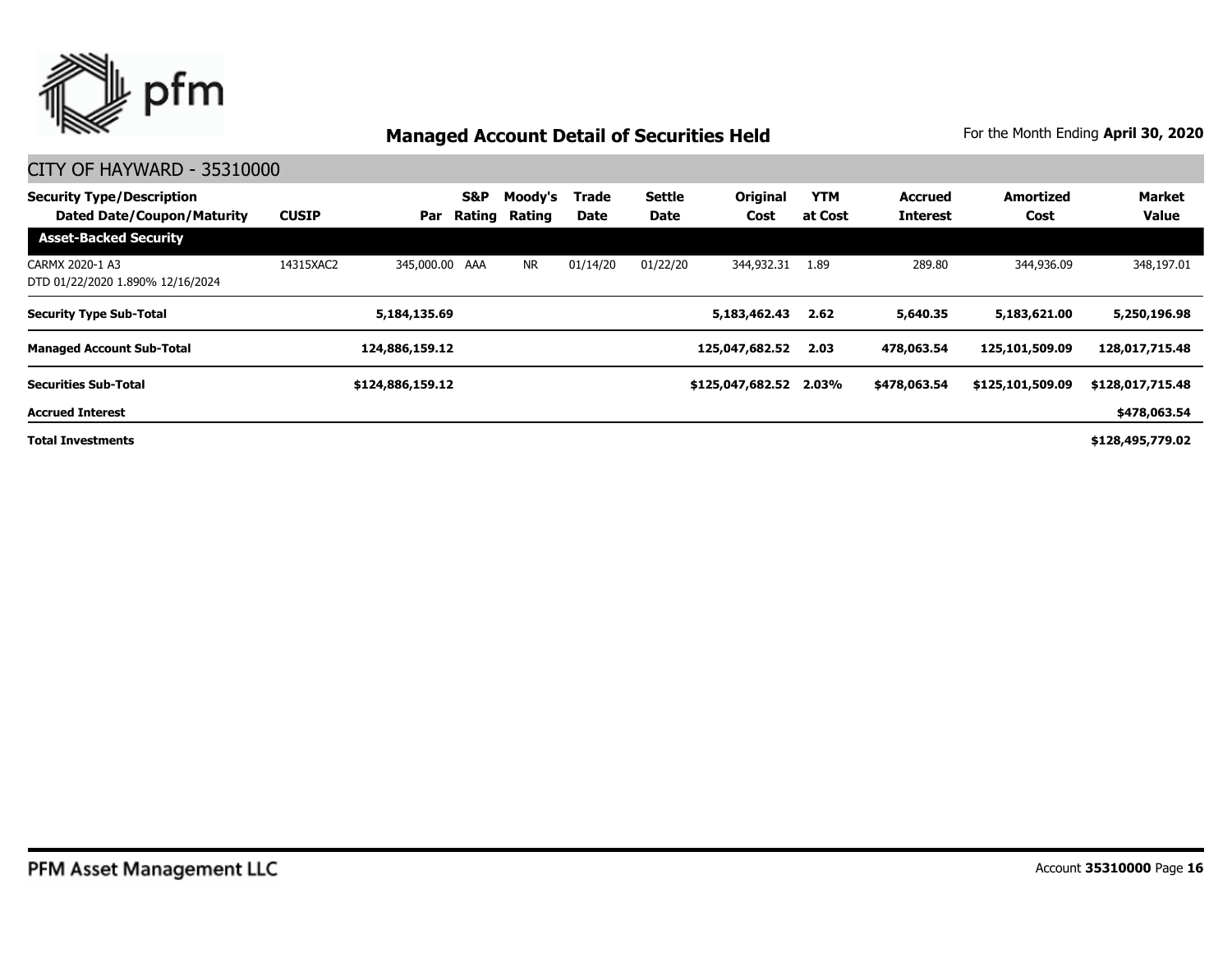

#### CITY OF HAYWARD - 35310000

| <b>Security Type/Description</b>                                 |              |                       |                     | <b>Next Call</b> | <b>Market</b> | <b>Market</b> | <b>Unreal G/L</b> | Unreal G/L        | <b>Effective</b> | <b>YTM</b> |
|------------------------------------------------------------------|--------------|-----------------------|---------------------|------------------|---------------|---------------|-------------------|-------------------|------------------|------------|
| <b>Dated Date/Coupon/Maturity</b>                                | <b>CUSIP</b> | Par                   | <b>Broker</b>       | <b>Date</b>      | <b>Price</b>  | <b>Value</b>  | <b>On Cost</b>    | <b>Amort Cost</b> | <b>Duration</b>  | at Mkt     |
| <b>U.S. Treasury Bond / Note</b>                                 |              |                       |                     |                  |               |               |                   |                   |                  |            |
| <b>US TREASURY NOTES</b><br>DTD 06/30/2014 2.125% 06/30/2021     | 912828WR7    | 1,500,000.00 MERRILL  |                     |                  | 102.25        | 1,533,750.00  | 56,718.75         | 42,705.71         | 1.15             | 0.19       |
| <b>US TREASURY NOTES</b><br>DTD 08/15/2018 2.750% 08/15/2021     | 9128284W7    | 1,575,000.00 MERRILL  |                     |                  | 103.30        | 1,626,925.86  | 50,633.87         | 51,358.73         | 1.27             | 0.20       |
| US TREASURY NOTES<br>DTD 08/15/2018 2.750% 08/15/2021            | 9128284W7    | 1,725,000.00 NOMURA   |                     |                  | 103.30        | 1,781,871.18  | 64,215.91         | 60,159.55         | 1.27             | 0.20       |
| <b>US TREASURY NOTES</b><br>DTD 08/15/2011 2.125% 08/15/2021     | 912828RC6    | 4,400,000.00 NOMURA   |                     |                  | 102.48        | 4,509,312.72  | 52,422.09         | 69,965.46         | 1.28             | 0.20       |
| <b>US TREASURY NOTES</b><br>DTD 10/31/2016 1.250% 10/31/2021     | 912828T67    | 300,000.00 HSBC       |                     |                  | 101.58        | 304,734.36    | 6,972.64          | 6,535.50          | 1.49             | 0.20       |
| <b>US TREASURY NOTES</b><br>DTD 10/31/2016 1.250% 10/31/2021     | 912828T67    | 2,650,000.00 JPM CHAS |                     |                  | 101.58        | 2,691,820.18  | 57,036.98         | 53,290.34         | 1.49             | 0.20       |
| <b>US TREASURY NOTES</b><br>DTD 10/31/2016 1.250% 10/31/2021     | 912828T67    | 4,150,000.00 MORGAN S |                     |                  | 101.58        | 4,215,491.98  | 100,507.60        | 92,179.82         | 1.49             | 0.20       |
| <b>US TREASURY NOTES</b><br>DTD 01/15/2019 2.500% 01/15/2022     | 9128285V8    | 1,500,000.00 JPM CHAS |                     |                  | 103.89        | 1,558,359.30  | 55,371.02         | 56,614.97         | 1.67             | 0.22       |
| <b>US TREASURY NOTES</b><br>DTD 01/15/2019 2.500% 01/15/2022     | 9128285V8    | 6,000,000.00 MORGAN S |                     |                  | 103.89        | 6,233,437.20  | 242,109.07        | 238,447.61        | 1.67             | 0.22       |
| <b>US TREASURY NOTES</b><br>DTD 01/31/2017 1.875% 01/31/2022     | 912828V72    | 8,750,000.00 CITIGRP  |                     |                  | 102.89        | 9,002,929.25  | 412,206.59        | 344,107.69        | 1.73             | 0.22       |
| <b>US TREASURY NOTES</b><br>DTD 02/15/2019 2.500% 02/15/2022     | 9128286C9    | 1,800,000.00 TD       |                     |                  | 104.08        | 1,873,406.16  | 62,929.60         | 66,864.55         | 1.76             | 0.22       |
| <b>US TREASURY NOTES</b><br>DTD 07/31/2017 1.875% 07/31/2022     | 9128282P4    | 1,600,000.00 NOMURA   |                     |                  | 103.72        | 1,659,500.00  | 54,062.50         | 55,528.30         | 2.21             | 0.22       |
| <b>US TREASURY NOTES</b><br>DTD 07/31/2017 1.875% 07/31/2022     | 9128282P4    | 4,400,000.00 GOLDMAN  |                     |                  | 103.72        | 4,563,625.00  | 160,015.62        | 161,052.69        | 2.21             | 0.22       |
| <b>US TREASURY NOTES</b><br>DTD 08/31/2017 1.625% 08/31/2022     | 9128282S8    | 1,075,000.00 MORGAN S |                     |                  | 103.25        | 1,109,937.50  | 37,079.10         | 36,563.74         | 2.29             | 0.23       |
| UNITED STATES TREASURY NOTES<br>DTD 10/15/2019 1.375% 10/15/2022 | 912828YK0    | 5,250,000.00 DEUTSCHE |                     |                  | 102.78        | 5,396,015.63  | 182,929.69        | 177,671.38        | 2.43             | 0.24       |
| UNITED STATES TREASURY NOTES<br>DTD 01/15/2020 1.500% 01/15/2023 | 912828Z29    | 2,500,000.00 MERRILL  |                     |                  | 103.38        | 2,584,375.00  | 72,167.97         | 73,144.53         | 2.65             | 0.25       |
| <b>US TREASURY NOTES</b><br>DTD 02/01/2016 1.750% 01/31/2023     | 912828P38    |                       | 150,000.00 MORGAN S |                  | 104.11        | 156,164.07    | 5,554.69          | 5,617.75          | 2.69             | 0.25       |

PFM Asset Management LLC

Account **35310000** Page **17**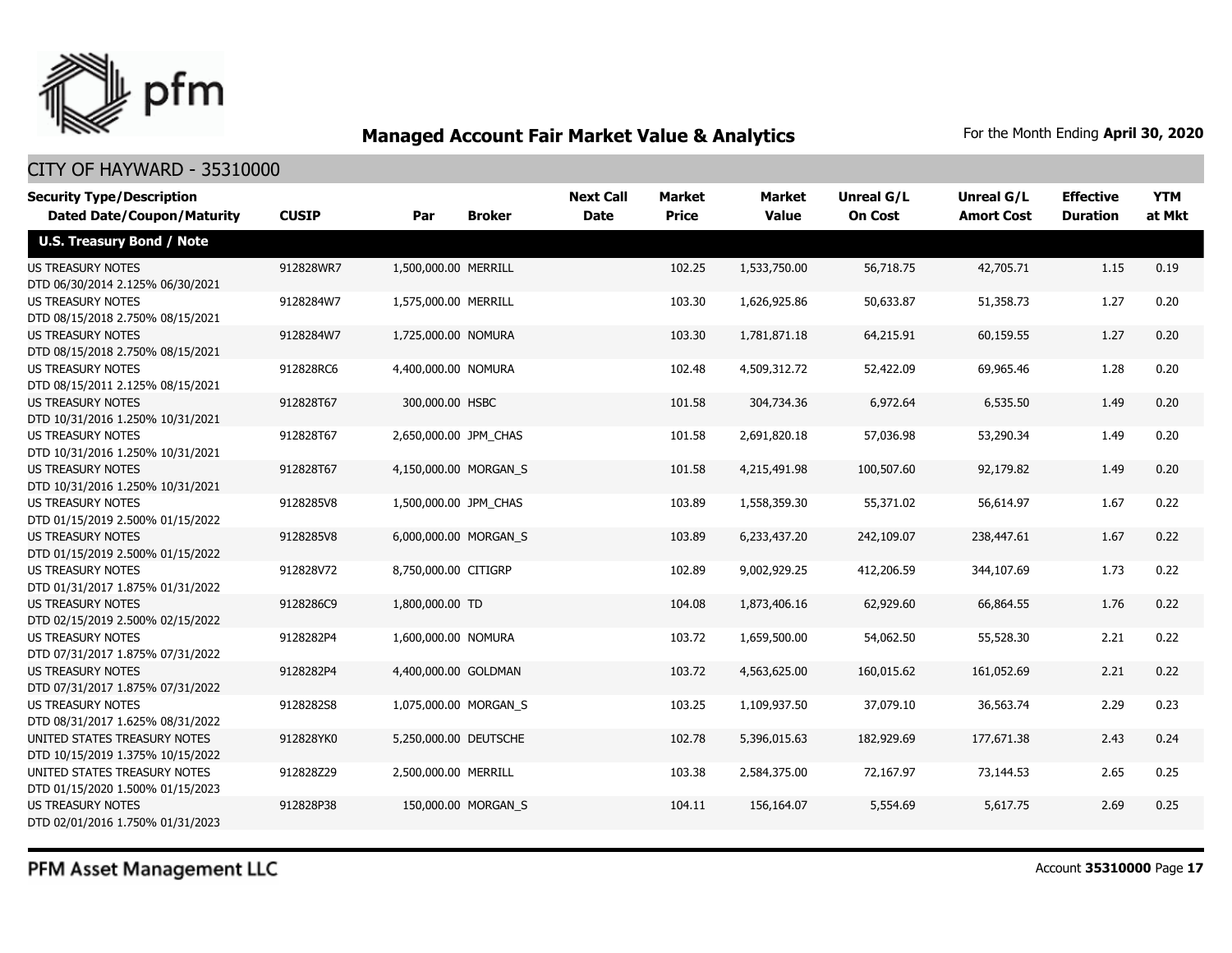

#### CITY OF HAYWARD - 35310000

| <b>Security Type/Description</b><br><b>Dated Date/Coupon/Maturity</b>                  | <b>CUSIP</b> | Par                   | <b>Broker</b>         | <b>Next Call</b><br><b>Date</b> | <b>Market</b><br><b>Price</b> | <b>Market</b><br><b>Value</b> | Unreal G/L<br><b>On Cost</b> | Unreal G/L<br><b>Amort Cost</b> | <b>Effective</b><br><b>Duration</b> | <b>YTM</b><br>at Mkt |
|----------------------------------------------------------------------------------------|--------------|-----------------------|-----------------------|---------------------------------|-------------------------------|-------------------------------|------------------------------|---------------------------------|-------------------------------------|----------------------|
| <b>U.S. Treasury Bond / Note</b>                                                       |              |                       |                       |                                 |                               |                               |                              |                                 |                                     |                      |
| UNITED STATES TREASURY NOTES<br>DTD 02/15/2020 1.375% 02/15/2023                       | 912828Z86    | 5,025,000.00 HSBC     |                       |                                 | 103.16                        | 5,183,601.56                  | 71,252.93                    | 75,952.58                       | 2.74                                | 0.24                 |
| <b>Security Type Sub-Total</b>                                                         |              | 54,350,000.00         |                       |                                 |                               | 55,985,256.95                 | 1,744,186.62                 | 1,667,760.90                    | 1.88                                | 0.22                 |
| <b>Supra-National Agency Bond / Note</b>                                               |              |                       |                       |                                 |                               |                               |                              |                                 |                                     |                      |
| INTERNATIONAL FINANCE CORPORATION<br><b>NOTE</b><br>DTD 03/16/2018 2.635% 03/09/2021   | 45950VLQ7    | 1,850,000.00          |                       |                                 | 101.93                        | 1,885,795.65                  | 37,183.15                    | 36,193.17                       | 0.85                                | 0.37                 |
| INTER-AMERICAN DEVELOPMENT BANK<br><b>NOTE</b><br>DTD 04/19/2018 2.625% 04/19/2021     | 4581X0DB1    | 1,400,000.00 CITIGRP  |                       |                                 | 102.12                        | 1,429,661.80                  | 32,741.80                    | 30,653.81                       | 0.96                                | 0.43                 |
| INTL BANK OF RECONSTRUCTION AND<br><b>DEV NOTE</b><br>DTD 07/25/2018 2.750% 07/23/2021 | 459058GH0    |                       | 1,795,000.00 MORGAN S |                                 | 102.89                        | 1,846,800.11                  | 56,000.41                    | 53,520.16                       | 1.21                                | 0.40                 |
| INTER-AMERICAN DEVEL BK CORPORATE<br><b>NOTES</b><br>DTD 04/24/2020 0.500% 05/24/2023  | 4581X0DM7    | 1,285,000.00 RBC      |                       |                                 | 100.24                        | 1,288,141.83                  | 3,578.73                     | 3,576.01                        | 3.05                                | 0.42                 |
| <b>Security Type Sub-Total</b>                                                         |              | 6,330,000.00          |                       |                                 |                               | 6,450,399.39                  | 129,504.09                   | 123,943.15                      | 1.42                                | 0.40                 |
| <b>Municipal Bond / Note</b>                                                           |              |                       |                       |                                 |                               |                               |                              |                                 |                                     |                      |
| UNIV OF CAL TXBL REV BOND<br>DTD 05/18/2017 1.900% 05/15/2020                          | 91412GS89    | 625,000.00            |                       |                                 | 100.03                        | 625,156.25                    | 156.25                       | 156.25                          | 0.04                                | 1.29                 |
| CA ST TXBL GO BONDS<br>DTD 04/27/2017 2.625% 04/01/2021                                | 13063DAC2    | 1,000,000.00 JPM_CHAS |                       |                                 | 101.58                        | 1,015,830.00                  | 18,830.00                    | 17,123.44                       | 0.91                                | 0.89                 |
| CA ST TXBL GO BONDS<br>DTD 04/25/2018 2.800% 04/01/2021                                | 13063DGA0    | 1,425,000.00 JPM_CHAS |                       |                                 | 101.66                        | 1,448,583.75                  | 23,526.75                    | 23,565.94                       | 0.91                                | 0.99                 |
| UNIV OF CAL TXBL REV BONDS<br>DTD 06/05/2018 3.029% 05/15/2021                         | 91412HBH5    | 455,000.00 MERRILL    |                       |                                 | 101.88                        | 463,558.55                    | 8,558.55                     | 8,558.55                        | 1.02                                | 1.21                 |
| LOUISIANA ST - B - REF MUNICIPAL BONDS<br>DTD 03/11/2020 5.000% 11/15/2021             | 546417DK9    |                       | 600,000.00 MORGAN_    |                                 | 105.98                        | 635,898.00                    | (1, 146.00)                  | (563.14)                        | 1.49                                | 1.08                 |
| CA ST T/E GO BONDS<br>DTD 04/22/2020 5.000% 03/01/2022                                 | 13063DUV8    | 600,000.00 MERRILL    |                       |                                 | 107.23                        | 643,392.00                    | (678.00)                     | (93.00)                         | 1.78                                | 1.01                 |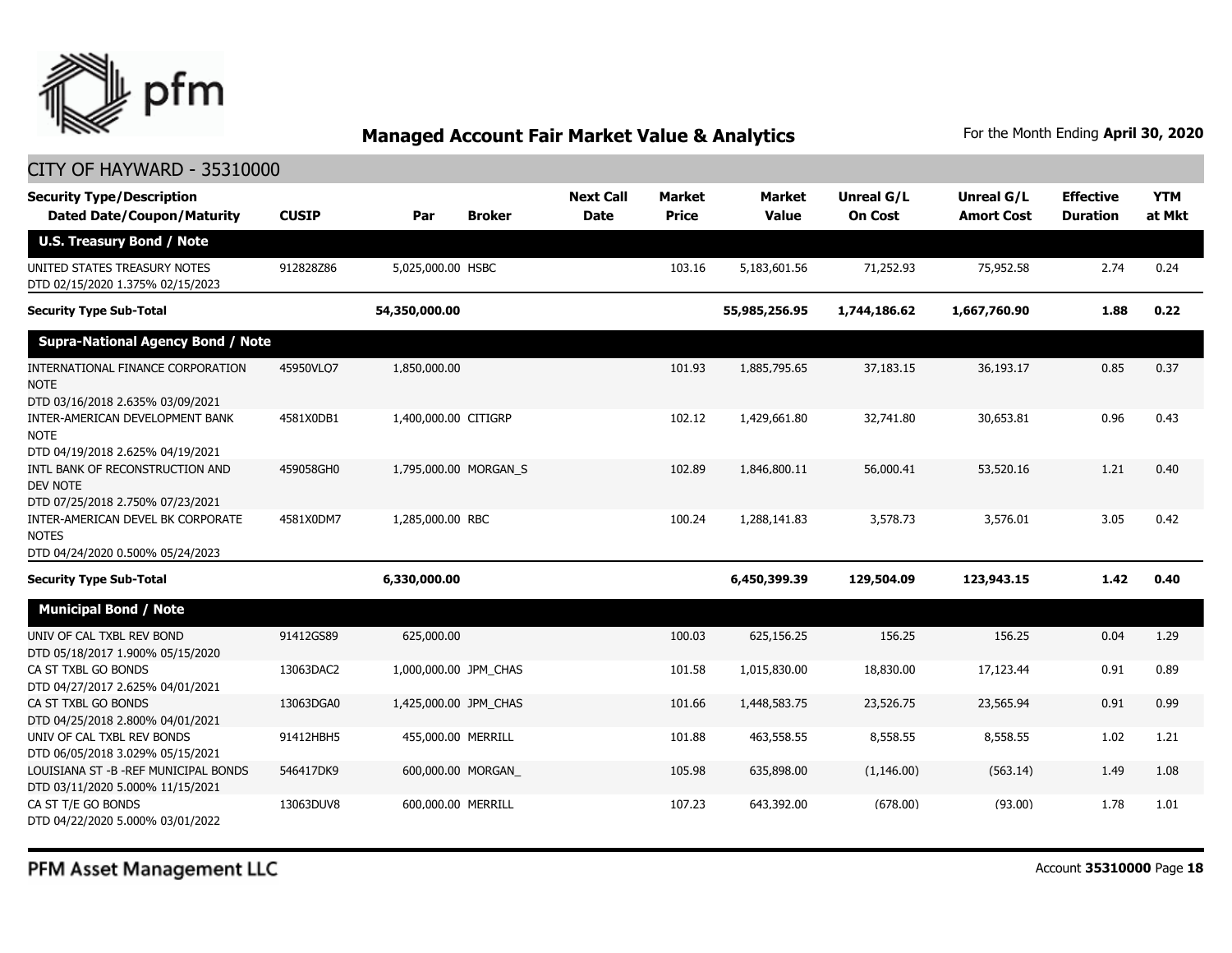

| <b>Security Type/Description</b>                                       |              |                       |                       | <b>Next Call</b> | <b>Market</b> | <b>Market</b> | <b>Unreal G/L</b> | Unreal G/L        | <b>Effective</b> | <b>YTM</b> |
|------------------------------------------------------------------------|--------------|-----------------------|-----------------------|------------------|---------------|---------------|-------------------|-------------------|------------------|------------|
| <b>Dated Date/Coupon/Maturity</b>                                      | <b>CUSIP</b> | Par                   | <b>Broker</b>         | <b>Date</b>      | <b>Price</b>  | <b>Value</b>  | <b>On Cost</b>    | <b>Amort Cost</b> | <b>Duration</b>  | at Mkt     |
| <b>Municipal Bond / Note</b>                                           |              |                       |                       |                  |               |               |                   |                   |                  |            |
| CHAFFEY UHSD, CA TXBL GO BONDS<br>DTD 12/05/2019 1.913% 08/01/2022     | 157411TH2    | 600,000.00 RBC        |                       |                  | 101.41        | 608,484.00    | 8,484.00          | 8,484.00          | 2.21             | 1.27       |
| SAN DIEGO CCD, CA TXBL GO BONDS<br>DTD 10/16/2019 1.936% 08/01/2022    | 7972720M6    | 675,000.00 RBC        |                       |                  | 101.47        | 684,929.25    | 9,929.25          | 9,929.25          | 2.21             | 1.27       |
| LONG BEACH CCD, CA TXBL GO BONDS<br>DTD 10/23/2019 1.702% 08/01/2022   | 542411NG4    | 920,000.00 PIPER JA   |                       |                  | 101.08        | 929,890.00    | 9,890.00          | 9,890.00          | 2.21             | 1.22       |
| TAMALPAIS UHSD, CA TXBL GO BONDS<br>DTD 10/09/2019 1.925% 08/01/2022   | 874857KH7    | 995,000.00 RBC        |                       |                  | 101.45        | 1,009,397.65  | 14,397.65         | 14,397.65         | 2.21             | 1.27       |
| SAN JOSE, CA TXBL GO BONDS<br>DTD 07/25/2019 2.300% 09/01/2022         | 798135H44    |                       | 1,150,000.00 MORGAN_S |                  | 102.13        | 1,174,483.50  | 16,939.50         | 18,808.87         | 2.28             | 1.37       |
| OR ST DEPT OF TRANS TXBL REV BONDS<br>DTD 11/20/2019 1.855% 11/15/2022 | 68607DTT2    | 600,000.00 CITIGRP    |                       |                  | 101.60        | 609,570.00    | 9,570.00          | 9,570.00          | 2.48             | 1.22       |
| WA ST T/E GO BONDS<br>DTD 04/29/2020 5.000% 07/01/2023                 | 93974EHJ8    |                       | 605,000.00 WELLS F    |                  | 112.36        | 679,759.85    | 0.00              | 129.12            | 2.98             | 1.03       |
| AZ TRAN BOARD TXBL REV BONDS<br>DTD 02/12/2020 1.795% 07/01/2023       | 040654XT7    | 1,235,000.00 JPM_CHAS |                       |                  | 101.45        | 1,252,882.80  | 17,882.80         | 17,882.80         | 3.08             | 1.33       |
| <b>Security Type Sub-Total</b>                                         |              | 11,485,000.00         |                       |                  |               | 11,781,815.60 | 136,340.75        | 137,839.73        | 1.87             | 1.17       |
| <b>Federal Agency Collateralized Mortgage Obligation</b>               |              |                       |                       |                  |               |               |                   |                   |                  |            |
| FHLMC SERIES K013 A1<br>DTD 05/01/2011 2.902% 08/01/2020               | 3137AA4V2    |                       | 74,861.08 WELLS_FA    |                  | 100.17        | 74,985.39     | (1,299.81)        | 8.36              | 0.16             | 2.24       |
| <b>FHMS K714 A2</b><br>DTD 01/01/2014 3.034% 10/01/2020                | 3137B6ZM6    | 666,756.92 CITIGRP    |                       |                  | 100.10        | 667,417.39    | (17, 857.67)      | (1,912.90)        | 0.28             | 2.80       |
| FNA 2018-M5 A2<br>DTD 04/01/2018 3.560% 09/01/2021                     | 3136B1XP4    |                       | 517,998.96 JPM CHAS   |                  | 100.96        | 522,977.81    | (5,324.67)        | 857.44            | 0.90             | 2.83       |
| <b>FHMS K720 A1</b><br>DTD 11/01/2015 2.316% 11/01/2021                | 3137BLUQ9    |                       | 205,443.07 BARCLAYS   |                  | 100.63        | 206,741.71    | 736.88            | 911.68            | 0.90             | 1.89       |
| FHLMC MULTIFAMILY STRUCTURED P<br>DTD 05/01/2015 2.791% 01/01/2022     | 3137BHXY8    | 1,250,000.00 AMHERST  |                       |                  | 101.87        | 1,273,381.89  | 725.64            | 7,386.16          | 1.57             | 1.65       |
| FHMS KJ23 A1<br>DTD 12/01/2018 3.174% 03/01/2022                       | 3137FKK70    |                       | 260,847.28 GOLDMAN    |                  | 101.24        | 264,092.53    | 3,247.35          | 3,246.45          | 0.87             | 2.48       |
| FHMS K019 A2<br>DTD 08/01/2012 2.272% 03/01/2022                       | 3137ASNJ9    |                       | 591,987.63 MORGAN_S   |                  | 101.38        | 600,179.84    | 12,562.75         | 10,942.81         | 1.68             | 1.51       |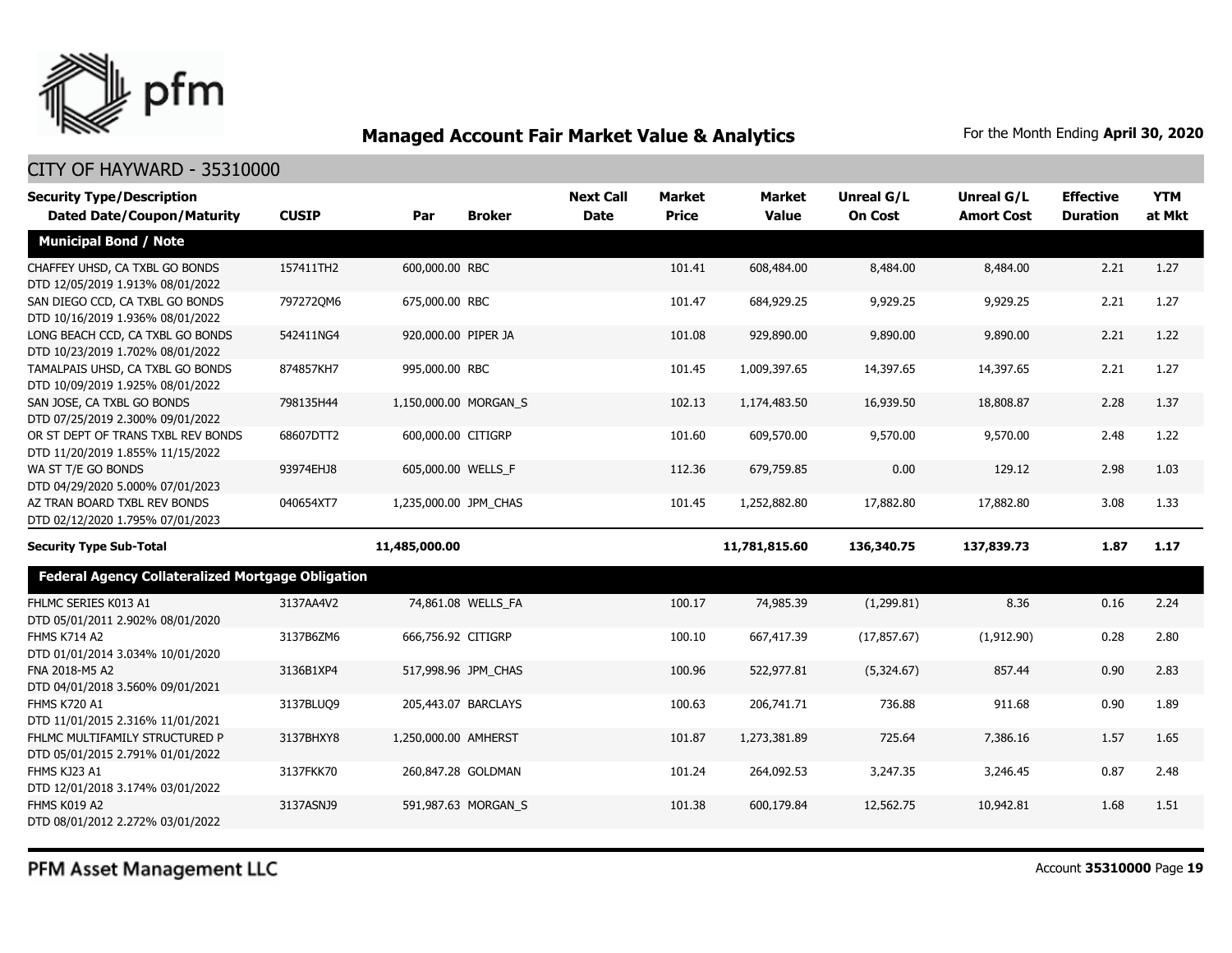

#### CITY OF HAYWARD - 35310000

| <b>Security Type/Description</b><br><b>Dated Date/Coupon/Maturity</b> | <b>CUSIP</b> | Par                   | <b>Broker</b>       | <b>Next Call</b><br><b>Date</b> | <b>Market</b><br><b>Price</b> | <b>Market</b><br><b>Value</b> | Unreal G/L<br><b>On Cost</b> | Unreal G/L<br><b>Amort Cost</b> | <b>Effective</b><br><b>Duration</b> | <b>YTM</b><br>at Mkt |
|-----------------------------------------------------------------------|--------------|-----------------------|---------------------|---------------------------------|-------------------------------|-------------------------------|------------------------------|---------------------------------|-------------------------------------|----------------------|
| <b>Federal Agency Collateralized Mortgage Obligation</b>              |              |                       |                     |                                 |                               |                               |                              |                                 |                                     |                      |
| FHMS K023 A1<br>DTD 12/01/2012 1.583% 04/01/2022                      | 3137AWQG3    | 62,123.29 BAIRD       |                     |                                 | 100.39                        | 62,364.51                     | 1,590.48                     | 877.66                          | 1.03                                | 1.38                 |
| FHMS K023 A1<br>DTD 12/01/2012 1.583% 04/01/2022                      | 3137AWQG3    |                       | 272,736.37 BARCLAYS |                                 | 100.39                        | 273,795.41                    | 7,952.02                     | 4,622.62                        | 1.03                                | 1.38                 |
| FHMS K023 A1<br>DTD 12/01/2012 1.583% 04/01/2022                      | 3137AWQG3    | 560,624.76 BAIRD      |                     |                                 | 100.39                        | 562,801.68                    | 14,440.57                    | 7,961.66                        | 1.03                                | 1.38                 |
| FHLMC MULTIFAMILY STRUCTURED P<br>DTD 11/01/2015 2.716% 06/01/2022    | 3137BLUR7    |                       | 600,000.00 JPM CHAS |                                 | 102.43                        | 614,566.39                    | 15,312.87                    | 15,051.51                       | 1.86                                | 1.53                 |
| FHLMC MULTIFAMILY STRUCTURED P<br>DTD 12/01/2012 2.355% 07/01/2022    | 3137AVXN2    |                       | 570,000.00 WELLS_FA |                                 | 102.95                        | 586,805.61                    | 14,712.64                    | 15,314.13                       | 2.08                                | 0.98                 |
| FHLMC MULTIFAMILY STRUCTURED P<br>DTD 12/01/2012 2.355% 07/01/2022    | 3137AVXN2    | 1,227,386.00 WELLS_FA |                     |                                 | 102.95                        | 1,263,573.66                  | 40,982.14                    | 39,385.33                       | 2.08                                | 0.98                 |
| FHLMC MULTIFAMILY STRUCTURED P<br>DTD 12/01/2012 2.307% 08/01/2022    | 3137AWQH1    | 1,250,000.00 CANT_FIT |                     |                                 | 102.98                        | 1,287,188.93                  | 18,731.90                    | 22,835.40                       | 2.18                                | 0.97                 |
| FHLMC MULTIFAMILY STRUCTURED P<br>DTD 05/01/2013 2.510% 11/01/2022    | 3137B1BS0    | 500,000.00 PTRU       |                     |                                 | 103.73                        | 518,632.73                    | 8,984.29                     | 9,670.66                        | 2.38                                | 1.00                 |
| FHLMC MULTIFAMILY STRUCTURED P<br>DTD 05/01/2013 2.510% 11/01/2022    | 3137B1BS0    | 1,065,000.00 CITIGRP  |                     |                                 | 103.73                        | 1,104,687.71                  | 30,368.96                    | 32,779.89                       | 2.38                                | 1.00                 |
| <b>FANNIEMAE-ACES</b><br>DTD 02/01/2013 2.509% 11/01/2022             | 3136ACGJ4    | 1,093,199.89 JPM CHAS |                     |                                 | 103.01                        | 1,126,056.58                  | 19,362.50                    | 22,771.91                       | 2.32                                | 1.29                 |
| FNA 2013-M7 A2<br>DTD 05/01/2013 2.280% 12/01/2022                    | 3136AEGO4    | 346,769.67 BAIRD      |                     |                                 | 102.70                        | 356,124.09                    | 7,193.68                     | 7,614.03                        | 2.44                                | 1.22                 |
| FNA 2013-M7 A2<br>DTD 05/01/2013 2.280% 12/01/2022                    | 3136AEGQ4    | 459,395.72 BAIRD      |                     |                                 | 102.70                        | 471,788.33                    | 6,374.07                     | 7,573.69                        | 2.44                                | 1.22                 |
| <b>FHMS J22F A1</b><br>DTD 11/01/2018 3.454% 05/01/2023               | 3137FJYA1    |                       | 318,049.50 MORGAN_S |                                 | 101.59                        | 323,114.98                    | 5,074.07                     | 5,071.27                        | 0.95                                | 2.90                 |
| FHMS KP05 A<br>DTD 12/01/2018 3.203% 07/01/2023                       | 3137FKK39    | 334,368.61 CSFB       |                     |                                 | 103.16                        | 344,948.03                    | 10,580.44                    | 10,580.13                       | 1.55                                | 2.17                 |
| FHMS KJ27 A1<br>DTD 11/01/2019 2.092% 07/25/2024                      | 3137FQ3V3    |                       | 494,474.68 JPM CHAS |                                 | 102.63                        | 507,495.75                    | 13,032.94                    | 13,031.85                       | 2.69                                | 1.45                 |
| <b>Security Type Sub-Total</b>                                        |              | 12,722,023.43         |                     |                                 |                               | 13,013,720.95                 | 207,484.04                   | 236,581.74                      | 1.81                                | 1.48                 |
| <b>Federal Agency Bond / Note</b>                                     |              |                       |                     |                                 |                               |                               |                              |                                 |                                     |                      |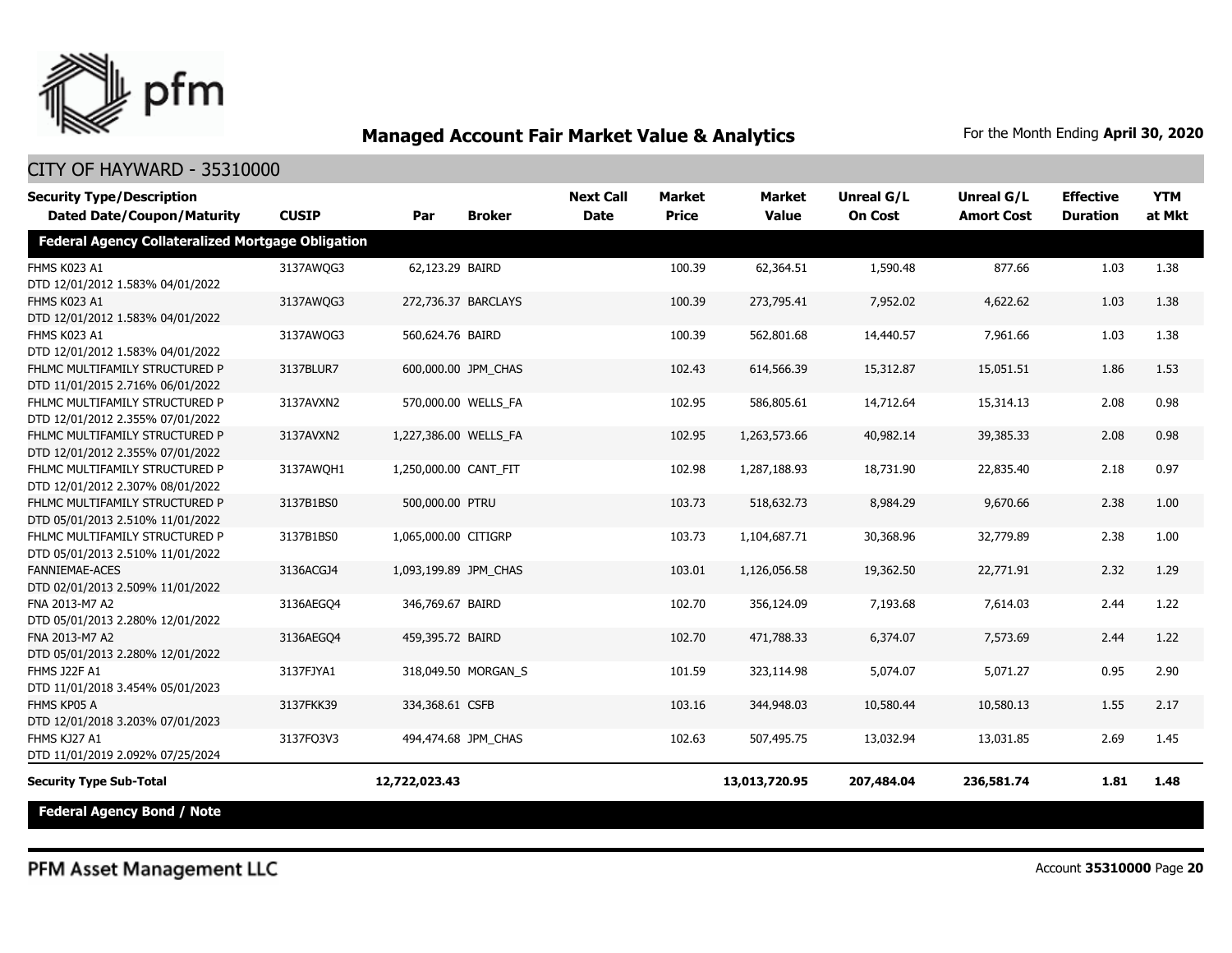

#### CITY OF HAYWARD - 35310000

| <b>Security Type/Description</b><br><b>Dated Date/Coupon/Maturity</b> | <b>CUSIP</b> | Par                   | <b>Broker</b>      | <b>Next Call</b><br><b>Date</b> | Market<br><b>Price</b> | <b>Market</b><br><b>Value</b> | Unreal G/L<br><b>On Cost</b> | Unreal G/L<br><b>Amort Cost</b> | <b>Effective</b><br><b>Duration</b> | <b>YTM</b><br>at Mkt |
|-----------------------------------------------------------------------|--------------|-----------------------|--------------------|---------------------------------|------------------------|-------------------------------|------------------------------|---------------------------------|-------------------------------------|----------------------|
| <b>Federal Agency Bond / Note</b>                                     |              |                       |                    |                                 |                        |                               |                              |                                 |                                     |                      |
| <b>FANNIE MAE NOTES</b><br>DTD 06/25/2018 2.750% 06/22/2021           | 3135G0U35    | 1,745,000.00 NOMURA   |                    |                                 | 102.88                 | 1,795,215.87                  | 50,617.22                    | 50,368.99                       | 1.12                                | 0.23                 |
| FEDERAL HOME LOAN BANKS NOTES<br>DTD 10/12/2018 3.000% 10/12/2021     | 3130AF5B9    | 2,425,000.00 CITIGRP  |                    |                                 | 103.92                 | 2,519,996.95                  | 96,403.45                    | 95,691.66                       | 1.43                                | 0.29                 |
| <b>FANNIE MAE NOTES</b><br>DTD 01/11/2019 2.625% 01/11/2022           | 3135G0U92    | 1,200,000.00 NOMURA   |                    |                                 | 103.92                 | 1,247,000.40                  | 46,688.40                    | 46,820.62                       | 1.66                                | 0.31                 |
| <b>FANNIE MAE NOTES</b><br>DTD 01/11/2019 2.625% 01/11/2022           | 3135G0U92    | 1,650,000.00 NOMURA   |                    |                                 | 103.92                 | 1,714,625.55                  | 65,813.55                    | 65,297.59                       | 1.66                                | 0.31                 |
| FFCB NOTES (CALLABLE)<br>DTD 04/08/2020 0.950% 04/08/2022             | 3133ELVV3    | 1,900,000.00 TD       |                    | 10/08/20                        | 100.23                 | 1,904,375.70                  | 4,375.70                     | 4,375.70                        | 0.44                                | 0.83                 |
| FEDERAL FARM CREDIT BANK NOTES<br>DTD 04/08/2020 0.375% 04/08/2022    | 3133ELWD2    | 2,550,000.00 WELLS_F  |                    |                                 | 100.08                 | 2,551,938.00                  | 5,712.00                     | 5,593.09                        | 1.93                                | 0.34                 |
| FEDERAL HOME LOAN BANK<br>DTD 06/01/2012 2.125% 06/10/2022            | 313379069    | 2,475,000.00 CITIGRP  |                    |                                 | 103.73                 | 2,567,431.35                  | 75,032.10                    | 80,162.65                       | 2.06                                | 0.35                 |
| <b>FANNIE MAE NOTES</b><br>DTD 09/06/2019 1.375% 09/06/2022           | 3135G0W33    | 1,250,000.00 BARCLAYS |                    |                                 | 102.38                 | 1,279,757.50                  | 34,107.50                    | 33,162.88                       | 2.32                                | 0.36                 |
| FEDERAL HOME LOAN BANKS NOTES<br>DTD 02/21/2020 1.375% 02/17/2023     | 3130AJ7E3    | 2,140,000.00 WELLS_FA |                    |                                 | 102.79                 | 2,199,770.20                  | 63,707.80                    | 63,455.39                       | 2.75                                | 0.37                 |
| <b>FREDDIE MAC NOTES</b><br>DTD 04/20/2020 0.375% 04/20/2023          | 3137EAEO8    | 3,825,000.00 CITIGRP  |                    |                                 | 99.96                  | 3,823,378.20                  | 7,940.70                     | 7,844.64                        | 2.96                                | 0.39                 |
| <b>Security Type Sub-Total</b>                                        |              | 21,160,000.00         |                    |                                 |                        | 21,603,489.72                 | 450,398.42                   | 452,773.21                      | 1.94                                | 0.38                 |
| <b>Corporate Note</b>                                                 |              |                       |                    |                                 |                        |                               |                              |                                 |                                     |                      |
| AMERICAN EXPRESS CO CORP NOTES<br>DTD 02/22/2019 3.000% 02/22/2021    | 025816CB3    | 400,000.00 CSFB       |                    |                                 | 101.12                 | 404,463.60                    | 4,863.60                     | 4,626.12                        | 0.80                                | 1.61                 |
| NATIONAL RURAL UTIL COOP NOTE<br>DTD 02/26/2018 2.900% 03/15/2021     | 63743HER9    | 250,000.00 RBC        |                    |                                 | 101.71                 | 254,263.75                    | 4,541.25                     | 4,343.04                        | 0.87                                | 0.94                 |
| MORGAN STANLEY CORP NOTES<br>DTD 04/21/2016 2.500% 04/21/2021         | 61746BEA0    |                       | 300,000.00 GOLDMAN |                                 | 101.21                 | 303,640.80                    | 8,680.80                     | 5,181.89                        | 0.97                                | 1.24                 |
| <b>CHARLES SCHWAB CORP NOTES</b><br>DTD 05/22/2018 3.250% 05/21/2021  | 808513AW5    | 235,000.00 CSFB       |                    |                                 | 101.71                 | 239,010.98                    | 4,018.03                     | 4,013.46                        | 1.03                                | 1.62                 |
| PACCAR FINANCIAL CORP BONDS<br>DTD 08/09/2018 3.150% 08/09/2021       | 69371RP42    | 295,000.00 CITIGRP    |                    |                                 | 101.99                 | 300,860.47                    | 5,951.92                     | 5,899.27                        | 1.25                                | 1.57                 |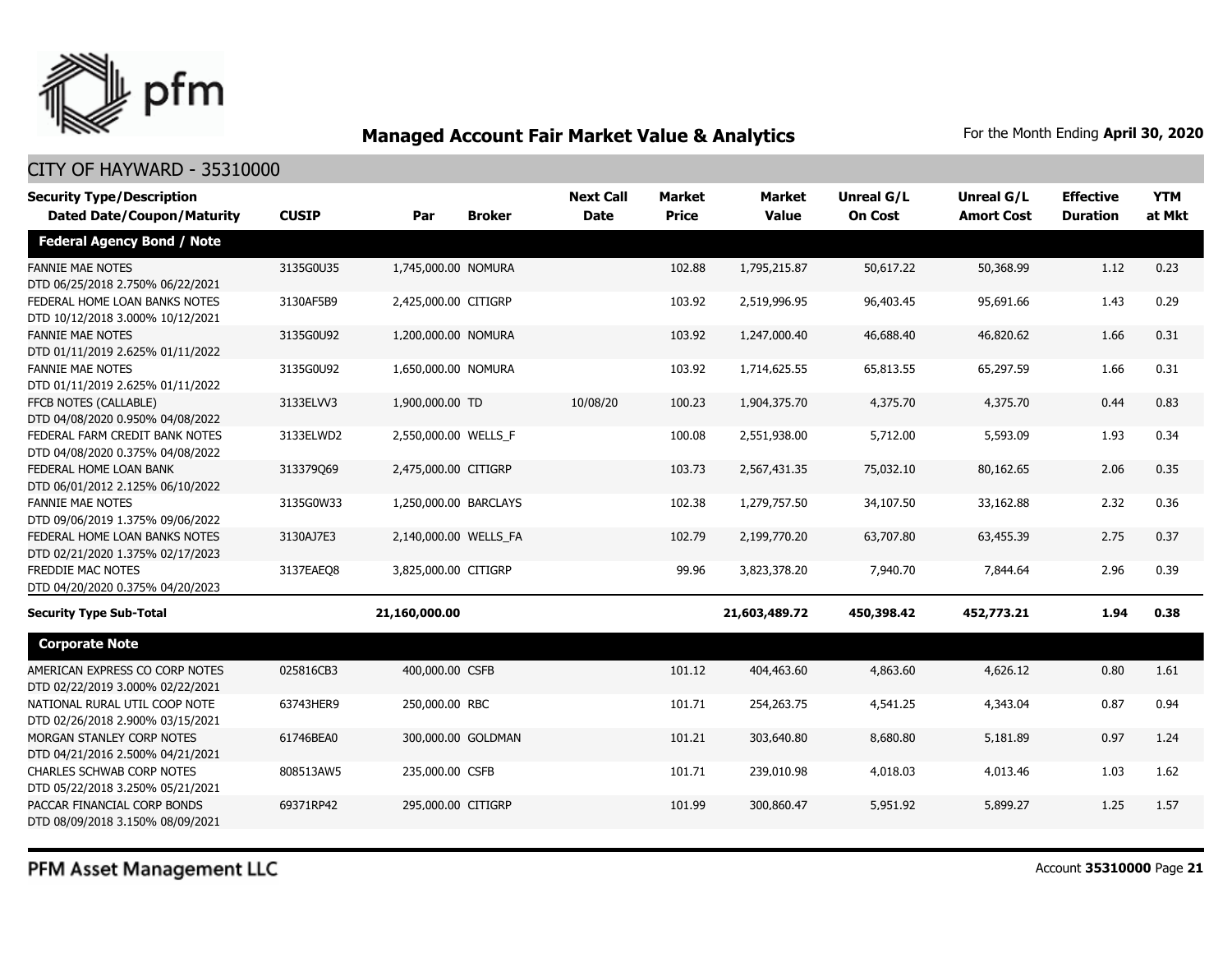

### CITY OF HAYWARD - 35310000

| <b>Security Type/Description</b><br><b>Dated Date/Coupon/Maturity</b>                        | <b>CUSIP</b> | Par                 | <b>Broker</b>       | <b>Next Call</b><br><b>Date</b> | Market<br><b>Price</b> | <b>Market</b><br><b>Value</b> | <b>Unreal G/L</b><br><b>On Cost</b> | <b>Unreal G/L</b><br><b>Amort Cost</b> | <b>Effective</b><br><b>Duration</b> | <b>YTM</b><br>at Mkt |
|----------------------------------------------------------------------------------------------|--------------|---------------------|---------------------|---------------------------------|------------------------|-------------------------------|-------------------------------------|----------------------------------------|-------------------------------------|----------------------|
| <b>Corporate Note</b>                                                                        |              |                     |                     |                                 |                        |                               |                                     |                                        |                                     |                      |
| CATERPILLAR FINANCIAL SERVICES CORP<br><b>CORP</b><br>DTD 09/07/2018 3.150% 09/07/2021       | 14913Q2N8    | 325,000.00 BARCLAYS |                     |                                 | 102.80                 | 334,099.03                    | 9,349.28                            | 9,211.83                               | 1.33                                | 1.06                 |
| <b>3M COMPANY</b><br>DTD 09/14/2018 3.000% 09/14/2021                                        | 88579YBA8    | 145,000.00 CITIGRP  |                     |                                 | 103.28                 | 149,761.80                    | 5,059.05                            | 4,897.68                               | 1.35                                | 0.59                 |
| BANK OF AMERICA CORP (CALLABLE)<br>DTD 09/18/2017 2.328% 10/01/2021                          | 06051GGS2    | 200,000.00 MERRILL  |                     | 10/01/20                        | 100.14                 | 200,283.00                    | 1,257.00                            | 642.87                                 | 0.42                                | 2.23                 |
| BANK OF AMERICA CORP (CALLABLE)<br>DTD 09/18/2017 2.328% 10/01/2021                          | 06051GGS2    | 390,000.00 MERRILL  |                     | 10/01/20                        | 100.14                 | 390,551.85                    | 551.85                              | 551.85                                 | 0.42                                | 2.23                 |
| AMERICAN EXPRESS CREDIT CORP NOTES<br>DTD 11/06/2018 3.700% 11/05/2021                       | 025816BY4    | 200,000.00 RBC      |                     |                                 | 103.07                 | 206,136.60                    | 6,180.60                            | 6,158.82                               | 1.46                                | 1.64                 |
| CITIGROUP INC CORP (CALLABLE) NOTE<br>DTD 12/08/2016 2.900% 12/08/2021                       | 172967LC3    | 300,000.00 RBC      |                     | 11/08/21                        | 101.95                 | 305,853.60                    | 11,310.60                           | 8,881.82                               | 1.48                                | 1.66                 |
| SUNTRUST BANKS INC CORP NOTES<br>(CALLABLE)<br>DTD 12/01/2016 2.700% 01/27/2022              | 867914BM4    | 300,000.00 ACADEMY  |                     | 12/27/21                        | 102.18                 | 306,552.60                    | 7,050.60                            | 6,873.50                               | 1.62                                | 1.43                 |
| HOME DEPOT INC<br>DTD 12/06/2018 3.250% 03/01/2022                                           | 437076BV3    | 175,000.00 JPM CHAS |                     |                                 | 104.92                 | 183,604.40                    | 9,083.90                            | 8,876.02                               | 1.79                                | 0.55                 |
| US BANCORP (CALLABLE) NOTE<br>DTD 03/02/2012 3.000% 03/15/2022                               | 91159HHC7    |                     | 600,000.00 US BANCO | 02/15/22                        | 103.48                 | 620,882.40                    | 10,292.40                           | 13,753.47                              | 1.75                                | 1.12                 |
| <b>GOLDMAN SACHS GROUP INC (CALLABLE)</b><br><b>NOTE</b><br>DTD 01/26/2017 3.000% 04/26/2022 | 38141GWC4    | 600,000.00 GOLDMAN  |                     | 04/26/21                        | 101.27                 | 607,644.00                    | 14,232.00                           | 11,740.31                              | 0.98                                | 2.34                 |
| <b>IBM CORP</b><br>DTD 05/15/2019 2.850% 05/13/2022                                          | 459200JX0    | 300,000.00 WELLS FA |                     |                                 | 103.96                 | 311,887.20                    | 5,161.20                            | 6,462.53                               | 1.97                                | 0.88                 |
| UNITED PARCEL SERVICE (CALLABLE)<br><b>NOTES</b><br>DTD 05/16/2017 2.350% 05/16/2022         | 911312BC9    |                     | 300,000.00 JPM_CHAS | 04/16/22                        | 103.44                 | 310,328.10                    | 8,639.10                            | 9,148.77                               | 1.91                                | 0.65                 |
| MORGAN STANLEY CORP NOTES<br>DTD 05/19/2017 2.750% 05/19/2022                                | 61744YAH1    | 300,000.00 RBC      |                     |                                 | 102.50                 | 307,509.00                    | 9,498.00                            | 8,818.66                               | 1.99                                | 1.51                 |
| JPMORGAN CHASE & CO CORP NOTES<br>DTD 06/18/2018 3.514% 06/18/2022                           | 46647PAS5    |                     | 600,000.00 JPM_CHAS |                                 | 102.45                 | 614,727.00                    | 14,727.00                           | 14,727.00                              | 2.05                                | 2.33                 |
| AMERICAN HONDA FINANCE<br>DTD 06/27/2019 2.200% 06/27/2022                                   | 02665WCY5    | 600,000.00 MERRILL  |                     |                                 | 100.20                 | 601,218.60                    | 1,770.60                            | 1,614.97                               | 2.10                                | 2.10                 |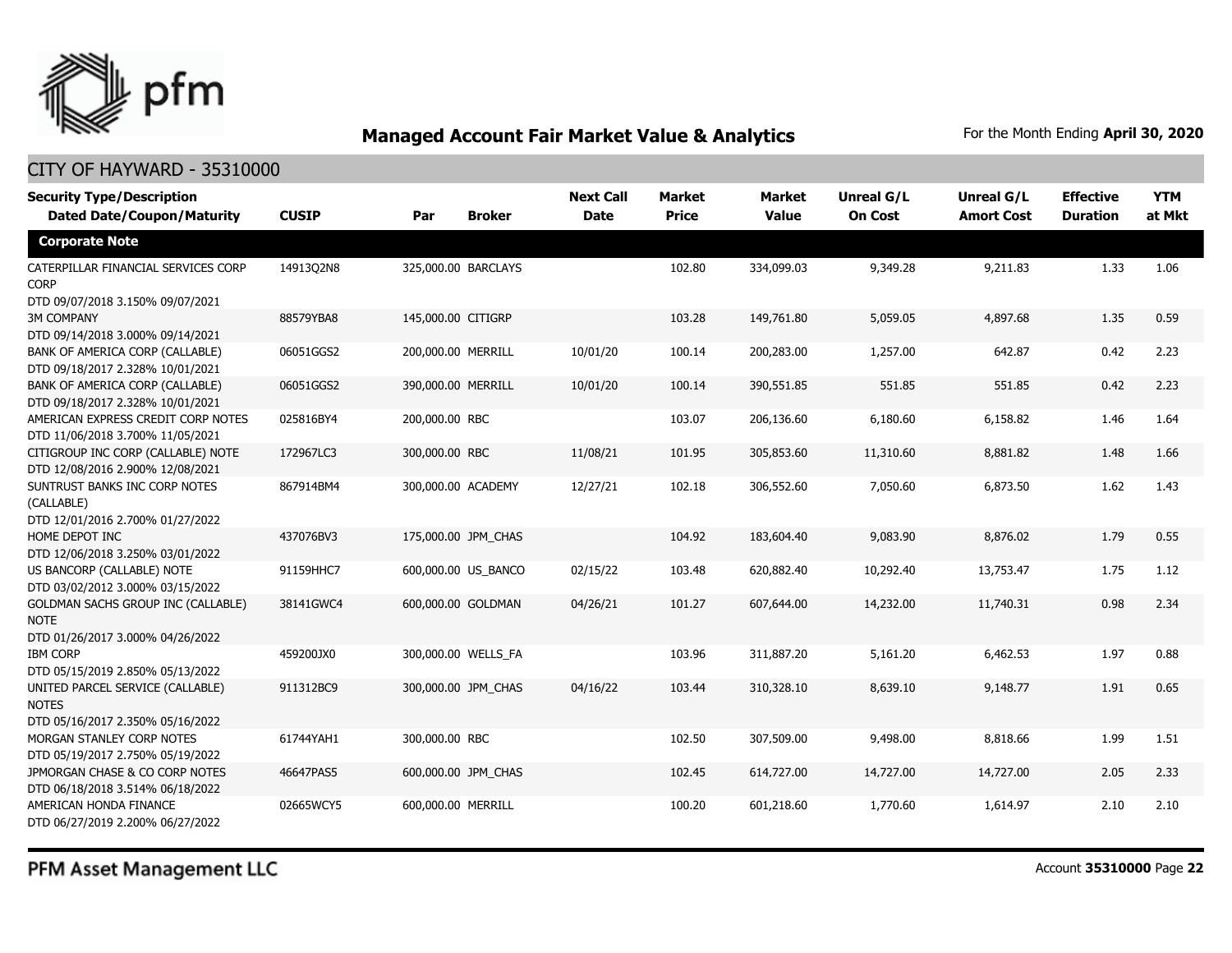

| <b>Security Type/Description</b><br><b>Dated Date/Coupon/Maturity</b>                  | <b>CUSIP</b> | Par                 | <b>Broker</b> | <b>Next Call</b><br><b>Date</b> | <b>Market</b><br><b>Price</b> | <b>Market</b><br><b>Value</b> | <b>Unreal G/L</b><br><b>On Cost</b> | Unreal G/L<br><b>Amort Cost</b> | <b>Effective</b><br><b>Duration</b> | <b>YTM</b><br>at Mkt |
|----------------------------------------------------------------------------------------|--------------|---------------------|---------------|---------------------------------|-------------------------------|-------------------------------|-------------------------------------|---------------------------------|-------------------------------------|----------------------|
|                                                                                        |              |                     |               |                                 |                               |                               |                                     |                                 |                                     |                      |
| <b>Corporate Note</b>                                                                  |              |                     |               |                                 |                               |                               |                                     |                                 |                                     |                      |
| BANK OF NY MELLON CORP CORP NOTES<br>DTD 08/23/2019 1.950% 08/23/2022                  | 06406RAK3    | 115,000.00 BARCLAYS |               |                                 | 101.58                        | 116,812.28                    | 1,494.88                            | 1,564.92                        | 2.27                                | 1.26                 |
| BANK OF NY MELLON CORP CORP NOTES<br>DTD 08/23/2019 1.950% 08/23/2022                  | 06406RAK3    | 185,000.00 CITIGRP  |               |                                 | 101.58                        | 187,915.42                    | 2,974.62                            | 2,961.01                        | 2.27                                | 1.26                 |
| WALT DISNEY COMPANY/THE<br>DTD 09/06/2019 1.650% 09/01/2022                            | 254687FJ0    | 165,000.00          |               |                                 | 101.50                        | 167,479.79                    | 2,837.84                            | 2,759.73                        | 2.30                                | 1.00                 |
| CATERPILLAR FINANCIAL SERVICES CORP<br><b>NOTE</b><br>DTD 09/06/2019 1.900% 09/06/2022 | 14913Q3A5    | 325,000.00 BARCLAYS |               |                                 | 101.72                        | 330,600.08                    | 6,051.83                            | 5,953.73                        | 2.30                                | 1.15                 |
| ADOBE INC CORP NOTE<br>DTD 02/03/2020 1.700% 02/01/2023                                | 00724PAA7    | 300,000.00 KEYBANC  |               |                                 | 102.48                        | 307,435.50                    | 7,504.50                            | 7,498.95                        | 2.69                                | 0.79                 |
| TOYOTA MOTOR CREDIT CORP<br><b>CORPORATE NOTES</b><br>DTD 04/01/2020 2.900% 03/30/2023 | 89236TGW9    | 575,000.00 BNP PAR  |               |                                 | 104.55                        | 601,155.60                    | (432.40)                            | (382.47)                        | 2.81                                | 1.31                 |
| <b>Security Type Sub-Total</b>                                                         |              | 8,480,000.00        |               |                                 |                               | 8,664,677.45                  | 162,650.05                          | 156,779.75                      | 1.65                                | 1.50                 |
| <b>Certificate of Deposit</b>                                                          |              |                     |               |                                 |                               |                               |                                     |                                 |                                     |                      |
| SUMITOMO MITSUI BANK NY CERT DEPOS<br>DTD 10/18/2018 3.390% 10/16/2020                 | 86565BPC9    | 600,000.00          |               |                                 | 101.24                        | 607,465.80                    | 8,281.80                            | 7,653.85                        | 0.47                                | 0.67                 |
| MUFG BANK LTD/NY CERT DEPOS<br>DTD 02/28/2019 2.970% 02/26/2021                        | 55379WZT6    | 600,000.00 MITSU    |               |                                 | 101.73                        | 610,374.00                    | 10,374.00                           | 10,374.00                       | 0.84                                | 0.83                 |
| CREDIT AGRICOLE CIB NY CERT DEPOS<br>DTD 04/04/2019 2.830% 04/02/2021                  | 22535CDU2    | 600,000.00 CREDAG   |               |                                 | 101.71                        | 610,273.80                    | 10,273.80                           | 10,273.80                       | 0.92                                | 0.96                 |
| ROYAL BANK OF CANADA NY CD                                                             |              |                     |               |                                 |                               |                               |                                     |                                 |                                     |                      |
| DTD 06/08/2018 3.240% 06/07/2021                                                       | 78012UEE1    | 600,000.00 RBC      |               |                                 | 102.46                        | 614,777.40                    | 14,777.40                           | 14,777.40                       | 1.08                                | 0.99                 |
| SOCIETE GENERALE NY CERT DEPOS<br>DTD 02/19/2020 1.800% 02/14/2022                     | 83369XDL9    | 600,000.00 MERRILL  |               |                                 | 99.52                         | 597,108.00                    | (2,892.00)                          | (2,892.00)                      | 1.76                                | 2.08                 |
| NORDEA BANK ABP NEW YORK CERT<br><b>DEPOS</b><br>DTD 08/29/2019 1.850% 08/26/2022      | 65558TLL7    | 625,000.00 MERRILL  |               |                                 | 101.57                        | 634,808.13                    | 9,808.13                            | 9,808.13                        | 2.28                                | 1.16                 |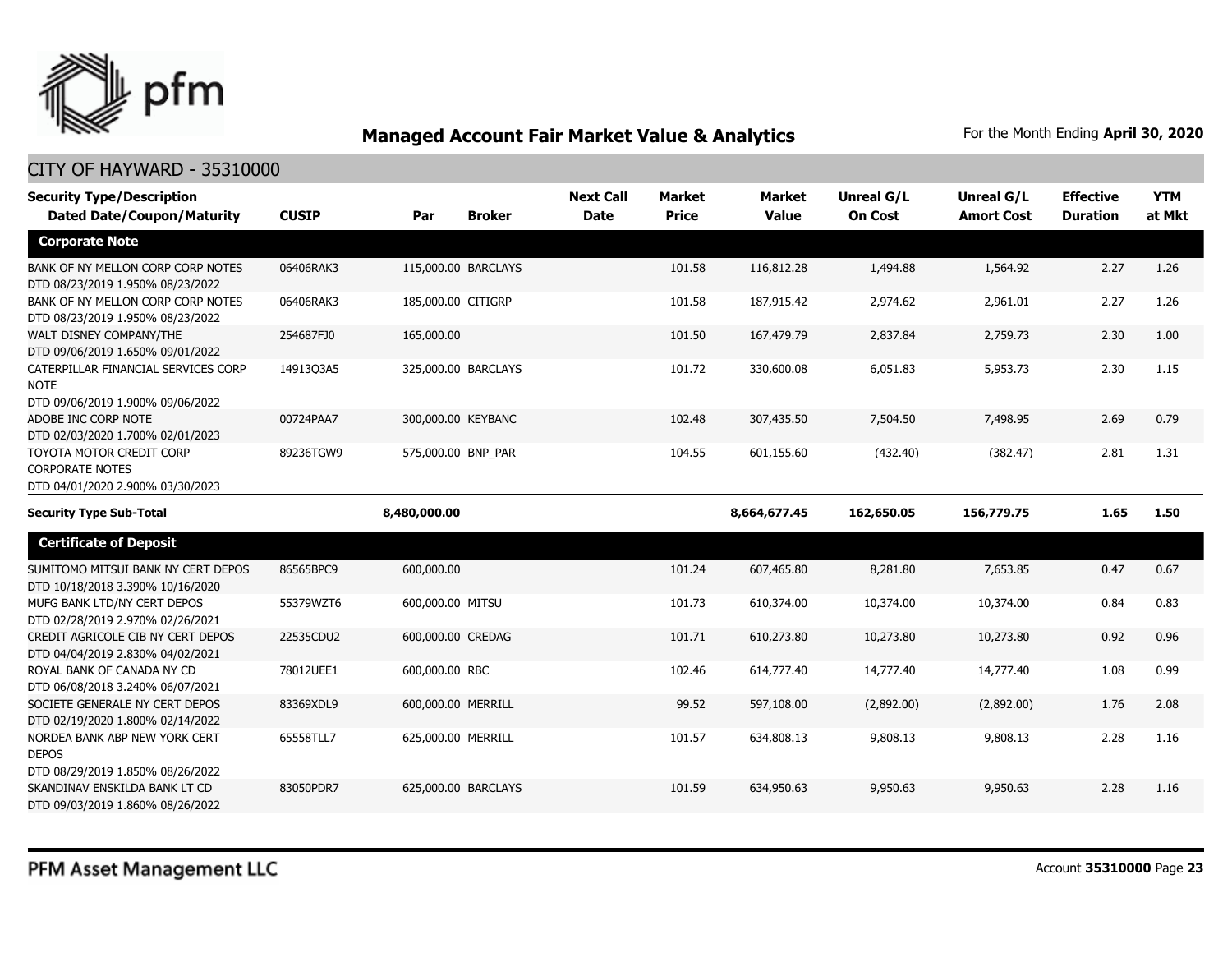

### CITY OF HAYWARD - 35310000

| <b>Security Type/Description</b><br><b>Dated Date/Coupon/Maturity</b> | <b>CUSIP</b> | Par                 | <b>Broker</b> | <b>Next Call</b><br><b>Date</b> | <b>Market</b><br><b>Price</b> | <b>Market</b><br><b>Value</b> | <b>Unreal G/L</b><br><b>On Cost</b> | Unreal G/L<br><b>Amort Cost</b> | <b>Effective</b><br><b>Duration</b> | <b>YTM</b><br>at Mkt |
|-----------------------------------------------------------------------|--------------|---------------------|---------------|---------------------------------|-------------------------------|-------------------------------|-------------------------------------|---------------------------------|-------------------------------------|----------------------|
| <b>Certificate of Deposit</b>                                         |              |                     |               |                                 |                               |                               |                                     |                                 |                                     |                      |
| DNB BANK ASA/NY LT CD<br>DTD 12/06/2019 2.040% 12/02/2022             | 23341VZT1    | 625,000.00 GOLDMAN  |               |                                 | 102.19                        | 638,676.88                    | 13,676.88                           | 13,676.88                       | 2.52                                | 1.17                 |
| <b>Security Type Sub-Total</b>                                        |              | 4,875,000.00        |               |                                 |                               | 4,948,434.64                  | 74,250.64                           | 73,622.69                       | 1.53                                | 1.13                 |
| <b>Bank Note</b>                                                      |              |                     |               |                                 |                               |                               |                                     |                                 |                                     |                      |
| PNC BANK NA CORP NOTES<br>DTD 06/08/2018 3.500% 06/08/2023            | 69353RFL7    | 300,000.00 TD       |               | 11/09/21                        | 106.57                        | 319,723.80                    | (1,516.20)                          | 329.24                          | 1.48                                | 1.33                 |
| <b>Security Type Sub-Total</b>                                        |              | 300,000.00          |               |                                 |                               | 319,723.80                    | (1,516.20)                          | 329.24                          | 1.48                                | 1.33                 |
| <b>Asset-Backed Security</b>                                          |              |                     |               |                                 |                               |                               |                                     |                                 |                                     |                      |
| ALLY ABS 2017-1 A3<br>DTD 01/31/2017 1.700% 06/15/2021                | 02007PAC7    | 2,578.70 CITIGRP    |               |                                 | 100.01                        | 2,578.93                      | 0.45                                | 0.29                            | 0.05                                | 1.69                 |
| GMALT 2018-3 A3<br>DTD 09/26/2018 3.180% 06/20/2021                   | 36256GAD1    | 114,033.06 RBC      |               |                                 | 100.33                        | 114,404.47                    | 380.42                              | 375.16                          | 0.32                                | 2.89                 |
| BMWLT 2018-1 A3<br>DTD 10/17/2018 3.260% 07/20/2021                   | 05586CAC8    | 125,000.00 SOCGEN   |               |                                 | 100.31                        | 125,384.16                    | 401.53                              | 391.84                          | 0.41                                | 3.00                 |
| NISSAN AUTO LEASE TRUST<br>DTD 10/24/2018 3.250% 09/15/2021           | 65478BAD3    | 225,000.00 CITIGRP  |               |                                 | 100.55                        | 226,245.53                    | 1,265.19                            | 1,254.87                        | 0.40                                | 2.84                 |
| FORDL 2018-B A3<br>DTD 09/21/2018 3.190% 12/15/2021                   | 34531LAD2    | 227,523.93 JPM CHAS |               |                                 | 100.50                        | 228,658.89                    | 1,154.18                            | 1,144.61                        | 0.37                                | 2.88                 |
| GMALT 2019-1 A3<br>DTD 02/21/2019 2.980% 12/20/2021                   | 36256UAD0    | 200,000.00 WELLS_FA |               |                                 | 100.91                        | 201,813.48                    | 1,844.88                            | 1,831.66                        | 0.64                                | 2.42                 |
| FORDL 2019-A A3<br>DTD 02/25/2019 2.900% 05/15/2022                   | 34532FAD4    | 245,000.00 CITIGRP  |               |                                 | 100.96                        | 247,357.12                    | 2,376.28                            | 2,369.25                        | 0.80                                | 2.42                 |
| <b>VWALT 2019-A A3</b><br>DTD 10/04/2019 1.990% 11/21/2022            | 92867XAD8    | 300,000.00 JPM_CHAS |               |                                 | 100.29                        | 300,882.15                    | 886.89                              | 886.02                          | 1.58                                | 1.87                 |
| HART 2018-B A3<br>DTD 12/12/2018 3.200% 12/15/2022                    | 44933AAC1    | 150,000.00 BARCLAYS |               |                                 | 101.69                        | 152,541.20                    | 2,543.00                            | 2,542.38                        | 0.93                                | 2.53                 |
| <b>HAROT 2019-1 A3</b><br>DTD 02/27/2019 2.830% 03/20/2023            | 43814WAC9    | 170,000.00 MERRILL  |               |                                 | 102.11                        | 173,593.15                    | 3,597.71                            | 3,596.39                        | 1.31                                | 2.08                 |
| FORD CREDIT AUTO OWNER TRUST<br>DTD 10/23/2018 3.240% 04/15/2023      | 34532TAD4    | 200,000.00 BARCLAYS |               |                                 | 101.84                        | 203,676.04                    | 3,710.24                            | 3,698.61                        | 0.92                                | 2.59                 |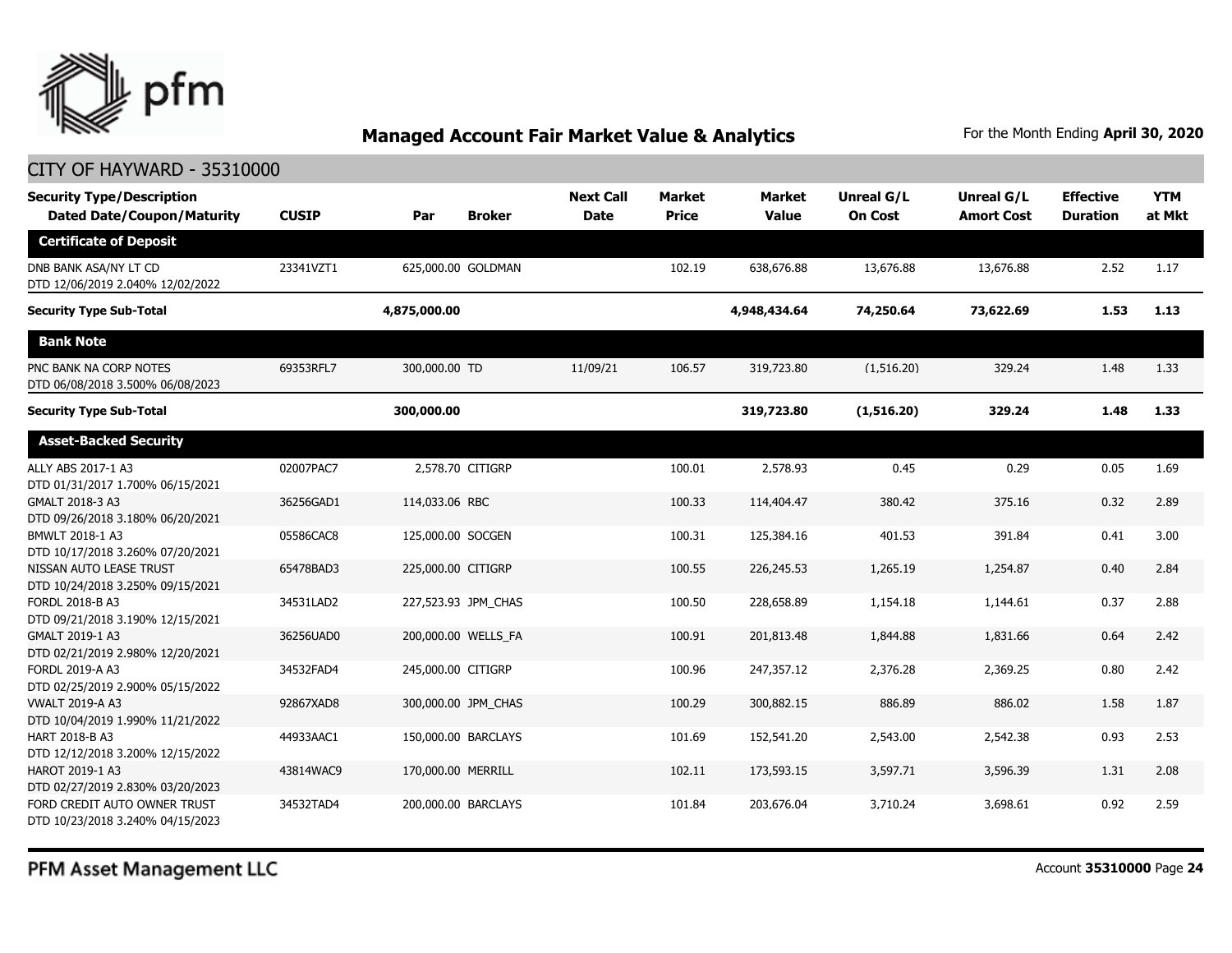

#### CITY OF HAYWARD - 35310000

| <b>Security Type/Description</b><br><b>Dated Date/Coupon/Maturity</b> | <b>CUSIP</b> | Par                | <b>Broker</b>       | <b>Next Call</b><br><b>Date</b> | <b>Market</b><br><b>Price</b> | <b>Market</b><br><b>Value</b> | <b>Unreal G/L</b><br><b>On Cost</b> | Unreal G/L<br><b>Amort Cost</b> | <b>Effective</b><br><b>Duration</b> | <b>YTM</b><br>at Mkt |
|-----------------------------------------------------------------------|--------------|--------------------|---------------------|---------------------------------|-------------------------------|-------------------------------|-------------------------------------|---------------------------------|-------------------------------------|----------------------|
| <b>Asset-Backed Security</b>                                          |              |                    |                     |                                 |                               |                               |                                     |                                 |                                     |                      |
| NAROT 2018-C A3<br>DTD 12/12/2018 3.220% 06/15/2023                   | 65478NAD7    | 200,000.00 MIZUHO  |                     |                                 | 102.44                        | 204,880.66                    | 4,918.98                            | 4,907.20                        | 1.07                                | 2.41                 |
| HYUNDAI AUTO RECEIVABLES TRUST<br>DTD 04/10/2019 2.660% 06/15/2023    | 44932NAD2    | 250,000.00 SOCGEN  |                     |                                 | 101.84                        | 254,611.28                    | 4,644.18                            | 4,635.84                        | 1.34                                | 2.05                 |
| CARMAX AUTO OWNER TRUST<br>DTD 07/25/2018 3.130% 06/15/2023           | 14313FAD1    |                    | 285,000.00 BARCLAYS |                                 | 101.55                        | 289,428.42                    | 4,467.27                            | 4,453.22                        | 0.93                                | 2.61                 |
| CARMAX AUTO OWNER TRUST<br>DTD 10/24/2018 3.360% 09/15/2023           | 14315EAC4    | 225,000.00 MERRILL |                     |                                 | 102.20                        | 229,955.40                    | 4,957.47                            | 4,956.83                        | 1.24                                | 2.68                 |
| COPAR 2019-1 A3<br>DTD 05/30/2019 2.510% 11/15/2023                   | 14042WAC4    |                    | 175,000.00 JPM_CHAS |                                 | 101.92                        | 178,352.35                    | 3,387.80                            | 3,380.47                        | 1.42                                | 1.95                 |
| FIFTH THIRD AUTO TRUST<br>DTD 05/08/2019 2.640% 12/15/2023            | 31680YAD9    | 215,000.00 CSFB    |                     |                                 | 101.97                        | 219,224.81                    | 4,272.07                            | 4,261.98                        | 1.33                                | 2.08                 |
| <b>HDMOT 2019-A A3</b><br>DTD 06/26/2019 2.340% 02/15/2024            | 41284WAC4    |                    | 300,000.00 BARCLAYS |                                 | 99.95                         | 299,848.20                    | (128.58)                            | (132.83)                        | 1.25                                | 2.35                 |
| GMCAR 2019-2 A3<br>DTD 04/17/2019 2.650% 02/16/2024                   | 36257FAD2    |                    | 345,000.00 BARCLAYS |                                 | 101.80                        | 351,210.14                    | 6,238.22                            | 6,232.18                        | 1.22                                | 2.16                 |
| <b>VZOT 2020-A A1A</b><br>DTD 01/29/2020 1.850% 07/22/2024            | 92348TAA2    | 150,000.00 MERRILL |                     |                                 | 100.48                        | 150,718.95                    | 736.51                              | 735.51                          | 2.15                                | 1.73                 |
| COMET 2019-A2 A2<br>DTD 09/05/2019 1.720% 08/15/2024                  | 14041NFU0    | 600,000.00 RBC     |                     |                                 | 102.00                        | 612,003.18                    | 12,154.26                           | 12,134.27                       | 2.24                                | 1.24                 |
| <b>HDMOT 2020-A A3</b><br>DTD 01/29/2020 1.870% 10/15/2024            | 41284UAD6    | 135,000.00 CITIGRP |                     |                                 | 99.73                         | 134,631.46                    | (339.10)                            | (340.69)                        | 2.19                                | 1.93                 |
| CARMX 2020-1 A3<br>DTD 01/22/2020 1.890% 12/16/2024                   | 14315XAC2    | 345,000.00 MERRILL |                     |                                 | 100.93                        | 348,197.01                    | 3,264.70                            | 3,260.92                        | 2.20                                | 1.68                 |
| <b>Security Type Sub-Total</b>                                        |              | 5,184,135.69       |                     |                                 |                               | 5,250,196.98                  | 66,734.55                           | 66,575.98                       | 1.30                                | 2.18                 |
| <b>Managed Account Sub-Total</b>                                      |              | 124,886,159.12     |                     |                                 |                               | 128,017,715.48                | 2,970,032.96                        | 2,916,206.39                    | 1.81                                | 0.68                 |
| <b>Securities Sub-Total</b>                                           |              | \$124,886,159.12   |                     |                                 |                               | \$128,017,715.48              | \$2,970,032.96                      | \$2,916,206.39                  | 1.81                                | 0.68%                |
| <b>Accrued Interest</b>                                               |              |                    |                     |                                 |                               | \$478,063.54                  |                                     |                                 |                                     |                      |
| <b>Total Investments</b>                                              |              |                    |                     |                                 |                               | \$128,495,779.02              |                                     |                                 |                                     |                      |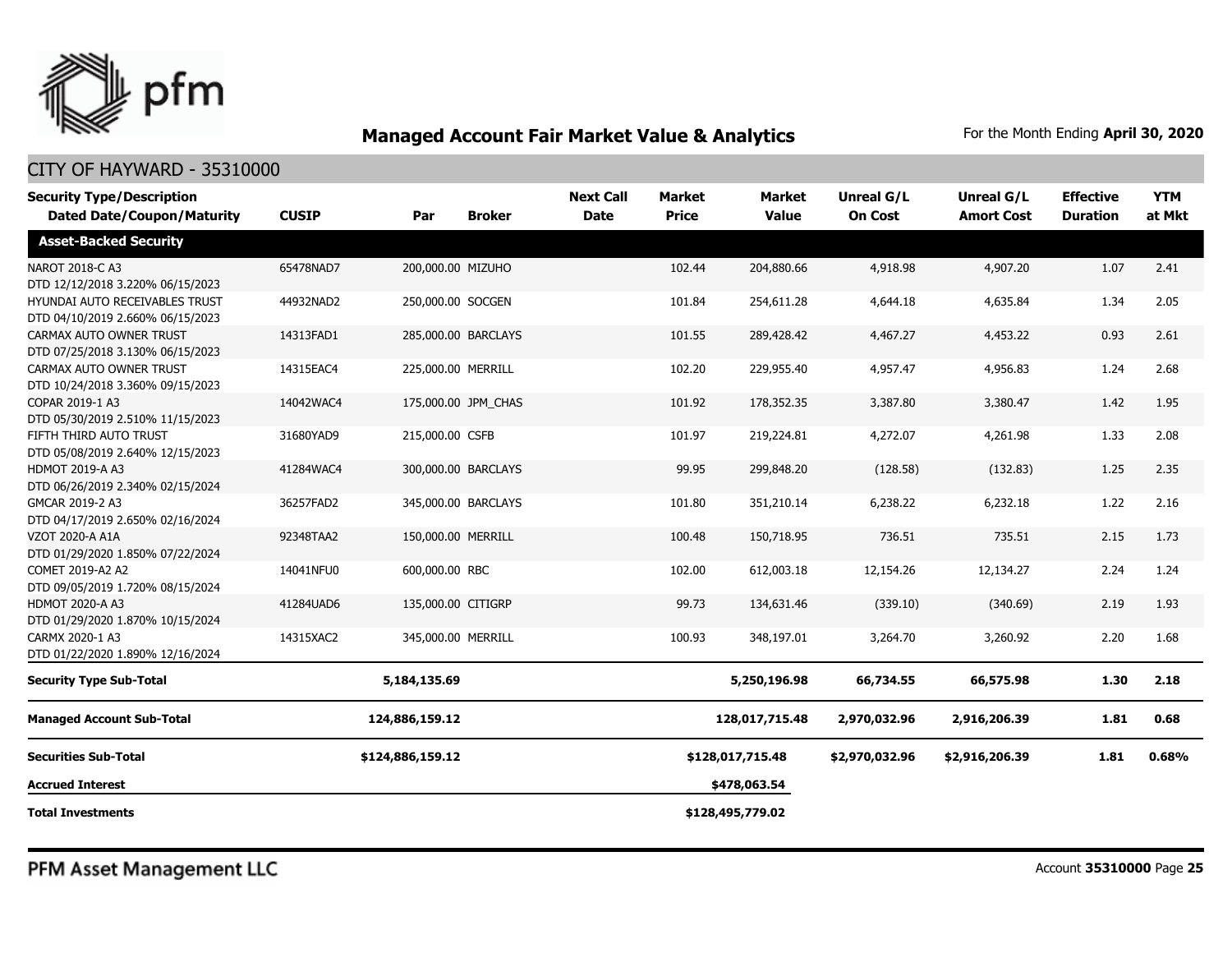

#### CITY OF HAYWARD - 35310000

|                 | <b>Transaction Type</b>           |                                                                                       |              |               | Principal         | <b>Accrued</b>  |                   | <b>Realized G/L</b> | <b>Realized G/L</b> | <b>Sale</b>   |
|-----------------|-----------------------------------|---------------------------------------------------------------------------------------|--------------|---------------|-------------------|-----------------|-------------------|---------------------|---------------------|---------------|
| <b>Trade</b>    | <b>Settle</b>                     | <b>Security Description</b>                                                           | <b>CUSIP</b> | Par           | <b>Proceeds</b>   | <b>Interest</b> | <b>Total</b>      | Cost                | <b>Amort Cost</b>   | <b>Method</b> |
| <b>BUY</b>      |                                   |                                                                                       |              |               |                   |                 |                   |                     |                     |               |
| 04/02/20        | 04/08/20                          | FFCB NOTES (CALLABLE)<br>DTD 04/08/2020 0.950% 04/08/2022                             | 3133ELVV3    | 1,900,000.00  | (1,900,000.00)    | 0.00            | (1,900,000.00)    |                     |                     |               |
| 04/03/20        | 04/08/20                          | FEDERAL FARM CREDIT BANK NOTES<br>DTD 04/08/2020 0.375% 04/08/2022                    | 3133ELWD2    | 2,550,000.00  | (2,546,226.00)    | 0.00            | (2,546,226.00)    |                     |                     |               |
| 04/17/20        | 04/20/20                          | <b>FREDDIE MAC NOTES</b><br>DTD 04/20/2020 0.375% 04/20/2023                          | 3137EAEO8    | 3,825,000.00  | (3,815,437.50)    | 0.00            | (3,815,437.50)    |                     |                     |               |
| 04/17/20        | 04/22/20                          | CA ST T/E GO BONDS<br>DTD 04/22/2020 5.000% 03/01/2022                                | 13063DUV8    | 600,000.00    | (644,070.00)      | 0.00            | (644,070.00)      |                     |                     |               |
| 04/17/20        | 04/24/20                          | INTER-AMERICAN DEVEL BK<br><b>CORPORATE NOTES</b><br>DTD 04/24/2020 0.500% 05/24/2023 | 4581X0DM7    | 1,285,000.00  | (1,284,563.10)    | 0.00            | (1,284,563.10)    |                     |                     |               |
| 04/21/20        | 04/22/20                          | LOUISIANA ST -B -REF MUNICIPAL<br><b>BONDS</b><br>DTD 03/11/2020 5.000% 11/15/2021    | 546417DK9    | 600,000.00    | (637,044.00)      | (3,416.67)      | (640, 460.67)     |                     |                     |               |
| 04/23/20        | 04/29/20                          | WA ST T/E GO BONDS<br>DTD 04/29/2020 5.000% 07/01/2023                                | 93974EHJ8    | 605,000.00    | (679, 759.85)     | 0.00            | (679, 759.85)     |                     |                     |               |
| 04/27/20        | 04/29/20                          | TOYOTA MOTOR CREDIT CORP<br><b>CORPORATE NOTES</b>                                    | 89236TGW9    | 575,000.00    | (601, 588.00)     | (1,296.94)      | (602, 884.94)     |                     |                     |               |
|                 |                                   | DTD 04/01/2020 2.900% 03/30/2023                                                      |              |               |                   |                 |                   |                     |                     |               |
|                 | <b>Transaction Type Sub-Total</b> |                                                                                       |              | 11,940,000.00 | (12, 108, 688.45) | (4,713.61)      | (12, 113, 402.06) |                     |                     |               |
| <b>INTEREST</b> |                                   |                                                                                       |              |               |                   |                 |                   |                     |                     |               |
| 04/01/20        | 04/01/20                          | CA ST TXBL GO BONDS<br>DTD 04/25/2018 2.800% 04/01/2021                               | 13063DGA0    | 1,425,000.00  | 0.00              | 19,950.00       | 19,950.00         |                     |                     |               |
| 04/01/20        | 04/01/20                          | BANK OF AMERICA CORP (CALLABLE)<br>DTD 09/18/2017 2.328% 10/01/2021                   | 06051GGS2    | 590,000.00    | 0.00              | 6,867.60        | 6,867.60          |                     |                     |               |
| 04/01/20        | 04/01/20                          | CA ST TXBL GO BONDS<br>DTD 04/27/2017 2.625% 04/01/2021                               | 13063DAC2    | 1,000,000.00  | 0.00              | 13,125.00       | 13,125.00         |                     |                     |               |
| 04/01/20        | 04/25/20                          | FHLMC MULTIFAMILY STRUCTURED P<br>DTD 05/01/2013 2.510% 11/01/2022                    | 3137B1BS0    | 1,565,000.00  | 0.00              | 3,273.46        | 3,273.46          |                     |                     |               |
| 04/01/20        | 04/25/20                          | FNA 2018-M5 A2<br>DTD 04/01/2018 3.560% 09/01/2021                                    | 3136B1XP4    | 535,134.50    | 0.00              | 1,572.09        | 1,572.09          |                     |                     |               |
| 04/01/20        | 04/25/20                          | FHMS K720 A1<br>DTD 11/01/2015 2.316% 11/01/2021                                      | 3137BLUQ9    | 224,276.89    | 0.00              | 413.67          | 413.67            |                     |                     |               |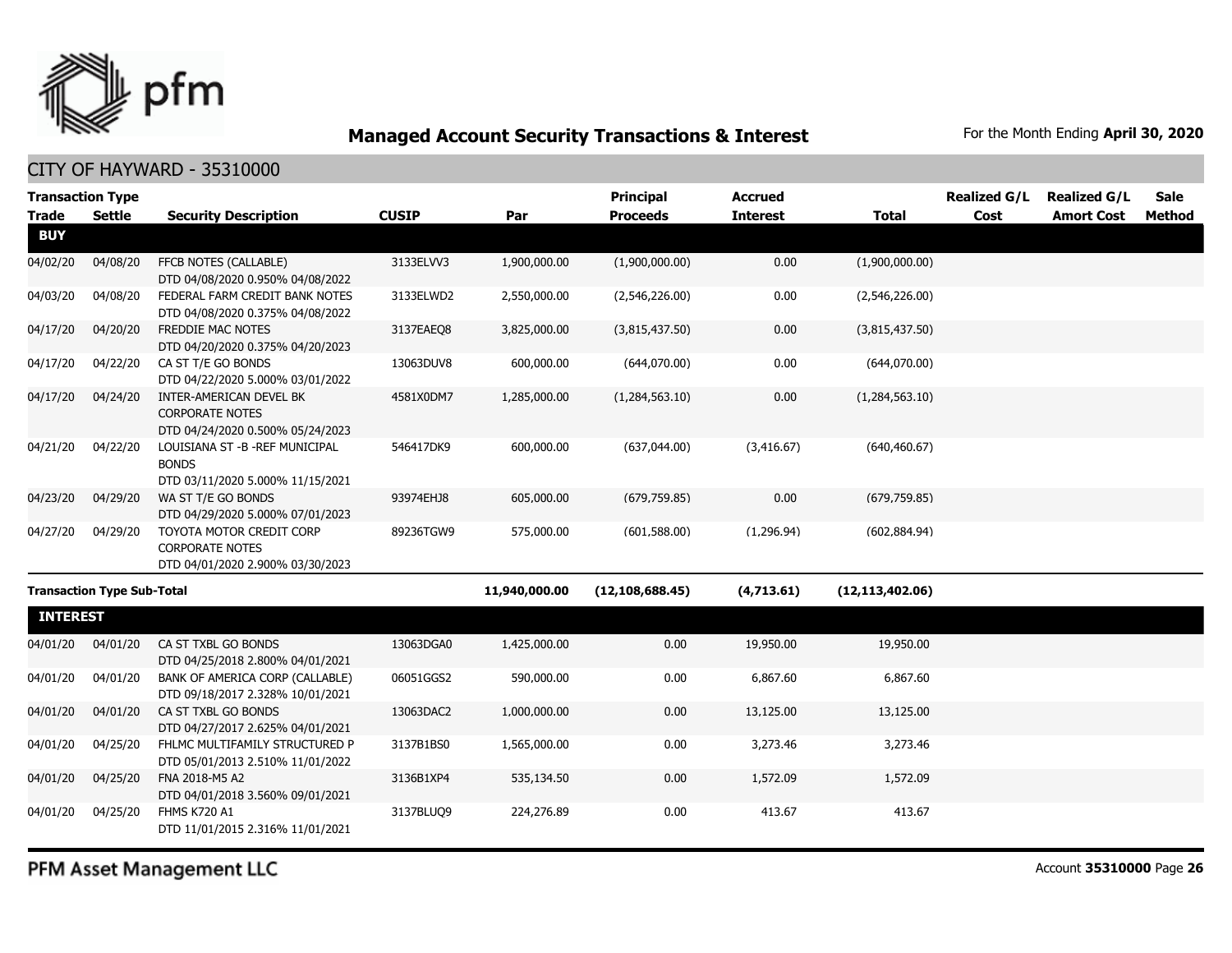

CITY OF HAYWARD - 35310000

| <b>Transaction Type</b> |               |                                                                       |              |              | <b>Principal</b> | <b>Accrued</b>  |              | <b>Realized G/L</b> | <b>Realized G/L</b> | Sale   |
|-------------------------|---------------|-----------------------------------------------------------------------|--------------|--------------|------------------|-----------------|--------------|---------------------|---------------------|--------|
| <b>Trade</b>            | <b>Settle</b> | <b>Security Description</b>                                           | <b>CUSIP</b> | Par          | <b>Proceeds</b>  | <b>Interest</b> | <b>Total</b> | Cost                | <b>Amort Cost</b>   | Method |
| <b>INTEREST</b>         |               |                                                                       |              |              |                  |                 |              |                     |                     |        |
| 04/01/20                | 04/25/20      | FHMS KJ27 A1<br>DTD 11/01/2019 2.092% 07/25/2024                      | 3137FQ3V3    | 496,277.23   | 0.00             | 863.42          | 863.42       |                     |                     |        |
| 04/01/20                | 04/25/20      | <b>FANNIEMAE-ACES</b><br>DTD 02/01/2013 2.509% 11/01/2022             | 3136ACGJ4    | 1,158,793.39 | 0.00             | 2,568.11        | 2,568.11     |                     |                     |        |
| 04/01/20                | 04/25/20      | FHLMC MULTIFAMILY STRUCTURED P<br>DTD 11/01/2015 2.716% 06/01/2022    | 3137BLUR7    | 600,000.00   | 0.00             | 1,358.00        | 1,358.00     |                     |                     |        |
| 04/01/20                | 04/25/20      | FHMS K019 A2<br>DTD 08/01/2012 2.272% 03/01/2022                      | 3137ASNJ9    | 595,049.61   | 0.00             | 1,123.57        | 1,123.57     |                     |                     |        |
| 04/01/20                | 04/25/20      | FHLMC MULTIFAMILY STRUCTURED P<br>DTD 12/01/2012 2.355% 07/01/2022    | 3137AVXN2    | 1,797,386.00 | 0.00             | 3,527.37        | 3,527.37     |                     |                     |        |
| 04/01/20                | 04/25/20      | FHMS K023 A1<br>DTD 12/01/2012 1.583% 04/01/2022                      | 3137AWQG3    | 968,618.50   | 0.00             | 1,227.06        | 1,227.06     |                     |                     |        |
| 04/01/20                | 04/25/20      | FHMS KP05 A<br>DTD 12/01/2018 3.203% 07/01/2023                       | 3137FKK39    | 356,114.38   | 0.00             | 948.82          | 948.82       |                     |                     |        |
| 04/01/20                | 04/25/20      | FNA 2013-M7 A2<br>DTD 05/01/2013 2.280% 12/01/2022                    | 3136AEGO4    | 809,540.90   | 0.00             | 1,534.78        | 1,534.78     |                     |                     |        |
| 04/01/20                | 04/25/20      | FHLMC MULTIFAMILY STRUCTURED P<br>DTD 12/01/2012 2.307% 08/01/2022    | 3137AWOH1    | 1,250,000.00 | 0.00             | 2,403.13        | 2,403.13     |                     |                     |        |
| 04/01/20                | 04/25/20      | FHLMC SERIES K013 A1<br>DTD 05/01/2011 2.902% 08/01/2020              | 3137AA4V2    | 147,598.64   | 0.00             | 238.35          | 238.35       |                     |                     |        |
| 04/01/20                | 04/25/20      | FHLMC MULTIFAMILY STRUCTURED P<br>DTD 05/01/2015 2.791% 01/01/2022    | 3137BHXY8    | 1,250,000.00 | 0.00             | 2,907.29        | 2,907.29     |                     |                     |        |
| 04/01/20                | 04/25/20      | FHMS KJ23 A1<br>DTD 12/01/2018 3.174% 03/01/2022                      | 3137FKK70    | 267,737.89   | 0.00             | 697.96          | 697.96       |                     |                     |        |
| 04/01/20                | 04/25/20      | FHMS J22F A1<br>DTD 11/01/2018 3.454% 05/01/2023                      | 3137FJYA1    | 322,934.69   | 0.00             | 921.67          | 921.67       |                     |                     |        |
| 04/01/20                | 04/25/20      | FHMS K714 A2<br>DTD 01/01/2014 3.034% 10/01/2020                      | 3137B6ZM6    | 792,028.74   | 0.00             | 1,890.46        | 1,890.46     |                     |                     |        |
| 04/06/20                | 04/06/20      | CREDIT AGRICOLE CIB NY CERT DEPOS<br>DTD 04/04/2019 2.830% 04/02/2021 | 22535CDU2    | 600,000.00   | 0.00             | 17,357.33       | 17,357.33    |                     |                     |        |
| 04/12/20                | 04/12/20      | FEDERAL HOME LOAN BANKS NOTES<br>DTD 10/12/2018 3.000% 10/12/2021     | 3130AF5B9    | 2,425,000.00 | 0.00             | 36,375.00       | 36,375.00    |                     |                     |        |
| 04/15/20                | 04/15/20      | FORD CREDIT AUTO OWNER TRUST<br>DTD 10/23/2018 3.240% 04/15/2023      | 34532TAD4    | 200,000.00   | 0.00             | 540.00          | 540.00       |                     |                     |        |

PFM Asset Management LLC

Account **35310000** Page **27**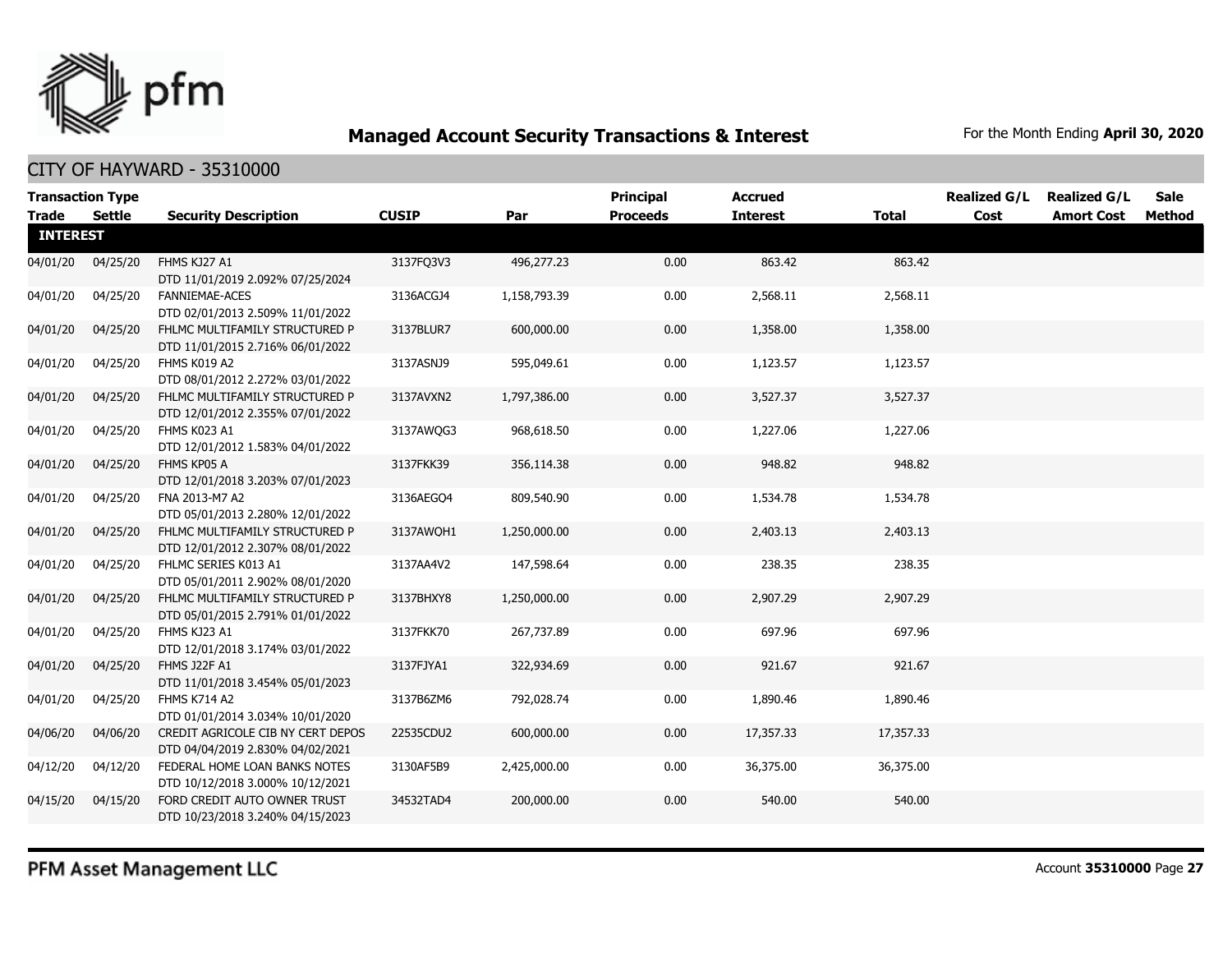

|                 | <b>Transaction Type</b> |                                                                    |              |              | <b>Principal</b> | <b>Accrued</b>  |              | <b>Realized G/L</b> | <b>Realized G/L</b> | Sale   |
|-----------------|-------------------------|--------------------------------------------------------------------|--------------|--------------|------------------|-----------------|--------------|---------------------|---------------------|--------|
| <b>Trade</b>    | <b>Settle</b>           | <b>Security Description</b>                                        | <b>CUSIP</b> | Par          | <b>Proceeds</b>  | <b>Interest</b> | <b>Total</b> | Cost                | <b>Amort Cost</b>   | Method |
| <b>INTEREST</b> |                         |                                                                    |              |              |                  |                 |              |                     |                     |        |
| 04/15/20        | 04/15/20                | UNITED STATES TREASURY NOTES<br>DTD 10/15/2019 1.375% 10/15/2022   | 912828YK0    | 5,250,000.00 | 0.00             | 36,093.75       | 36,093.75    |                     |                     |        |
| 04/15/20        | 04/15/20                | HYUNDAI AUTO RECEIVABLES TRUST<br>DTD 04/10/2019 2.660% 06/15/2023 | 44932NAD2    | 250,000.00   | 0.00             | 554.17          | 554.17       |                     |                     |        |
| 04/15/20        | 04/15/20                | HART 2018-B A3<br>DTD 12/12/2018 3.200% 12/15/2022                 | 44933AAC1    | 150,000.00   | 0.00             | 400.00          | 400.00       |                     |                     |        |
| 04/15/20        | 04/15/20                | <b>FORDL 2019-A A3</b><br>DTD 02/25/2019 2.900% 05/15/2022         | 34532FAD4    | 245,000.00   | 0.00             | 592.08          | 592.08       |                     |                     |        |
| 04/15/20        | 04/15/20                | CARMX 2020-1 A3<br>DTD 01/22/2020 1.890% 12/16/2024                | 14315XAC2    | 345,000.00   | 0.00             | 543.38          | 543.38       |                     |                     |        |
| 04/15/20        | 04/15/20                | FORDL 2018-B A3<br>DTD 09/21/2018 3.190% 12/15/2021                | 34531LAD2    | 230,000.00   | 0.00             | 611.42          | 611.42       |                     |                     |        |
| 04/15/20        | 04/15/20                | CARMAX AUTO OWNER TRUST<br>DTD 10/24/2018 3.360% 09/15/2023        | 14315EAC4    | 225,000.00   | 0.00             | 630.00          | 630.00       |                     |                     |        |
| 04/15/20        | 04/15/20                | NISSAN AUTO LEASE TRUST<br>DTD 10/24/2018 3.250% 09/15/2021        | 65478BAD3    | 225,000.00   | 0.00             | 609.38          | 609.38       |                     |                     |        |
| 04/15/20        | 04/15/20                | ALLY ABS 2017-1 A3<br>DTD 01/31/2017 1.700% 06/15/2021             | 02007PAC7    | 12,022.44    | 0.00             | 10.23           | 10.23        |                     |                     |        |
| 04/15/20        | 04/15/20                | NAROT 2018-C A3<br>DTD 12/12/2018 3.220% 06/15/2023                | 65478NAD7    | 200,000.00   | 0.00             | 536.67          | 536.67       |                     |                     |        |
| 04/15/20        | 04/15/20                | CARMAX AUTO OWNER TRUST<br>DTD 07/25/2018 3.130% 06/15/2023        | 14313FAD1    | 285,000.00   | 0.00             | 743.38          | 743.38       |                     |                     |        |
| 04/15/20        | 04/15/20                | COPAR 2019-1 A3<br>DTD 05/30/2019 2.510% 11/15/2023                | 14042WAC4    | 175,000.00   | 0.00             | 366.04          | 366.04       |                     |                     |        |
| 04/15/20        | 04/15/20                | <b>HDMOT 2019-A A3</b><br>DTD 06/26/2019 2.340% 02/15/2024         | 41284WAC4    | 300,000.00   | 0.00             | 585.00          | 585.00       |                     |                     |        |
| 04/15/20        | 04/15/20                | <b>HDMOT 2020-A A3</b><br>DTD 01/29/2020 1.870% 10/15/2024         | 41284UAD6    | 135,000.00   | 0.00             | 210.38          | 210.38       |                     |                     |        |
| 04/15/20        | 04/15/20                | FIFTH THIRD AUTO TRUST<br>DTD 05/08/2019 2.640% 12/15/2023         | 31680YAD9    | 215,000.00   | 0.00             | 473.00          | 473.00       |                     |                     |        |
| 04/15/20        | 04/15/20                | COMET 2019-A2 A2<br>DTD 09/05/2019 1.720% 08/15/2024               | 14041NFU0    | 600,000.00   | 0.00             | 860.00          | 860.00       |                     |                     |        |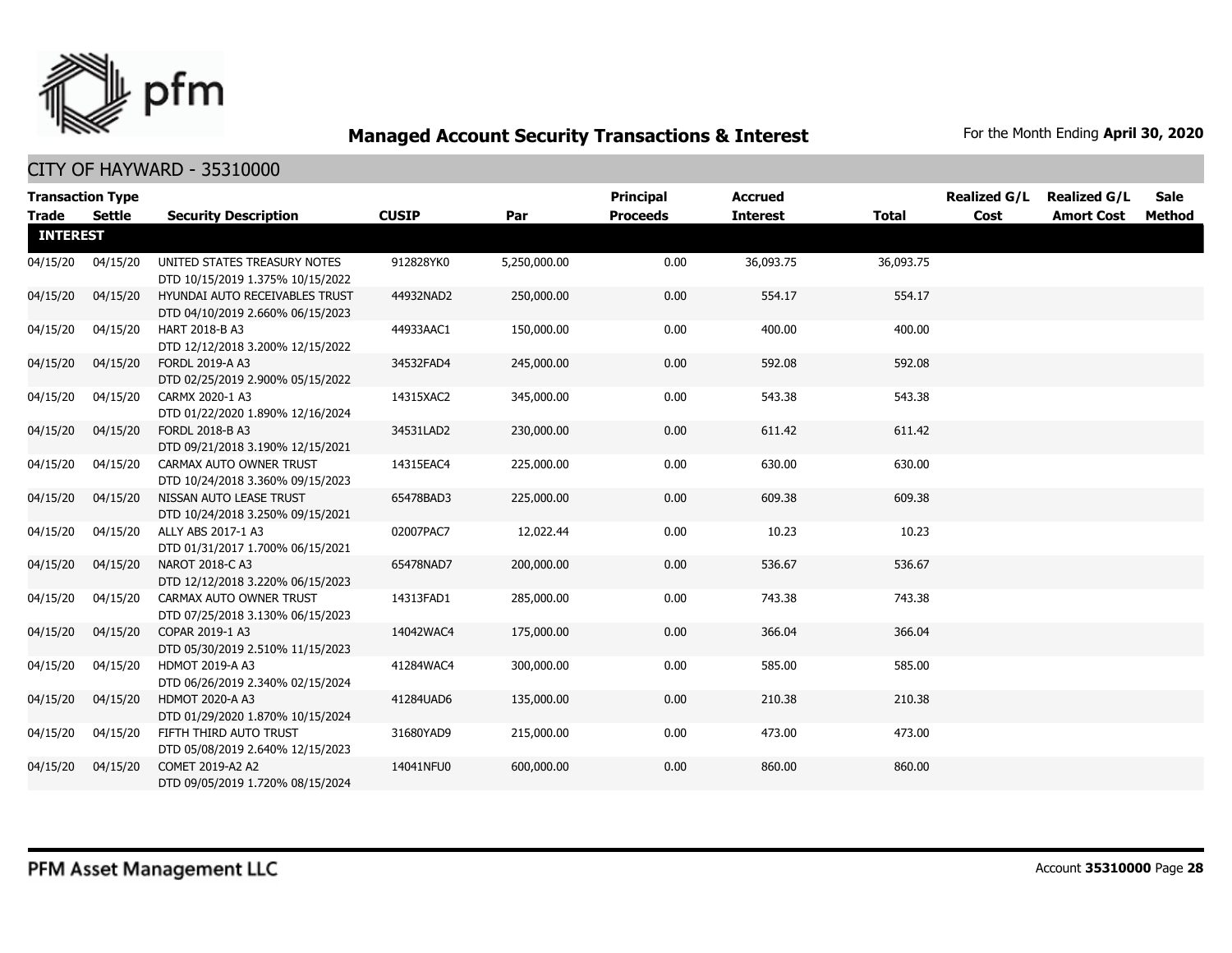

CITY OF HAYWARD - 35310000

| <b>Transaction Type</b><br><b>Trade</b> | Settle                            | <b>Security Description</b>                                                        | <b>CUSIP</b> | Par           | <b>Principal</b><br><b>Proceeds</b> | <b>Accrued</b><br><b>Interest</b> | <b>Total</b> | <b>Realized G/L</b><br>Cost | <b>Realized G/L</b><br><b>Amort Cost</b> | <b>Sale</b><br>Method |
|-----------------------------------------|-----------------------------------|------------------------------------------------------------------------------------|--------------|---------------|-------------------------------------|-----------------------------------|--------------|-----------------------------|------------------------------------------|-----------------------|
| <b>INTEREST</b>                         |                                   |                                                                                    |              |               |                                     |                                   |              |                             |                                          |                       |
| 04/16/20                                | 04/16/20                          | SUMITOMO MITSUI BANK NY CERT<br><b>DEPOS</b><br>DTD 10/18/2018 3.390% 10/16/2020   | 86565BPC9    | 600,000.00    | 0.00                                | 10,339.50                         | 10,339.50    |                             |                                          |                       |
| 04/16/20                                | 04/16/20                          | GMCAR 2019-2 A3<br>DTD 04/17/2019 2.650% 02/16/2024                                | 36257FAD2    | 345,000.00    | 0.00                                | 761.88                            | 761.88       |                             |                                          |                       |
| 04/18/20                                | 04/18/20                          | HAROT 2019-1 A3<br>DTD 02/27/2019 2.830% 03/20/2023                                | 43814WAC9    | 170,000.00    | 0.00                                | 400.92                            | 400.92       |                             |                                          |                       |
| 04/19/20                                | 04/19/20                          | INTER-AMERICAN DEVELOPMENT BANK<br><b>NOTE</b><br>DTD 04/19/2018 2.625% 04/19/2021 | 4581X0DB1    | 1,400,000.00  | 0.00                                | 18,375.00                         | 18,375.00    |                             |                                          |                       |
| 04/20/20                                | 04/20/20                          | GMALT 2018-3 A3<br>DTD 09/26/2018 3.180% 06/20/2021                                | 36256GAD1    | 164,064.62    | 0.00                                | 346.54                            | 346.54       |                             |                                          |                       |
| 04/20/20                                | 04/20/20                          | BMWLT 2018-1 A3<br>DTD 10/17/2018 3.260% 07/20/2021                                | 05586CAC8    | 125,000.00    | 0.00                                | 339.58                            | 339.58       |                             |                                          |                       |
| 04/20/20                                | 04/20/20                          | GMALT 2019-1 A3<br>DTD 02/21/2019 2.980% 12/20/2021                                | 36256UAD0    | 200,000.00    | 0.00                                | 496.67                            | 496.67       |                             |                                          |                       |
| 04/20/20                                | 04/20/20                          | VZOT 2020-A A1A<br>DTD 01/29/2020 1.850% 07/22/2024                                | 92348TAA2    | 150,000.00    | 0.00                                | 231.25                            | 231.25       |                             |                                          |                       |
| 04/20/20                                | 04/20/20                          | <b>VWALT 2019-A A3</b><br>DTD 10/04/2019 1.990% 11/21/2022                         | 92867XAD8    | 300,000.00    | 0.00                                | 497.50                            | 497.50       |                             |                                          |                       |
| 04/21/20                                | 04/21/20                          | MORGAN STANLEY CORP NOTES<br>DTD 04/21/2016 2.500% 04/21/2021                      | 61746BEA0    | 300,000.00    | 0.00                                | 3,750.00                          | 3,750.00     |                             |                                          |                       |
| 04/26/20                                | 04/26/20                          | GOLDMAN SACHS GROUP INC<br>(CALLABLE) NOTE<br>DTD 01/26/2017 3.000% 04/26/2022     | 38141GWC4    | 600,000.00    | 0.00                                | 9,000.00                          | 9,000.00     |                             |                                          |                       |
| 04/30/20                                | 04/30/20                          | US TREASURY NOTES<br>DTD 10/31/2016 1.250% 10/31/2021                              | 912828T67    | 7,100,000.00  | 0.00                                | 44,375.00                         | 44,375.00    |                             |                                          |                       |
|                                         | <b>Transaction Type Sub-Total</b> |                                                                                    |              | 39,672,578.42 | 0.00                                | 254,416.86                        | 254,416.86   |                             |                                          |                       |
| <b>MATURITY</b>                         |                                   |                                                                                    |              |               |                                     |                                   |              |                             |                                          |                       |
| 04/15/20                                | 04/15/20                          | JOHN DEERE ABS 2017-A A3<br>DTD 03/02/2017 1.780% 04/15/2020                       | 47787XAC1    | 2,072.45      | 2,072.45                            | 3.07                              | 2,075.52     | 0.30                        | 0.00                                     |                       |
|                                         | <b>Transaction Type Sub-Total</b> |                                                                                    |              | 2,072.45      | 2,072.45                            | 3.07                              | 2,075.52     | 0.30                        | 0.00                                     |                       |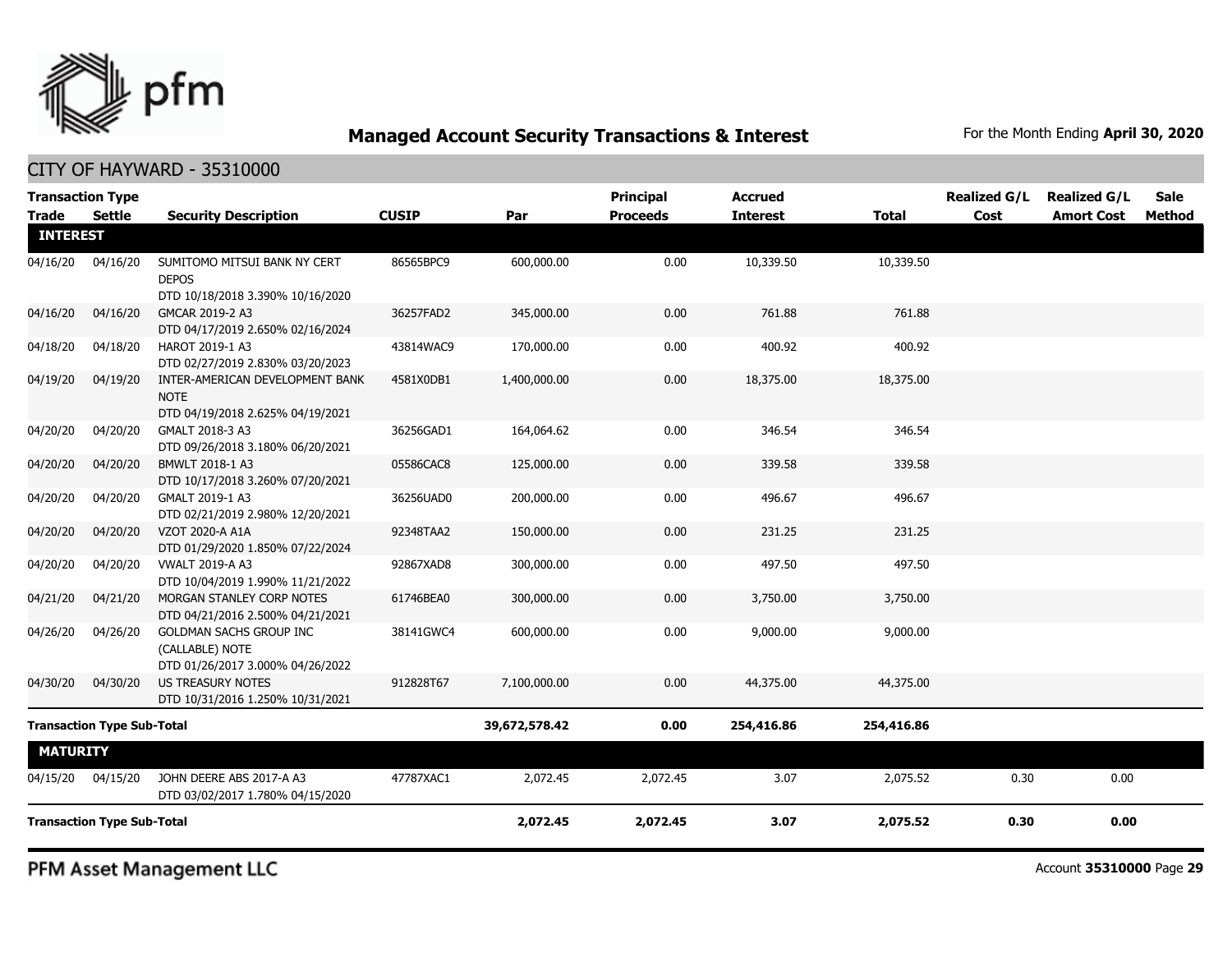

| <b>Transaction Type</b><br><b>Trade</b> | Settle   | <b>Security Description</b>                               | <b>CUSIP</b> | Par       | <b>Principal</b><br><b>Proceeds</b> | <b>Accrued</b><br><b>Interest</b> | <b>Total</b> | <b>Realized G/L</b><br>Cost | <b>Realized G/L</b><br><b>Amort Cost</b> | Sale<br>Method |
|-----------------------------------------|----------|-----------------------------------------------------------|--------------|-----------|-------------------------------------|-----------------------------------|--------------|-----------------------------|------------------------------------------|----------------|
| <b>PAYDOWNS</b>                         |          |                                                           |              |           |                                     |                                   |              |                             |                                          |                |
| 04/01/20                                | 04/25/20 | <b>FHMS K714 A2</b><br>DTD 01/01/2014 3.034% 10/01/2020   | 3137B6ZM6    | 80,953.25 | 80,953.25                           | 0.00                              | 80,953.25    | (2,248.35)                  | 0.00                                     |                |
| 04/01/20                                | 04/25/20 | FHMS K720 A1<br>DTD 11/01/2015 2.316% 11/01/2021          | 3137BLUQ9    | 8,892.13  | 8,892.13                            | 0.00                              | 8,892.13     | (24.31)                     | 0.00                                     |                |
| 04/01/20                                | 04/25/20 | FHMS KP05 A<br>DTD 12/01/2018 3.203% 07/01/2023           | 3137FKK39    | 21,103.84 | 21,103.84                           | 0.00                              | 21,103.84    | 0.06                        | 0.00                                     |                |
| 04/01/20                                | 04/25/20 | FHMS KJ23 A1<br>DTD 12/01/2018 3.174% 03/01/2022          | 3137FKK70    | 3,030.61  | 3,030.61                            | 0.00                              | 3,030.61     | 0.02                        | 0.00                                     |                |
| 04/01/20                                | 04/25/20 | FHMS K023 A1<br>DTD 12/01/2012 1.583% 04/01/2022          | 3137AWQG3    | 21,718.90 | 21,718.90                           | 0.00                              | 21,718.90    | 475.10                      | 0.00                                     |                |
| 04/01/20                                | 04/25/20 | FHMS K019 A2<br>DTD 08/01/2012 2.272% 03/01/2022          | 3137ASNJ9    | 1,448.82  | 1,448.82                            | 0.00                              | 1,448.82     | 10.70                       | 0.00                                     |                |
| 04/01/20                                | 04/25/20 | FHMS K023 A1<br>DTD 12/01/2012 1.583% 04/01/2022          | 3137AWQG3    | 2,406.69  | 2,406.69                            | 0.00                              | 2,406.69     | 52.27                       | 0.00                                     |                |
| 04/01/20                                | 04/25/20 | FHMS K023 A1<br>DTD 12/01/2012 1.583% 04/01/2022          | 3137AWQG3    | 10,565.95 | 10,565.95                           | 0.00                              | 10,565.95    | 267.04                      | 0.00                                     |                |
| 04/01/20                                | 04/25/20 | FHMS KJ27 A1<br>DTD 11/01/2019 2.092% 07/25/2024          | 3137FQ3V3    | 792.44    | 792.44                              | 0.00                              | 792.44       | 0.02                        | 0.00                                     |                |
| 04/01/20                                | 04/25/20 | FNA 2013-M7 A2<br>DTD 05/01/2013 2.280% 12/01/2022        | 3136AEGO4    | 919.44    | 919.44                              | 0.00                              | 919.44       | (12.05)                     | 0.00                                     |                |
| 04/01/20                                | 04/25/20 | FHLMC SERIES K013 A1<br>DTD 05/01/2011 2.902% 08/01/2020  | 3137AA4V2    | 23,699.59 | 23,699.59                           | 0.00                              | 23,699.59    | (450.85)                    | 0.00                                     |                |
| 04/01/20                                | 04/25/20 | FNA 2013-M7 A2<br>DTD 05/01/2013 2.280% 12/01/2022        | 3136AEGO4    | 694.03    | 694.03                              | 0.00                              | 694.03       | (4.32)                      | 0.00                                     |                |
| 04/01/20                                | 04/25/20 | <b>FANNIEMAE-ACES</b><br>DTD 02/01/2013 2.509% 11/01/2022 | 3136ACGJ4    | 32,176.96 | 32,176.96                           | 0.00                              | 32,176.96    | (397.18)                    | 0.00                                     |                |
| 04/01/20                                | 04/25/20 | <b>FHMS J22F A1</b><br>DTD 11/01/2018 3.454% 05/01/2023   | 3137FJYA1    | 2,158.52  | 2,158.52                            | 0.00                              | 2,158.52     | 0.06                        | 0.00                                     |                |
| 04/01/20                                | 04/25/20 | FNA 2018-M5 A2<br>DTD 04/01/2018 3.560% 09/01/2021        | 3136B1XP4    | 8,308.77  | 8,308.77                            | 0.00                              | 8,308.77     | (165.27)                    | 0.00                                     |                |
| 04/15/20                                | 04/15/20 | FORDL 2018-B A3<br>DTD 09/21/2018 3.190% 12/15/2021       | 34531LAD2    | 2,476.07  | 2,476.07                            | 0.00                              | 2,476.07     | 0.21                        | 0.00                                     |                |
| 04/15/20                                | 04/15/20 | ALLY ABS 2017-1 A3<br>DTD 01/31/2017 1.700% 06/15/2021    | 02007PAC7    | 4,642.75  | 4,642.75                            | 0.00                              | 4,642.75     | 0.41                        | 0.00                                     |                |